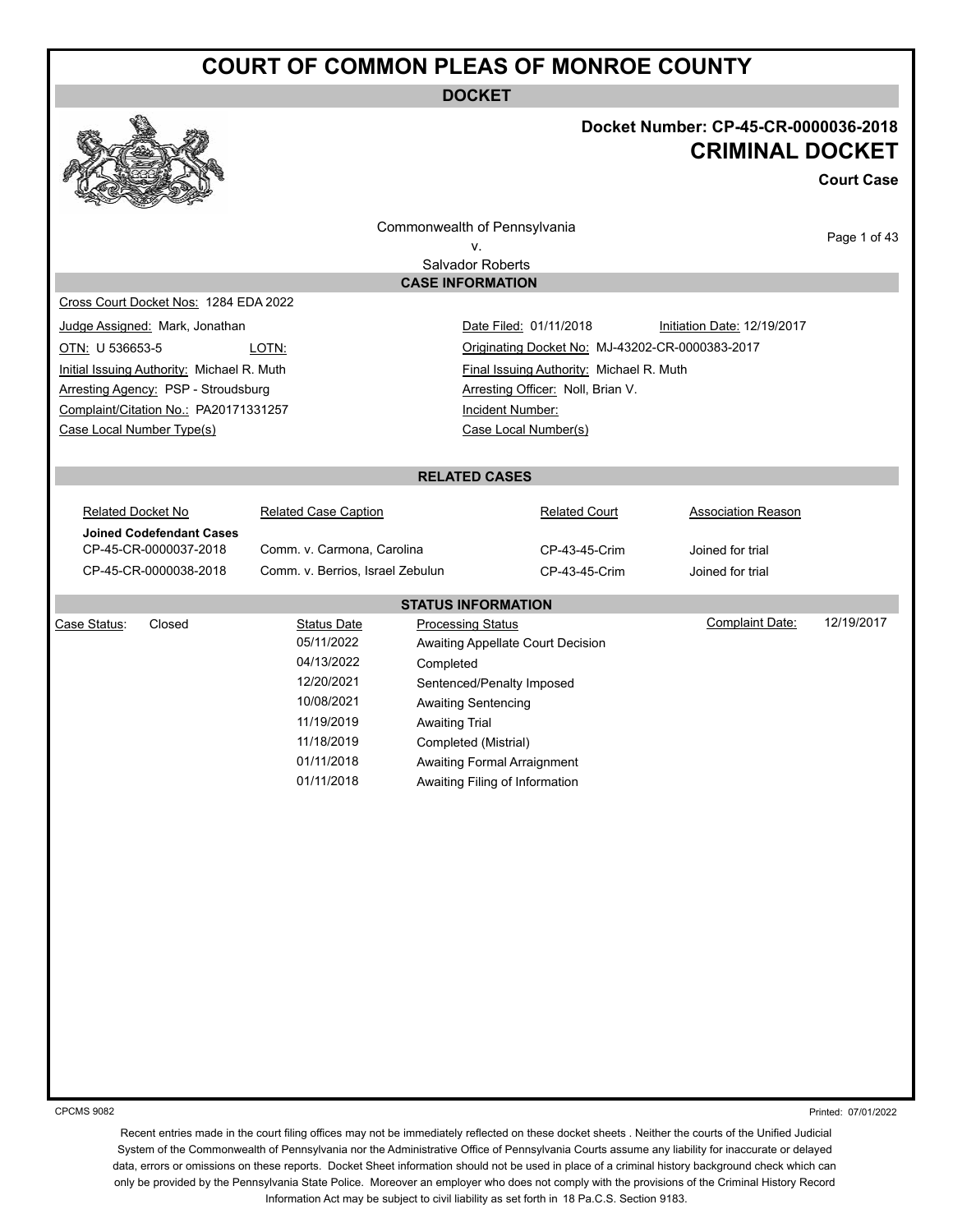**DOCKET**

# **Docket Number: CP-45-CR-0000036-2018 CRIMINAL DOCKET**

**Court Case**

|                                    |                                      |                             | Commonwealth of Pennsylvania |                     | Page 2 of 43              |
|------------------------------------|--------------------------------------|-----------------------------|------------------------------|---------------------|---------------------------|
|                                    |                                      |                             | ν.                           |                     |                           |
|                                    |                                      |                             | Salvador Roberts             |                     |                           |
|                                    |                                      |                             | <b>CALENDAR EVENTS</b>       |                     |                           |
| Case Calendar<br><b>Event Type</b> | <b>Schedule</b><br><b>Start Date</b> | <b>Start</b><br><b>Time</b> | <u>Room</u>                  | Judge Name          | Schedule<br><b>Status</b> |
| Formal Arraignment                 | 02/28/2018                           | $8:30$ am                   | Courtroom 1                  | Judge Jonathan Mark | Scheduled                 |
| Pre-Trial<br>Conference            | 04/27/2018                           | 2:30 pm                     | Courtroom 3                  | Judge Jonathan Mark | Scheduled                 |
| Pre-Trial<br>Conference            | 07/03/2018                           | 3:00 pm                     | Courtroom 3                  | Judge Jonathan Mark | Scheduled                 |
| Pre-Trial<br>Conference            | 08/20/2018                           | $9:00$ am                   | Courtroom 3                  | Judge Jonathan Mark | Continued                 |
| Pre-Trial<br>Conference            | 08/29/2018                           | $11:00$ am                  | Courtroom 1                  | Judge Jonathan Mark | Scheduled                 |
| Pre-Trial<br>Conference            | 10/16/2018                           | $1:00$ pm                   | Courtroom 3                  | Judge Jonathan Mark | Moved                     |
| Pre-Trial<br>Conference            | 10/16/2018                           | 1:00 pm                     | Courtroom 1                  | Judge Jonathan Mark | Scheduled                 |
| Omnibus                            | 11/16/2018                           | $9:00$ am                   | Courtroom 3                  | Judge Jonathan Mark | Scheduled                 |
| <b>Status Conference</b>           | 02/06/2019                           | $3:00$ pm                   | Courtroom 1                  | Judge Jonathan Mark | Scheduled                 |
| Pre-Trial<br>Conference            | 09/25/2019                           | $3:00$ pm                   | Courtroom 1                  | Judge Jonathan Mark | Scheduled                 |
| Pre-Trial<br>Conference            | 11/01/2019                           | 2:00 pm                     | Courtroom 3                  | Judge Jonathan Mark | Scheduled                 |
| Trial Term Jury<br>Selection       | 11/12/2019                           | 8:30 am                     | Courtroom 1                  | Judge Jonathan Mark | Scheduled                 |
| Jury Trial                         | 11/13/2019                           | $9:00$ am                   | Courtroom 3                  | Judge Jonathan Mark | Scheduled                 |
| Jury Trial                         | 11/14/2019                           | $9:00$ am                   | Courtroom 3                  | Judge Jonathan Mark | Scheduled                 |
| Jury Trial                         | 11/15/2019                           | $9:00$ am                   | Courtroom 3                  | Judge Jonathan Mark | Scheduled                 |
| Jury Trial                         | 11/18/2019                           | $9:00$ am                   | Courtroom 3                  | Judge Jonathan Mark | Scheduled                 |
| Jury Trial                         | 11/19/2019                           | $9:00$ am                   | Courtroom 3                  | Judge Jonathan Mark | Cancelled                 |
| Pre-Trial<br>Conference            | 11/20/2019                           | $11:00$ am                  | Courtroom 3                  | Judge Jonathan Mark | Scheduled                 |
| Motion                             | 03/18/2020                           | 3:30 pm                     | Courtroom 1                  | Judge Jonathan Mark | Scheduled                 |
| Pre-Trial<br>Conference            | 04/21/2020                           | 1:30 pm                     | Courtroom 3                  | Judge Jonathan Mark | Cancelled                 |
| Trial Term Jury<br>Selection       | 05/11/2020                           | 8:30 am                     | Courtroom 1                  | Judge Jonathan Mark | Cancelled                 |
| Pre-Trial<br>Conference            | 10/01/2020                           | 1:00 pm                     | Judge's<br>Chambers          | Judge Jonathan Mark | Continued                 |
| Pre-Trial<br>Conference            | 10/02/2020                           | 1:30 pm                     | Courtroom 3                  | Judge Jonathan Mark | Scheduled                 |

CPCMS 9082

Printed: 07/01/2022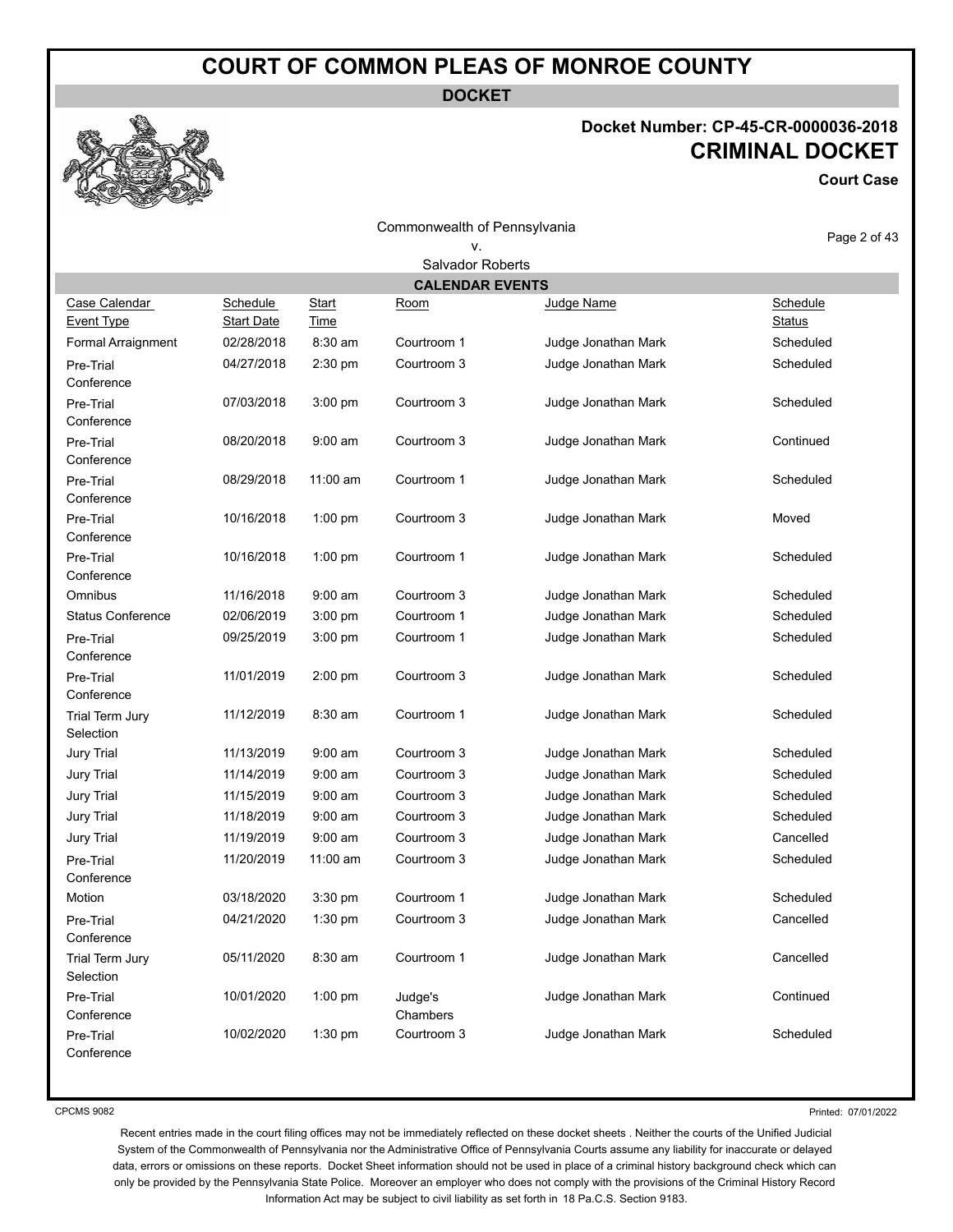**DOCKET**

# **Docket Number: CP-45-CR-0000036-2018 CRIMINAL DOCKET**

**Court Case**

Commonwealth of Pennsylvania

# v.

Page 3 of 43

| Salvador Roberts               |                   |           |                     |                     |               |  |
|--------------------------------|-------------------|-----------|---------------------|---------------------|---------------|--|
| <b>CALENDAR EVENTS</b>         |                   |           |                     |                     |               |  |
| Case Calendar                  | Schedule          | Start     | Room                | Judge Name          | Schedule      |  |
| <b>Event Type</b>              | <b>Start Date</b> | Time      |                     |                     | <b>Status</b> |  |
| Trial Term Jury                | 11/06/2020        | 8:30 am   | Courtroom 1         | Judge Jonathan Mark | Cancelled     |  |
| Selection                      |                   |           |                     |                     |               |  |
| Motion                         | 12/16/2020        | 2:00 pm   | Courtroom 1         | Judge Jonathan Mark | Scheduled     |  |
| Pre-Trial<br>Conference        | 12/16/2020        | 2:00 pm   | Courtroom 1         | Judge Jonathan Mark | Scheduled     |  |
| Pre-Trial<br>Conference        | 02/16/2021        | 3:00 pm   | Judge's<br>Chambers | Judge Jonathan Mark | Scheduled     |  |
| Pre-Trial<br>Conference        | 03/19/2021        | 3:00 pm   | Judge's<br>Chambers | Judge Jonathan Mark | Scheduled     |  |
| Pre-Trial<br>Conference        | 04/23/2021        | 3:00 pm   | Courtroom 3         | Judge Jonathan Mark | Moved         |  |
| Pre-Trial<br>Conference        | 04/27/2021        | 1:30 pm   | Courtroom 3         | Judge Jonathan Mark | Continued     |  |
| Call/Guilty Plea/ARD           | 06/04/2021        | 8:30 am   | Courtroom 1         | Judge Jonathan Mark | Continued     |  |
| Pre-Trial<br>Conference        | 06/23/2021        | 3:00 pm   | Judge's<br>Chambers | Judge Jonathan Mark | Moved         |  |
| Pre-Trial<br>Conference        | 07/01/2021        | 11:00 am  | Courtroom 2         | Judge Jonathan Mark | Moved         |  |
| Pre-Trial<br>Conference        | 07/01/2021        | 11:00 am  | Judge's<br>Chambers | Judge Jonathan Mark | Scheduled     |  |
| Call/Guilty Plea/ARD           | 10/01/2021        | 8:30 am   | Courtroom 1         | Judge Jonathan Mark | Cancelled     |  |
| Pre-Trial<br>Conference        | 10/04/2021        | 11:00 am  | Judge's<br>Chambers | Judge Jonathan Mark | Scheduled     |  |
| Guilty Plea Hearing            | 10/07/2021        | $3:00$ pm | Courtroom 3         | Judge Jonathan Mark | Scheduled     |  |
| Trial Term Jury<br>Selection   | 10/14/2021        | $9:00$ am | Courtroom 3         | Judge Jonathan Mark | Cancelled     |  |
| Sentencing                     | 12/20/2021        | 1:30 pm   | Courtroom 3         | Judge Jonathan Mark | Moved         |  |
| Sentencing                     | 12/20/2021        | 1:30 pm   | Courtroom 1         | Judge Jonathan Mark | Scheduled     |  |
| Post Sentence<br>Motions       | 02/04/2022        | 10:30 am  | Judge's<br>Chambers | Judge Jonathan Mark | Cancelled     |  |
| Return of Property             | 02/04/2022        | 10:30 am  | Judge's<br>Chambers | Judge Jonathan Mark | Cancelled     |  |
| Reconsideration of<br>Sentence | 04/04/2022        | 2:30 pm   | Courtroom 2         | Judge Jonathan Mark | Continued     |  |
| Return of Property             | 04/04/2022        | 2:30 pm   | Courtroom 2         | Judge Jonathan Mark | Continued     |  |
| Return of Property             | 04/11/2022        | 1:30 pm   | Courtroom 4         | Judge Jonathan Mark | Moved         |  |
| Reconsideration of<br>Sentence | 04/11/2022        | 1:30 pm   | Courtroom 4         | Judge Jonathan Mark | Moved         |  |

CPCMS 9082

Printed: 07/01/2022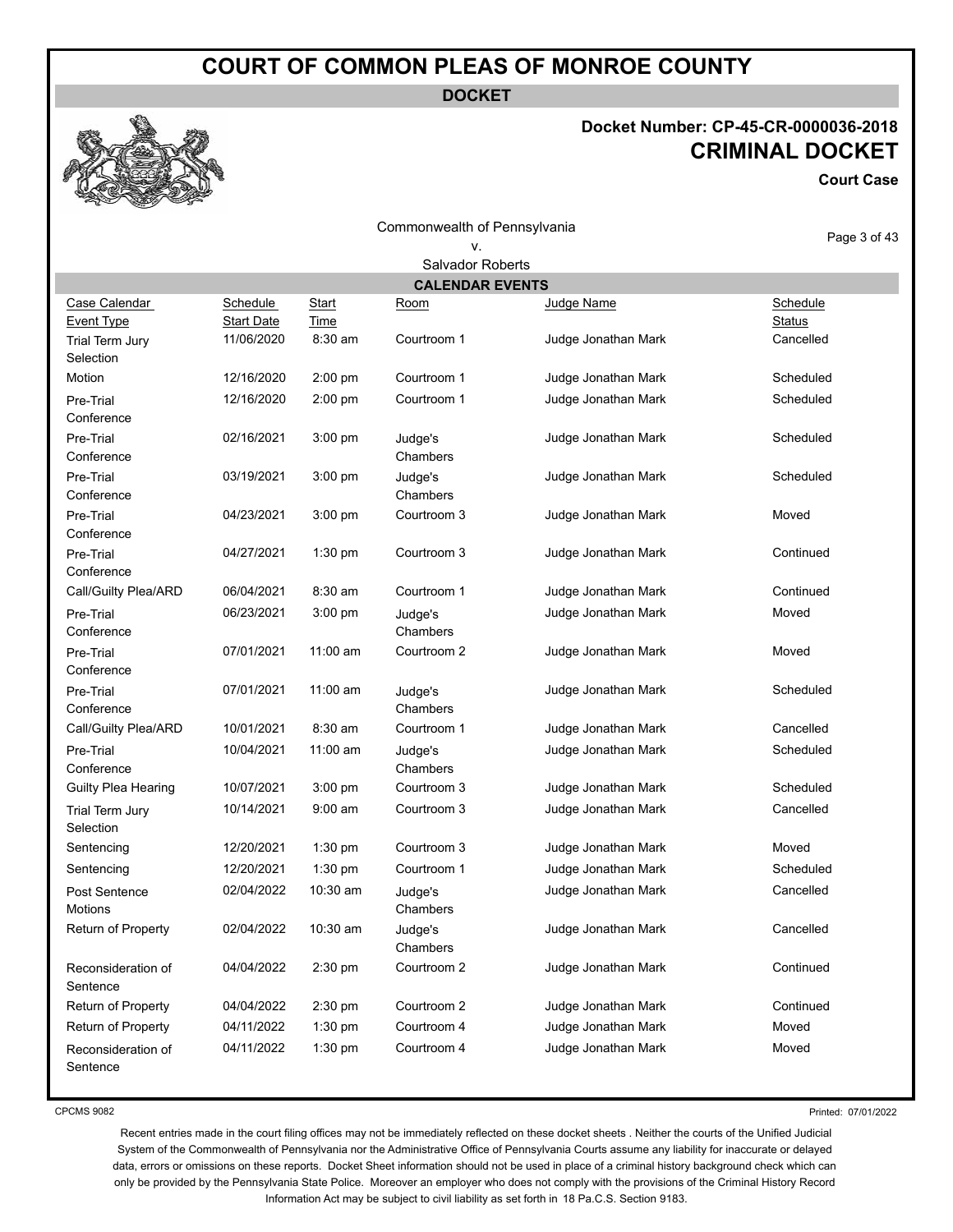**DOCKET**

# **Docket Number: CP-45-CR-0000036-2018 CRIMINAL DOCKET**

**Court Case**

|                                      |           |                               |                                       | Commonwealth of Pennsylvania               |                                             |                       |                            |                            |
|--------------------------------------|-----------|-------------------------------|---------------------------------------|--------------------------------------------|---------------------------------------------|-----------------------|----------------------------|----------------------------|
|                                      | v.        |                               |                                       |                                            |                                             |                       | Page 4 of 43               |                            |
|                                      |           |                               |                                       | Salvador Roberts                           |                                             |                       |                            |                            |
|                                      |           |                               |                                       |                                            | <b>CALENDAR EVENTS</b>                      |                       |                            |                            |
| Case Calendar<br>Event Type          |           | Schedule<br><b>Start Date</b> | Start<br>Time                         | Room                                       |                                             | Judge Name            |                            | Schedule<br>Status         |
| Return of Property                   |           | 04/11/2022                    | $1:30$ pm                             | Judge's                                    |                                             | Judge Jonathan Mark   |                            | Scheduled                  |
|                                      |           |                               |                                       | Chambers                                   |                                             |                       |                            |                            |
| Reconsideration of                   |           | 04/11/2022                    | 1:30 pm                               | Judge's                                    |                                             | Judge Jonathan Mark   |                            | Scheduled                  |
| Sentence                             |           |                               |                                       | Chambers<br><b>CONFINEMENT INFORMATION</b> |                                             |                       |                            |                            |
|                                      |           |                               |                                       |                                            |                                             |                       |                            |                            |
| Confinement<br>Known As Of           |           | Confinement<br><b>Type</b>    |                                       | Destination<br>Location                    |                                             | Confinement<br>Reason |                            | Still in<br>Custody        |
| 12/11/2017                           |           |                               | <b>County Correctional Facility</b>   | Monroe County Prison                       |                                             |                       |                            | Yes                        |
| 04/19/2022                           |           |                               | <b>State Correctional Institution</b> | <b>SCI Fayette</b>                         |                                             |                       |                            | Yes                        |
|                                      |           |                               |                                       | <b>DEFENDANT INFORMATION</b>               |                                             |                       |                            |                            |
| Date Of Birth:                       |           |                               | 04/11/1996                            | City/State/Zip: East Stroudsburg, PA 18301 |                                             |                       |                            |                            |
|                                      |           |                               |                                       |                                            |                                             |                       |                            |                            |
| Alias Name<br>Roberts, Salvador Jr.  |           |                               |                                       |                                            |                                             |                       |                            |                            |
|                                      |           |                               |                                       |                                            |                                             |                       |                            |                            |
|                                      |           |                               |                                       | <b>CASE PARTICIPANTS</b>                   |                                             |                       |                            |                            |
| <b>Participant Type</b><br>Defendant |           |                               | Name                                  | Roberts, Salvador                          |                                             |                       |                            |                            |
|                                      |           |                               |                                       |                                            |                                             |                       |                            |                            |
|                                      |           |                               |                                       | <b>BAIL INFORMATION</b>                    |                                             |                       |                            |                            |
| Roberts, Salvador                    |           |                               |                                       |                                            |                                             |                       |                            | <b>Nebbia Status: None</b> |
| <b>Bail Action</b>                   |           | Date                          | <b>Bail Type</b>                      |                                            | Percentage                                  | Amount                |                            |                            |
|                                      |           |                               |                                       |                                            |                                             |                       | <b>Bail Posting Status</b> | Posting Date               |
| Denied                               |           |                               | 12/20/2017                            |                                            |                                             | \$0.00                |                            |                            |
|                                      |           |                               |                                       | <b>CHARGES</b>                             |                                             |                       |                            |                            |
| <u>Seq.</u>                          | Orig Seq. | Grade                         | <b>Statute</b>                        | <b>Statute Description</b>                 |                                             |                       | Offense Dt.                | $OTN$                      |
| 1                                    | 1         | F1                            | 18 § 2501 §§ A                        | <b>Criminal Homicide</b>                   |                                             |                       | 12/11/2017                 | U 536653-5                 |
| 2                                    | 3         | F <sub>1</sub>                | 18 § 3701 §§ A1I                      |                                            | Robbery-Inflict Serious Bodily Injury       |                       | 12/11/2017                 | U 536653-5                 |
| 3                                    | 4         | F <sub>1</sub>                | 18 § 3701 §§ A1II                     |                                            | Robbery-Threat Immed Ser Injury             |                       | 12/11/2017                 | U 536653-5                 |
| 4                                    | 15        | F <sub>1</sub>                | 18 § 903                              | Injury                                     | Conspiracy - Robbery-Inflict Serious Bodily |                       | 12/11/2017                 | U 536653-5                 |
| 5                                    | 16        | F <sub>1</sub>                | 18 § 903                              | Injury                                     | Conspiracy - Robbery-Threat Immed Ser       |                       | 12/11/2017                 | U 536653-5                 |
| 6                                    | 17        | F <sub>2</sub>                | 18 § 3701 §§ A1IV                     |                                            | Robbery-Inflict Threat Imm Bod Inj          |                       | 12/11/2017                 | U 536653-5                 |
| 7                                    | $18$      | F <sub>2</sub>                | 18 § 903                              | Bod Inj                                    | Conspiracy - Robbery-Inflict Threat Imm     |                       | 12/11/2017                 | U 536653-5                 |
|                                      |           |                               |                                       |                                            |                                             |                       |                            |                            |

CPCMS 9082

Printed: 07/01/2022

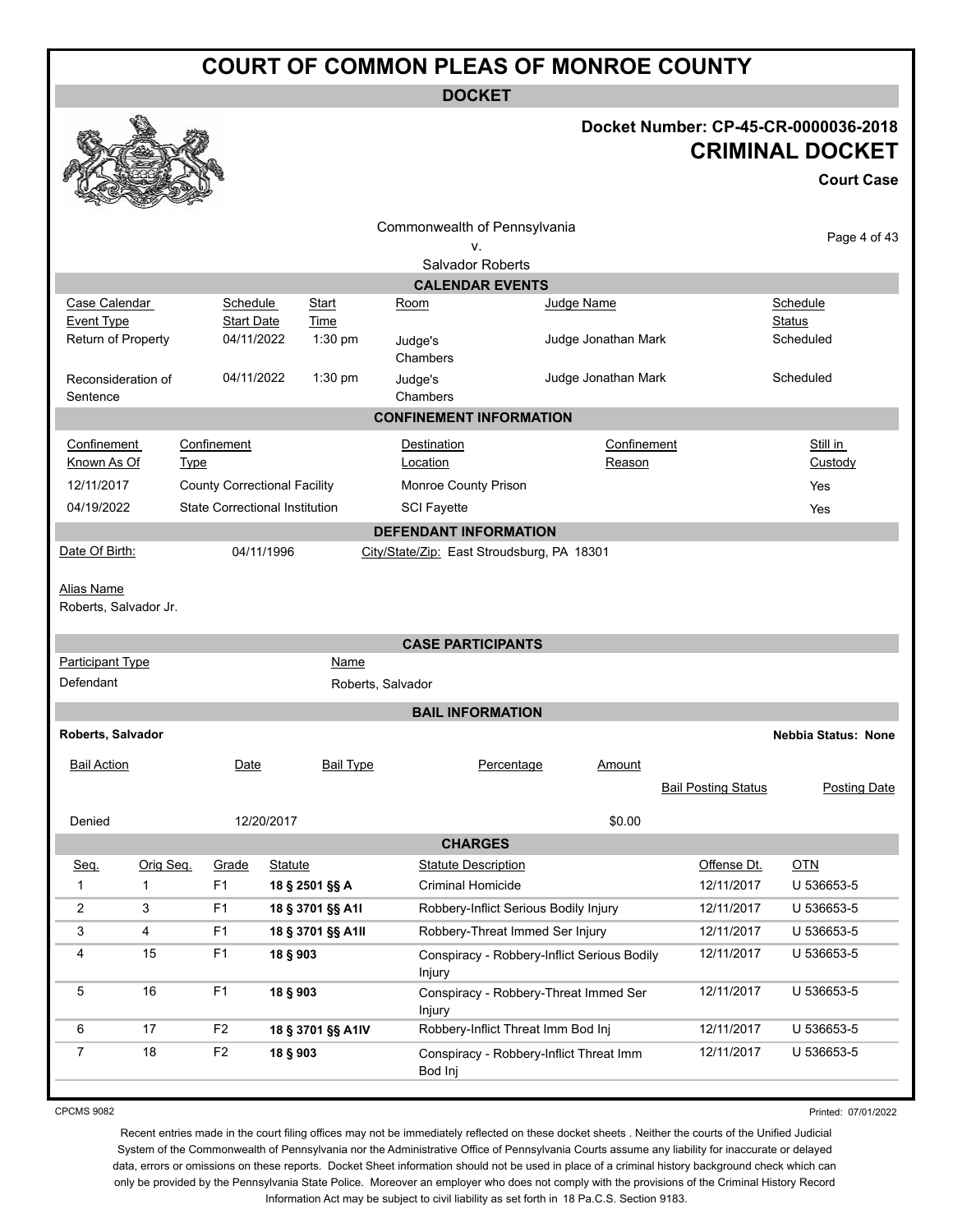**DOCKET**

### **Docket Number: CP-45-CR-0000036-2018 CRIMINAL DOCKET**

**Court Case**

| $\sim$                                    | <b>COLLEGE DESCRIPTION</b><br><b>Contract</b> |                              |                                                        |                                                      |                          |                               |                   |
|-------------------------------------------|-----------------------------------------------|------------------------------|--------------------------------------------------------|------------------------------------------------------|--------------------------|-------------------------------|-------------------|
|                                           |                                               |                              |                                                        | Commonwealth of Pennsylvania                         |                          |                               | Page 5 of 43      |
|                                           |                                               |                              |                                                        | ν.                                                   |                          |                               |                   |
|                                           |                                               |                              |                                                        | Salvador Roberts                                     |                          |                               |                   |
|                                           |                                               |                              |                                                        | <b>CHARGES</b>                                       |                          |                               |                   |
| Seq.                                      | Orig Seq.                                     | Grade                        | <b>Statute</b>                                         | <b>Statute Description</b>                           | Offense Dt.              |                               | <u>OTN</u>        |
| 8                                         | 7                                             | F <sub>3</sub>               | 18 § 3701 §§ A1V                                       | Robbery-Take Property Fr Other/Force                 | 12/11/2017               |                               | U 536653-5        |
| 9                                         | 19                                            | F <sub>3</sub>               | 18 § 903                                               | Conspiracy - Robbery-Take Property Fr<br>Other/Force | 12/11/2017               |                               | U 536653-5        |
| 10                                        | 8                                             | F <sub>3</sub>               | 18 § 5105 §§ A5                                        | Hinder App/Prosec-False Info To Leo                  | 12/11/2017               |                               | U 536653-5        |
| 11                                        | 20                                            | M <sub>1</sub>               | 18 § 908 §§ A                                          | Make Repairs/Sell/Etc Offens Weap                    | 12/11/2017               |                               | U 536653-5        |
| 12                                        | 21                                            | M <sub>2</sub>               | 18 § 4910 §§ 1                                         | Tamper With/Fabricate Physical Evidence              | 12/11/2017               |                               | U 536653-5        |
|                                           |                                               |                              |                                                        | <b>DISPOSITION SENTENCING/PENALTIES</b>              |                          |                               |                   |
| Disposition                               |                                               |                              |                                                        |                                                      |                          |                               |                   |
| Case Event                                |                                               |                              |                                                        | <b>Disposition Date</b>                              | <b>Final Disposition</b> |                               |                   |
|                                           | Sequence/Description                          |                              |                                                        | Offense Disposition                                  | Grade                    | Section                       |                   |
|                                           | Sentencing Judge                              |                              |                                                        | Sentence Date                                        |                          | <b>Credit For Time Served</b> |                   |
|                                           | Sentence/Diversion Program Type               |                              |                                                        | <b>Incarceration/Diversionary Period</b>             |                          | <b>Start Date</b>             |                   |
|                                           | Sentence Conditions                           |                              |                                                        |                                                      |                          |                               |                   |
|                                           | <b>Held for Court (Lower Court)</b>           |                              | Defendant Was Present                                  |                                                      |                          |                               |                   |
|                                           | Lower Court Disposition                       |                              |                                                        | 01/09/2018                                           | Not Final                |                               |                   |
|                                           | 1 / Criminal Homicide                         |                              |                                                        | Held for Court (Lower Court)                         | F <sub>1</sub>           |                               | 18 § 2501 §§ A    |
| 2 / Robbery-Inflict Serious Bodily Injury |                                               | Held for Court (Lower Court) | F1                                                     |                                                      | 18 § 3701 §§ A1I         |                               |                   |
| 3 / Robbery-Threat Immed Ser Injury       |                                               |                              |                                                        | Held for Court (Lower Court)                         | F1                       |                               | 18 § 3701 §§ A1II |
|                                           | 8 / Robbery-Take Property Fr Other/Force      |                              |                                                        | Held for Court (Lower Court)                         | F3                       |                               | 18 § 3701 §§ A1V  |
|                                           | 10 / Hinder App/Prosec-False Info To Leo      |                              |                                                        | Held for Court (Lower Court)                         | F3                       |                               | 18 § 5105 §§ A5   |
| <b>Proceed to Court</b>                   |                                               |                              | Defendant Was Not Present                              |                                                      |                          |                               |                   |
| <b>Information Filed</b>                  |                                               |                              |                                                        | 03/09/2018                                           | Not Final                |                               |                   |
|                                           | 1 / Criminal Homicide                         |                              |                                                        | Proceed to Court                                     | F <sub>1</sub>           |                               | 18 § 2501 §§ A    |
|                                           | 2 / Robbery-Inflict Serious Bodily Injury     |                              |                                                        | Proceed to Court                                     | F1                       |                               | 18 § 3701 §§ A1I  |
|                                           | 3 / Robbery-Threat Immed Ser Injury           |                              |                                                        | Proceed to Court                                     | F1                       |                               | 18 § 3701 §§ A1II |
|                                           |                                               |                              | 4 / Conspiracy - Robbery-Inflict Serious Bodily Injury | Replacement by Information                           | F1                       | 18 § 903                      |                   |
|                                           |                                               |                              | 5 / Conspiracy - Robbery-Threat Immed Ser Injury       | Added by Information                                 | F <sub>1</sub>           | 18 § 903                      |                   |
|                                           | 6 / Robbery-Inflict Threat Imm Bod Inj        |                              |                                                        | Added by Information                                 | F <sub>2</sub>           |                               | 18 § 3701 §§ A1IV |
|                                           |                                               |                              | 7 / Conspiracy - Robbery-Inflict Threat Imm Bod Inj    | Added by Information                                 | F <sub>2</sub>           | 18 § 903                      |                   |
|                                           | 8 / Robbery-Take Property Fr Other/Force      |                              |                                                        | Proceed to Court                                     | F <sub>3</sub>           |                               | 18 § 3701 §§ A1V  |
|                                           |                                               |                              | 9 / Conspiracy - Robbery-Take Property Fr Other/Force  | Added by Information                                 | F <sub>3</sub>           | 18 § 903                      |                   |
|                                           | 10 / Hinder App/Prosec-False Info To Leo      |                              |                                                        | Proceed to Court                                     | F <sub>3</sub>           |                               | 18 § 5105 §§ A5   |
|                                           | 11 / Make Repairs/Sell/Etc Offens Weap        |                              |                                                        | Replacement by Information                           | M1                       | 18 § 908 §§ A                 |                   |
|                                           |                                               |                              | 12 / Tamper With/Fabricate Physical Evidence           | Replacement by Information                           | M <sub>2</sub>           | 18 § 4910 §§ 1                |                   |
| <b>Mistrial</b>                           |                                               |                              |                                                        |                                                      |                          |                               |                   |
| Jury Trial                                |                                               |                              |                                                        | 11/18/2019                                           | Not Final                |                               |                   |
|                                           | 1 / Criminal Homicide                         |                              |                                                        | Mistrial                                             | F <sub>1</sub>           |                               | 18 § 2501 §§ A    |

CPCMS 9082

Printed: 07/01/2022

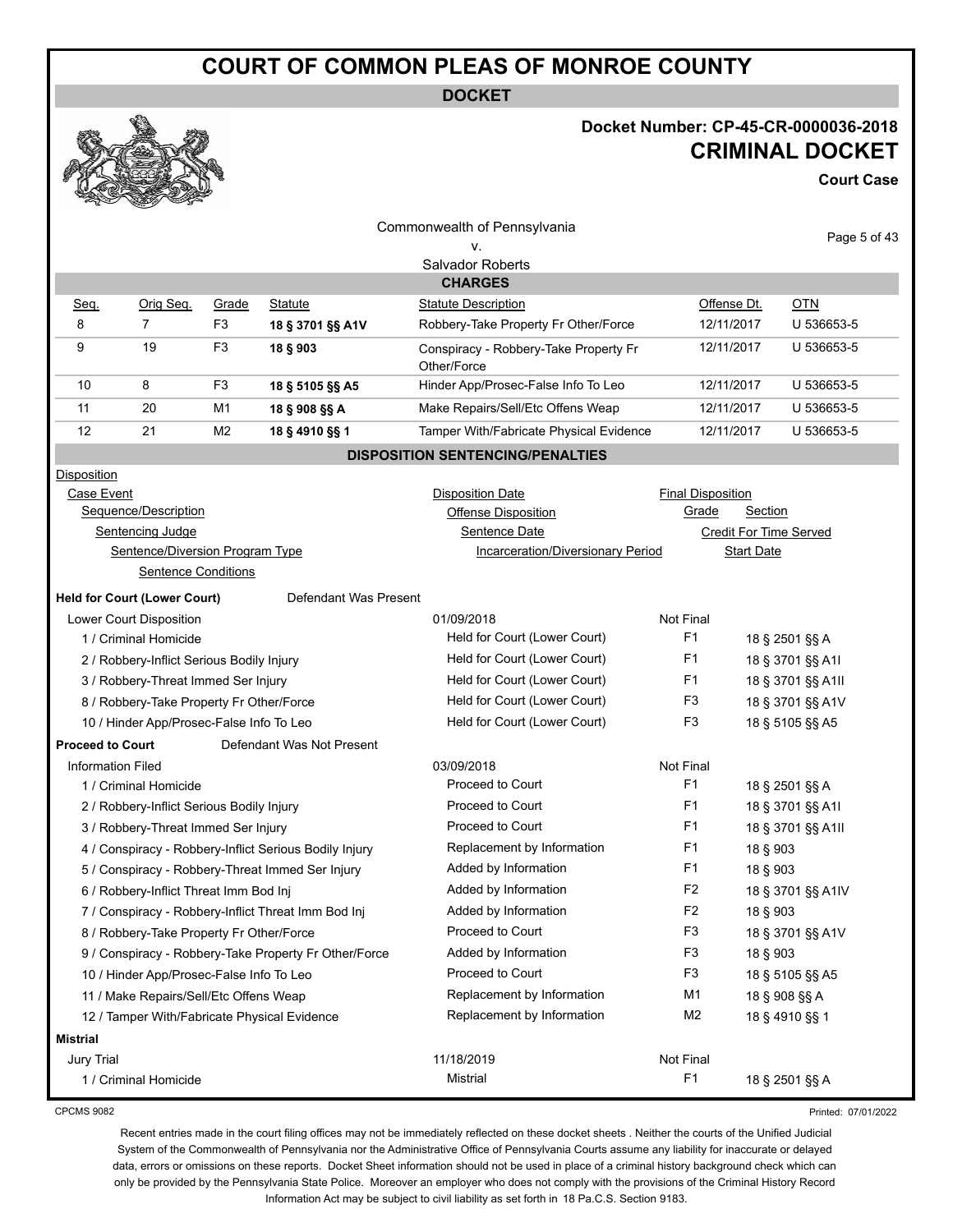**DOCKET**



# **Docket Number: CP-45-CR-0000036-2018 CRIMINAL DOCKET**

**Court Case**

Commonwealth of Pennsylvania

v.

Page 6 of 43

#### Salvador Roberts **DISPOSITION SENTENCING/PENALTIES**

| Disposition                                            |                                                   |                          |                        |
|--------------------------------------------------------|---------------------------------------------------|--------------------------|------------------------|
| Case Event                                             | <b>Disposition Date</b>                           | <b>Final Disposition</b> |                        |
| Sequence/Description                                   | <b>Offense Disposition</b>                        | Grade                    | Section                |
| <b>Sentencing Judge</b>                                | Sentence Date                                     |                          | Credit For Time Served |
| Sentence/Diversion Program Type                        | Incarceration/Diversionary Period                 |                          | <b>Start Date</b>      |
| <b>Sentence Conditions</b>                             |                                                   |                          |                        |
| 2 / Robbery-Inflict Serious Bodily Injury              | Mistrial                                          | F <sub>1</sub>           | 18 § 3701 §§ A1I       |
| 3 / Robbery-Threat Immed Ser Injury                    | Mistrial                                          | F <sub>1</sub>           | 18 § 3701 §§ A1II      |
| 4 / Conspiracy - Robbery-Inflict Serious Bodily Injury | Mistrial                                          | F1                       | 18 § 903               |
| 5 / Conspiracy - Robbery-Threat Immed Ser Injury       | Mistrial                                          | F <sub>1</sub>           | 18 § 903               |
| 6 / Robbery-Inflict Threat Imm Bod Inj                 | Mistrial                                          | F <sub>2</sub>           | 18 § 3701 §§ A1IV      |
| 7 / Conspiracy - Robbery-Inflict Threat Imm Bod Inj    | Mistrial                                          | F <sub>2</sub>           | 18 § 903               |
| 8 / Robbery-Take Property Fr Other/Force               | Mistrial                                          | F <sub>3</sub>           | 18 § 3701 §§ A1V       |
| 9 / Conspiracy - Robbery-Take Property Fr Other/Force  | Mistrial                                          | F <sub>3</sub>           | 18 § 903               |
| 10 / Hinder App/Prosec-False Info To Leo               | Mistrial                                          | F <sub>3</sub>           | 18 § 5105 §§ A5        |
| 11 / Make Repairs/Sell/Etc Offens Weap                 | Mistrial                                          | M1                       | 18 § 908 §§ A          |
| 12 / Tamper With/Fabricate Physical Evidence           | Mistrial                                          | M <sub>2</sub>           | 18 § 4910 §§ 1         |
| <b>Proceed to Court (Mistrial)</b>                     |                                                   |                          |                        |
| <b>Trial Term Jury Selection</b>                       | 11/19/2019                                        | Not Final                |                        |
| 1 / Criminal Homicide                                  | Proceed to Court (Mistrial)                       | F <sub>1</sub>           | 18 § 2501 §§ A         |
| 2 / Robbery-Inflict Serious Bodily Injury              | Proceed to Court (Mistrial)                       | F <sub>1</sub>           | 18 § 3701 §§ A1I       |
| 3 / Robbery-Threat Immed Ser Injury                    | Proceed to Court (Mistrial)                       | F <sub>1</sub>           | 18 § 3701 §§ A1II      |
| 4 / Conspiracy - Robbery-Inflict Serious Bodily Injury | Proceed to Court (Mistrial)                       | F <sub>1</sub>           | 18 § 903               |
| 5 / Conspiracy - Robbery-Threat Immed Ser Injury       | Proceed to Court (Mistrial)                       | F <sub>1</sub>           | 18 § 903               |
| 6 / Robbery-Inflict Threat Imm Bod Inj                 | Proceed to Court (Mistrial)                       | F <sub>2</sub>           | 18 § 3701 §§ A1IV      |
| 7 / Conspiracy - Robbery-Inflict Threat Imm Bod Inj    | Proceed to Court (Mistrial)                       | F <sub>2</sub>           | 18 § 903               |
| 8 / Robbery-Take Property Fr Other/Force               | Proceed to Court (Mistrial)                       | F <sub>3</sub>           | 18 § 3701 §§ A1V       |
| 9 / Conspiracy - Robbery-Take Property Fr Other/Force  | Proceed to Court (Mistrial)                       | F3                       | 18 § 903               |
| 10 / Hinder App/Prosec-False Info To Leo               | Proceed to Court (Mistrial)                       | F <sub>3</sub>           | 18 § 5105 §§ A5        |
| 11 / Make Repairs/Sell/Etc Offens Weap                 | Proceed to Court (Mistrial)                       | M1                       | 18 § 908 §§ A          |
| 12 / Tamper With/Fabricate Physical Evidence           | Proceed to Court (Mistrial)                       | M <sub>2</sub>           | 18 § 4910 §§ 1         |
| <b>Guilty Plea</b>                                     |                                                   |                          |                        |
| Guilty Plea Hearing                                    | 10/08/2021                                        | <b>Final Disposition</b> |                        |
| 1 / Criminal Homicide                                  | <b>Guilty Plea</b>                                | F <sub>1</sub>           | 18 § 2501 §§ A         |
| Mark, Jonathan                                         | 12/20/2021                                        | 625 Days                 |                        |
| Confinement                                            | Min of 20.00 Years<br>Max of 40.00 Years<br>Other |                          |                        |
| Defendant shall pay the costs of these proceedings     |                                                   |                          |                        |

CPCMS 9082

Recent entries made in the court filing offices may not be immediately reflected on these docket sheets . Neither the courts of the Unified Judicial System of the Commonwealth of Pennsylvania nor the Administrative Office of Pennsylvania Courts assume any liability for inaccurate or delayed data, errors or omissions on these reports. Docket Sheet information should not be used in place of a criminal history background check which can only be provided by the Pennsylvania State Police. Moreover an employer who does not comply with the provisions of the Criminal History Record Information Act may be subject to civil liability as set forth in 18 Pa.C.S. Section 9183.

Printed: 07/01/2022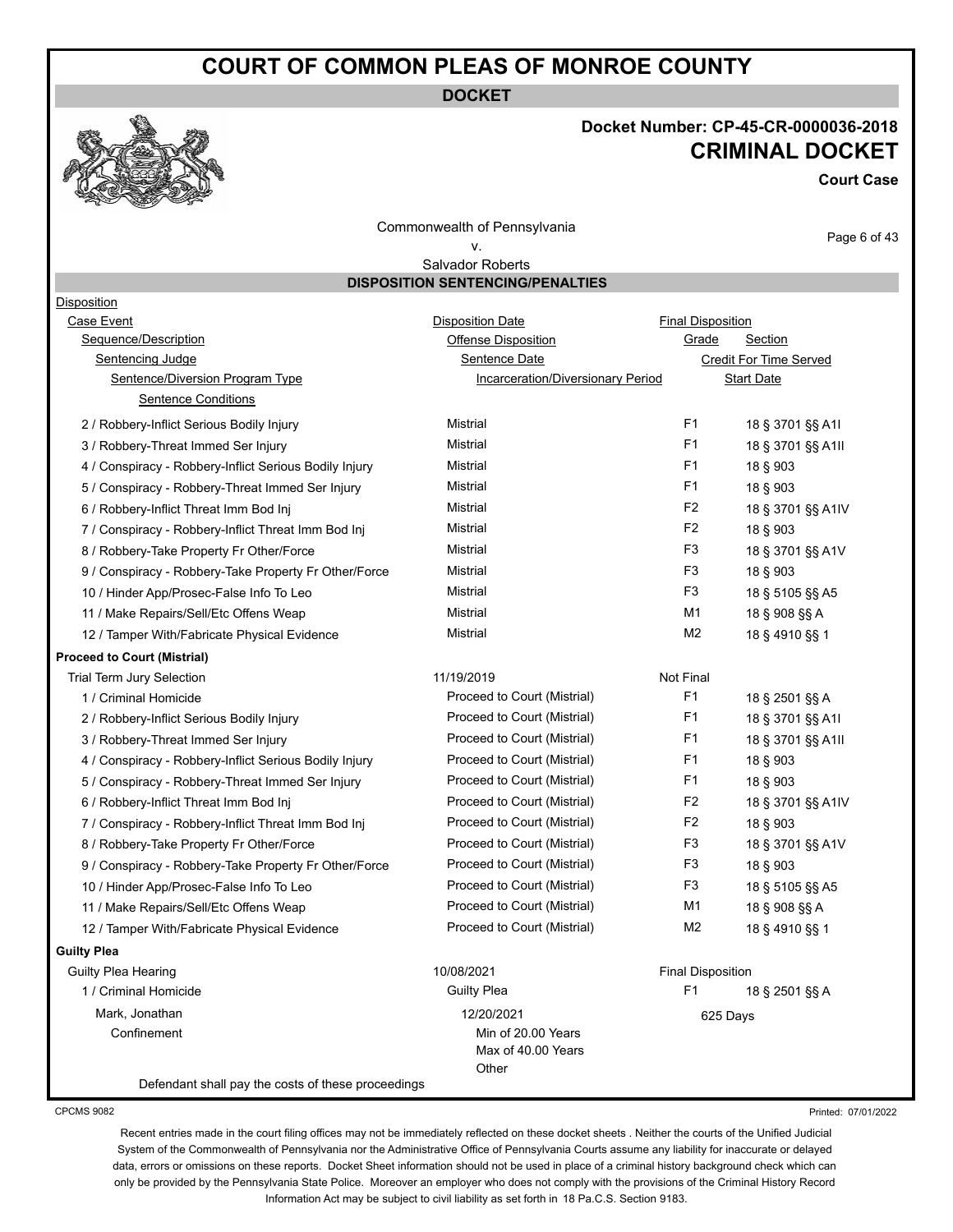**DOCKET**



# **Docket Number: CP-45-CR-0000036-2018 CRIMINAL DOCKET**

**Court Case**

|                                                        | Commonwealth of Pennsylvania                                                                      |                          | Page 7 of 43                  |
|--------------------------------------------------------|---------------------------------------------------------------------------------------------------|--------------------------|-------------------------------|
|                                                        | ν.                                                                                                |                          |                               |
|                                                        | Salvador Roberts<br><b>DISPOSITION SENTENCING/PENALTIES</b>                                       |                          |                               |
| Disposition                                            |                                                                                                   |                          |                               |
| Case Event                                             | <b>Disposition Date</b>                                                                           | <b>Final Disposition</b> |                               |
| Sequence/Description                                   | <b>Offense Disposition</b>                                                                        | Grade                    | <b>Section</b>                |
| Sentencing Judge                                       | Sentence Date                                                                                     |                          | <b>Credit For Time Served</b> |
| Sentence/Diversion Program Type                        | Incarceration/Diversionary Period                                                                 |                          | <b>Start Date</b>             |
| <b>Sentence Conditions</b>                             |                                                                                                   |                          |                               |
| \$250.00 fee associated therewith.                     | Dept. of Corrections to obtain a DNA blood sample and fingerprints from the Defendant, to pay the |                          |                               |
| 2 / Robbery-Inflict Serious Bodily Injury              | <b>Guilty Plea</b>                                                                                | F <sub>1</sub>           | 18 § 3701 §§ A1I              |
| Mark, Jonathan                                         | 12/20/2021                                                                                        |                          |                               |
| Confinement                                            | Min of 5.00 Years                                                                                 |                          |                               |
|                                                        | Max of 20.00 Years                                                                                |                          |                               |
|                                                        | Other                                                                                             |                          |                               |
| Defendant shall pay the costs of these proceedings     |                                                                                                   |                          |                               |
| 3 / Robbery-Threat Immed Ser Injury                    | Proceed to Court (Mistrial)                                                                       | F1                       | 18 § 3701 §§ A1II             |
| Mark, Jonathan                                         | 12/20/2021                                                                                        |                          |                               |
| 4 / Conspiracy - Robbery-Inflict Serious Bodily Injury | Proceed to Court (Mistrial)                                                                       | F1                       | 18 § 903                      |
| Mark, Jonathan                                         | 12/20/2021                                                                                        |                          |                               |
| 5 / Conspiracy - Robbery-Threat Immed Ser Injury       | Proceed to Court (Mistrial)                                                                       | F <sub>1</sub>           | 18 § 903                      |
| Mark, Jonathan                                         | 12/20/2021                                                                                        |                          |                               |
| 6 / Robbery-Inflict Threat Imm Bod Inj                 | Proceed to Court (Mistrial)                                                                       | F <sub>2</sub>           | 18 § 3701 §§ A1IV             |
| Mark, Jonathan                                         | 12/20/2021                                                                                        |                          |                               |
| 7 / Conspiracy - Robbery-Inflict Threat Imm Bod Inj    | Proceed to Court (Mistrial)                                                                       | F <sub>2</sub>           | 18 § 903                      |
| Mark, Jonathan                                         | 12/20/2021                                                                                        |                          |                               |
| 8 / Robbery-Take Property Fr Other/Force               | Proceed to Court (Mistrial)                                                                       | F3                       | 18 § 3701 §§ A1V              |
| Mark, Jonathan                                         | 12/20/2021                                                                                        |                          |                               |
| 9 / Conspiracy - Robbery-Take Property Fr Other/Force  | Proceed to Court (Mistrial)                                                                       | F3                       | 18 § 903                      |
| Mark, Jonathan                                         | 12/20/2021                                                                                        |                          |                               |
| 10 / Hinder App/Prosec-False Info To Leo               | Proceed to Court (Mistrial)                                                                       | F <sub>3</sub>           | 18 § 5105 §§ A5               |
| Mark, Jonathan                                         |                                                                                                   |                          |                               |
|                                                        | 12/20/2021                                                                                        |                          |                               |
| 11 / Make Repairs/Sell/Etc Offens Weap                 | Proceed to Court (Mistrial)                                                                       | M <sub>1</sub>           | 18 § 908 §§ A                 |
| Mark, Jonathan                                         | 12/20/2021                                                                                        |                          |                               |
| 12 / Tamper With/Fabricate Physical Evidence           | Proceed to Court (Mistrial)                                                                       | M <sub>2</sub>           | 18 § 4910 §§ 1                |
| Mark, Jonathan                                         | 12/20/2021                                                                                        |                          |                               |

CPCMS 9082

Printed: 07/01/2022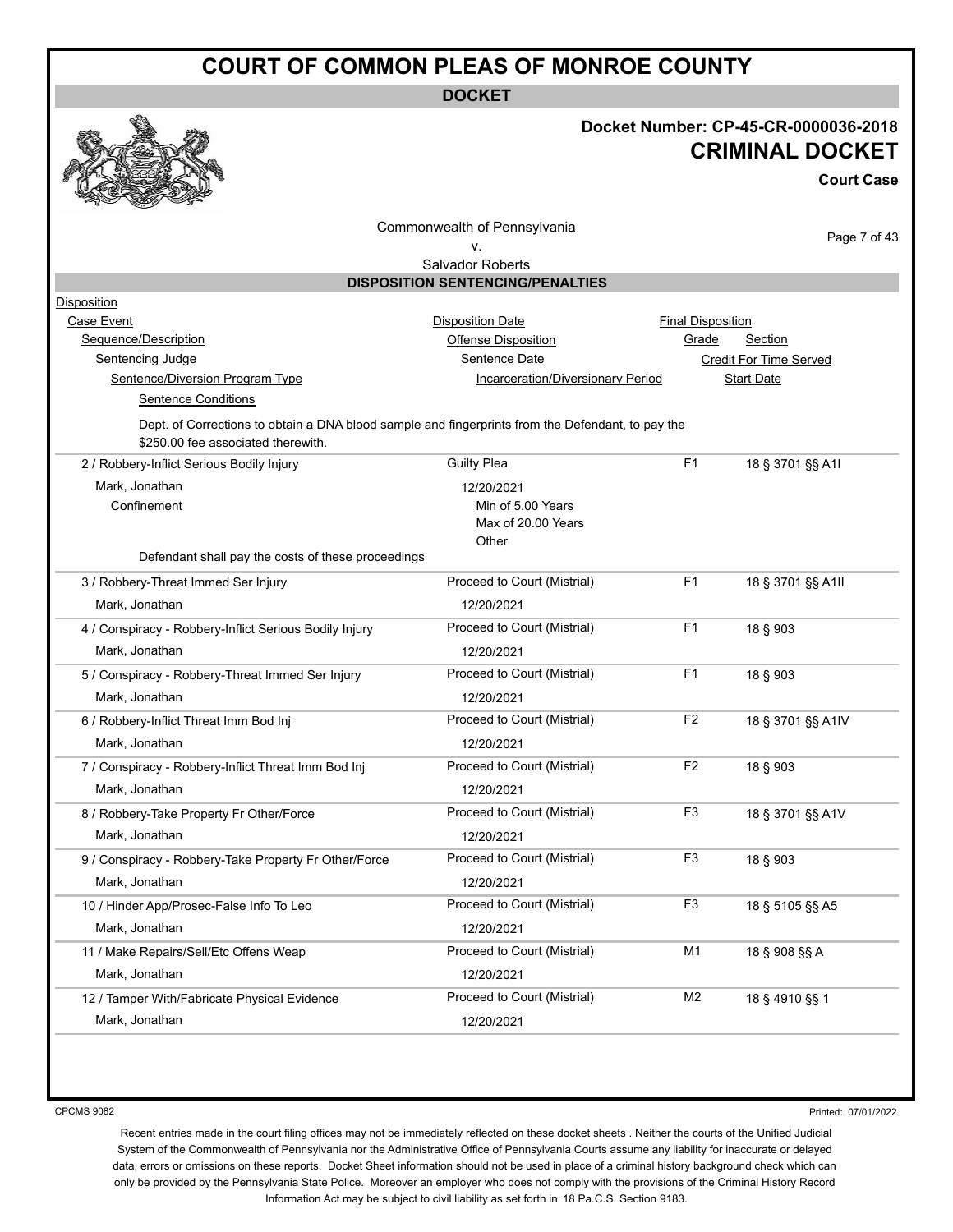#### **DOCKET**



#### **Docket Number: CP-45-CR-0000036-2018 CRIMINAL DOCKET**

**Court Case**

Page 8 of 43

Commonwealth of Pennsylvania

v.

**ATTORNEY INFORMATION**

Salvador Roberts

#### **LINKED SENTENCES:**

**Link 1**

CP-45-CR-0000036-2018 - Seq. No. 2 (18 § 3701 §§ A1I) - Confinement is Consecutive to CP-45-CR-0000036-2018 - Seq. No. 1 (18 § 2501 §§ A) - Confinement

**Link 2**

CP-45-CR-0000036-2018 - Seq. No. 1 (18 § 2501 §§ A) - Confinement is Concurrent with

CP-45-CR-0000924-2018 - Seq. No. 5 (18 § 3502 §§ A2) - Confinement

#### **COMMONWEALTH INFORMATION**

| Name:                  |                          | Michael Mancuso                               |               | Name:                           | Robert Allen Saurman              |
|------------------------|--------------------------|-----------------------------------------------|---------------|---------------------------------|-----------------------------------|
|                        | <b>District Attorney</b> |                                               |               |                                 | Court Appointed - Public Defender |
| Supreme Court No:      |                          | 065509                                        |               | Supreme Court No:               | 079415                            |
| Phone Number(s):       |                          |                                               |               | Rep. Status:                    | Active                            |
| 570-517-3052           |                          | (Phone)                                       |               | Phone Number(s):                |                                   |
| Address:               |                          |                                               |               | 570-260-3411                    | (Phone)                           |
|                        |                          | Monroe County Office of the District Attorney |               | Address:                        |                                   |
| 610 Monroe St Ste #126 |                          |                                               |               | Sauerman Law LLC                |                                   |
| Stroudsburg, PA 18360  |                          |                                               |               | 11 S Seventh St                 |                                   |
|                        |                          |                                               |               | Stroudsburg, PA 18360           |                                   |
| Name:                  | Office                   | Monroe County District Attorney's             |               | Representing: Roberts, Salvador |                                   |
|                        | <b>District Attorney</b> |                                               |               |                                 |                                   |
| Supreme Court No:      |                          |                                               |               |                                 |                                   |
| Phone Number(s):       |                          |                                               |               |                                 |                                   |
| 570-517-3052           |                          | (Phone)                                       |               |                                 |                                   |
| Address:               |                          |                                               |               |                                 |                                   |
| 701 Main Street        |                          |                                               |               |                                 |                                   |
| Suite 200              |                          |                                               |               |                                 |                                   |
| Stroudsburg, PA 18360  |                          |                                               |               |                                 |                                   |
| Name:                  |                          | Matthew John Bernal                           |               |                                 |                                   |
|                        | <b>District Attorney</b> |                                               |               |                                 |                                   |
| Supreme Court No:      |                          | 313792                                        |               |                                 |                                   |
| Phone Number(s):       |                          |                                               |               |                                 |                                   |
| 570-517-3058           |                          | (Phone)                                       |               |                                 |                                   |
| Address:               |                          |                                               |               |                                 |                                   |
| Monroe Co Da's Office  |                          |                                               |               |                                 |                                   |
| 610 Monroe St          |                          |                                               |               |                                 |                                   |
| Stroudsburg, PA 18360  |                          |                                               |               |                                 |                                   |
|                        |                          |                                               |               | <b>ENTRIES</b>                  |                                   |
| Sequence Number        |                          | CP Filed Date                                 | Document Date |                                 | Filed By                          |
|                        |                          |                                               |               |                                 |                                   |
|                        |                          |                                               |               |                                 |                                   |
|                        |                          |                                               |               |                                 |                                   |

CPCMS 9082

Recent entries made in the court filing offices may not be immediately reflected on these docket sheets . Neither the courts of the Unified Judicial System of the Commonwealth of Pennsylvania nor the Administrative Office of Pennsylvania Courts assume any liability for inaccurate or delayed data, errors or omissions on these reports. Docket Sheet information should not be used in place of a criminal history background check which can only be provided by the Pennsylvania State Police. Moreover an employer who does not comply with the provisions of the Criminal History Record Information Act may be subject to civil liability as set forth in 18 Pa.C.S. Section 9183.

Printed: 07/01/2022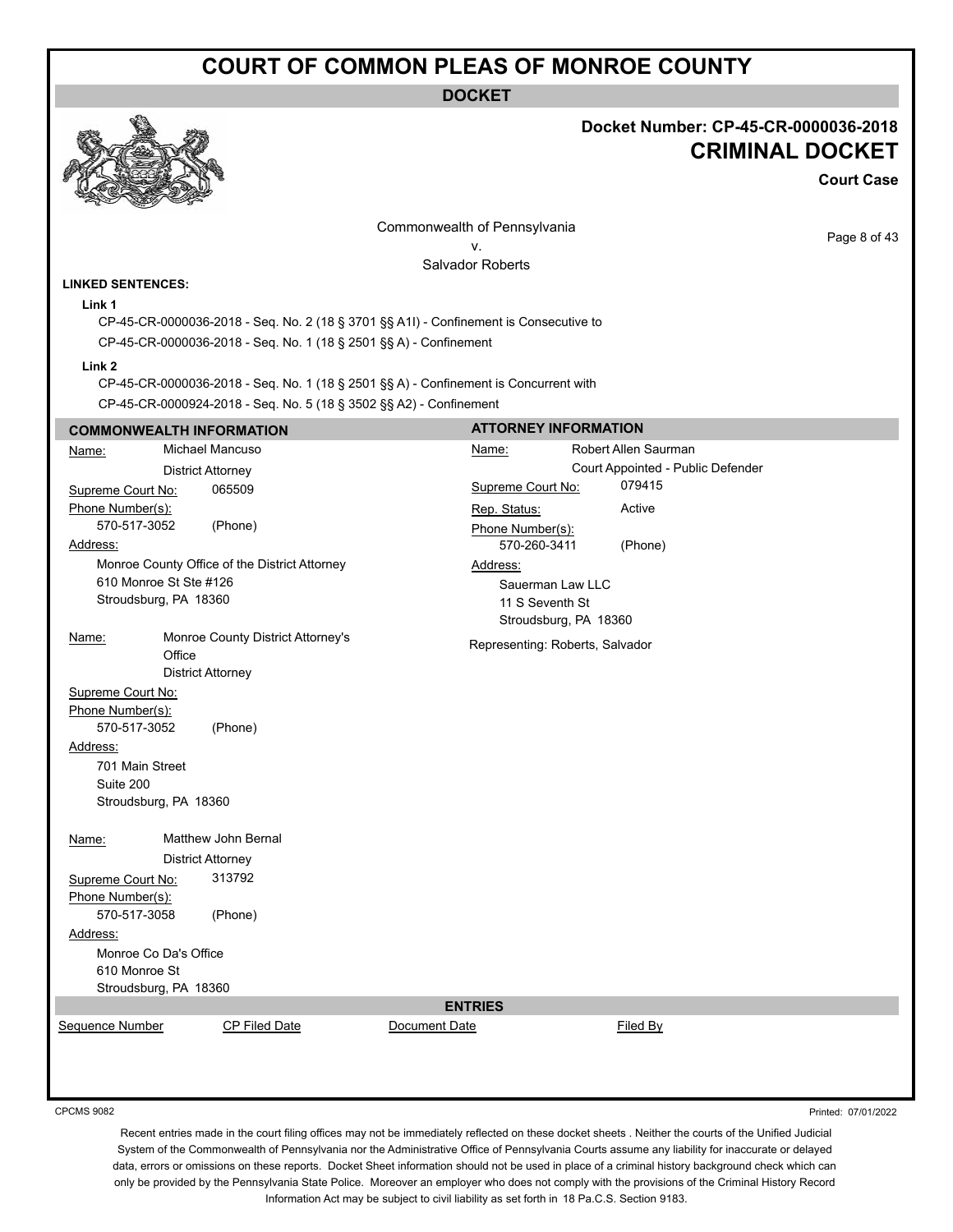**DOCKET**

|                                           |                                                           |                                                                                   |        | Docket Number: CP-45-CR-0000036-2018<br><b>CRIMINAL DOCKET</b> | <b>Court Case</b> |
|-------------------------------------------|-----------------------------------------------------------|-----------------------------------------------------------------------------------|--------|----------------------------------------------------------------|-------------------|
|                                           |                                                           | Commonwealth of Pennsylvania                                                      |        |                                                                | Page 9 of 43      |
|                                           |                                                           | ν.                                                                                |        |                                                                |                   |
|                                           |                                                           | Salvador Roberts<br><b>ENTRIES</b>                                                |        |                                                                |                   |
| Sequence Number                           | <b>CP Filed Date</b>                                      | Document Date                                                                     |        | Filed By                                                       |                   |
| 1                                         | 01/11/2018                                                |                                                                                   |        | Court of Common Pleas - Monroe                                 |                   |
| Original Papers Received from Lower Court |                                                           |                                                                                   |        | County                                                         |                   |
| 1                                         | 01/22/2018                                                |                                                                                   |        | MDJ-43-3-02                                                    |                   |
| Search Warrant Issued                     |                                                           |                                                                                   |        |                                                                |                   |
| Monroe County District Attorney's Office  |                                                           |                                                                                   |        |                                                                |                   |
| 01/22/2018                                | eService                                                  |                                                                                   | Served |                                                                |                   |
| Saurman, Robert Allen<br>01/22/2018       | eService                                                  |                                                                                   | Served |                                                                |                   |
| $\mathbf{1}$                              | 03/01/2018                                                | 01/31/2018                                                                        |        | Mark, Jonathan                                                 |                   |
|                                           | Order- Pre-Trial Conference Scheduled 4/27/18 2:30PM CR#3 |                                                                                   |        |                                                                |                   |
| Monroe County Court Administration        |                                                           |                                                                                   |        |                                                                |                   |
| 03/01/2018                                | Clerk of Court's Boxes                                    |                                                                                   |        |                                                                |                   |
| Monroe County District Attorney's Office  |                                                           |                                                                                   |        |                                                                |                   |
| 03/01/2018                                | Clerk of Court's Boxes                                    |                                                                                   |        |                                                                |                   |
| Monroe County District Attorney's Office  |                                                           |                                                                                   |        |                                                                |                   |
| 03/01/2018                                | eService                                                  |                                                                                   | Served |                                                                |                   |
| Saurman, Robert Allen                     |                                                           |                                                                                   |        |                                                                |                   |
| 03/01/2018                                | <b>First Class</b>                                        |                                                                                   |        |                                                                |                   |
| Saurman, Robert Allen<br>03/01/2018       | eService                                                  |                                                                                   | Served |                                                                |                   |
|                                           | 03/09/2018                                                |                                                                                   |        | Christine, E. David                                            |                   |
| <b>Information Filed</b>                  |                                                           |                                                                                   |        |                                                                |                   |
| Monroe County District Attorney's Office  |                                                           |                                                                                   |        |                                                                |                   |
| 03/09/2018                                | eService                                                  |                                                                                   | Served |                                                                |                   |
| Saurman, Robert Allen                     |                                                           |                                                                                   |        |                                                                |                   |
| 03/09/2018                                | eService                                                  |                                                                                   | Served |                                                                |                   |
| $\mathbf{1}$                              | 03/16/2018                                                |                                                                                   |        | Monroe County District Attorney's                              |                   |
| Notice of Joinder                         |                                                           |                                                                                   |        | Office                                                         |                   |
| $\overline{2}$                            | 04/30/2018                                                | 04/27/2018                                                                        |        | Mark, Jonathan                                                 |                   |
|                                           |                                                           | Order- Conference Scheduled 7/3/18 3:00PM CR#3 / Order Granting Extension of Time |        |                                                                |                   |
| Monroe County Correctional Facility       |                                                           |                                                                                   |        |                                                                |                   |
| 05/02/2018                                | <b>Clerk of Court's Boxes</b>                             |                                                                                   |        |                                                                |                   |
| Monroe County Court Administration        |                                                           |                                                                                   |        |                                                                |                   |

CPCMS 9082

Recent entries made in the court filing offices may not be immediately reflected on these docket sheets . Neither the courts of the Unified Judicial System of the Commonwealth of Pennsylvania nor the Administrative Office of Pennsylvania Courts assume any liability for inaccurate or delayed data, errors or omissions on these reports. Docket Sheet information should not be used in place of a criminal history background check which can only be provided by the Pennsylvania State Police. Moreover an employer who does not comply with the provisions of the Criminal History Record Information Act may be subject to civil liability as set forth in 18 Pa.C.S. Section 9183.

Printed: 07/01/2022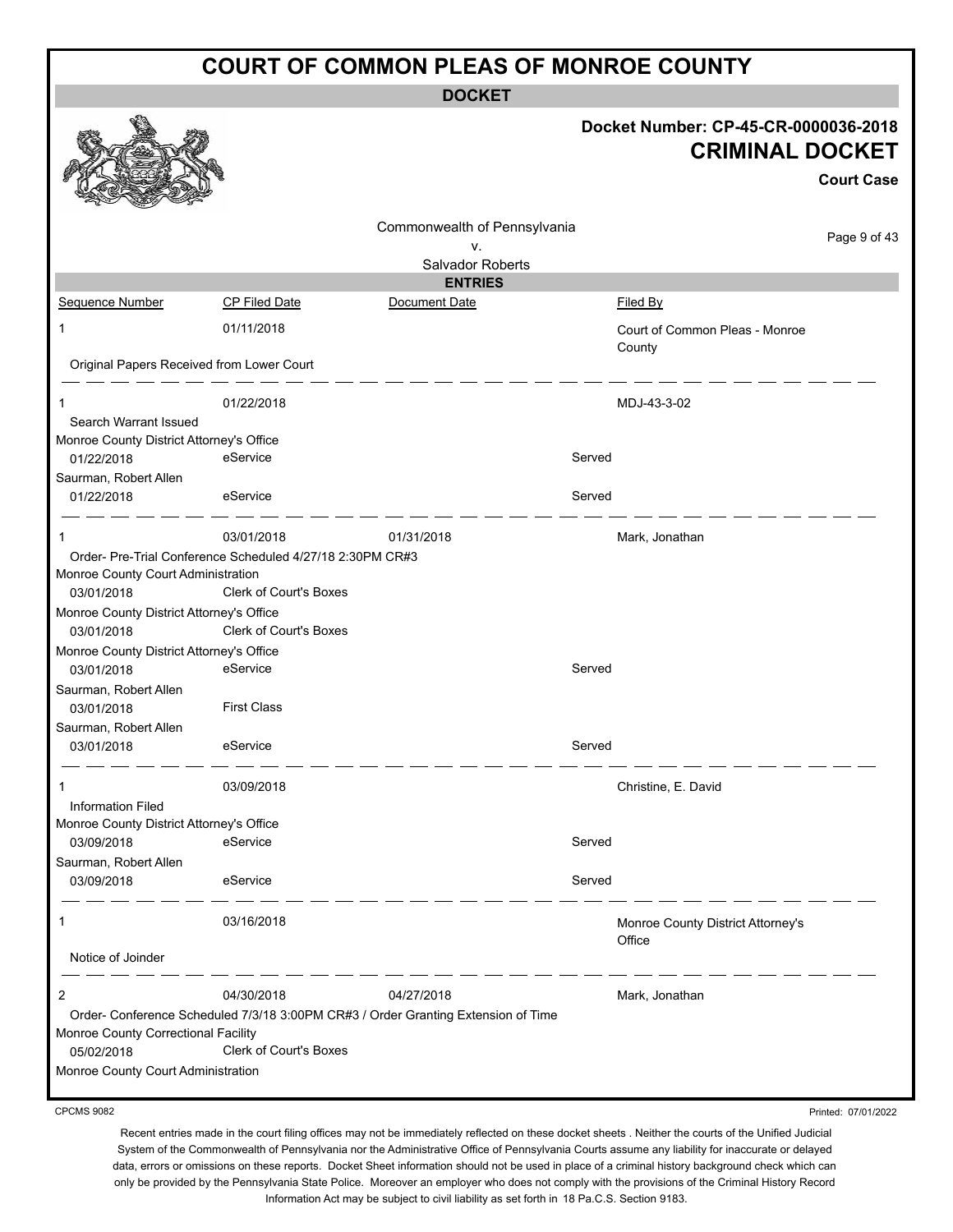**DOCKET**

# **Docket Number: CP-45-CR-0000036-2018 CRIMINAL DOCKET**

**Court Case**

Printed: 07/01/2022

|                                                        |                                                                                                  | Commonwealth of Pennsylvania       |                | Page 10 of 43 |
|--------------------------------------------------------|--------------------------------------------------------------------------------------------------|------------------------------------|----------------|---------------|
|                                                        |                                                                                                  | ۷.                                 |                |               |
|                                                        |                                                                                                  | Salvador Roberts<br><b>ENTRIES</b> |                |               |
| Sequence Number                                        | <b>CP Filed Date</b>                                                                             | Document Date                      | Filed By       |               |
| Service To                                             |                                                                                                  | Service By                         |                |               |
| <b>Issue Date</b>                                      | Service Type                                                                                     | <b>Status Date</b>                 | Service Status |               |
| 05/02/2018                                             | <b>Clerk of Court's Boxes</b>                                                                    |                                    |                |               |
| Monroe County District Attorney's Office               |                                                                                                  |                                    |                |               |
| 05/02/2018                                             | <b>Clerk of Court's Boxes</b>                                                                    |                                    |                |               |
| Monroe County District Attorney's Office               |                                                                                                  |                                    |                |               |
| 05/02/2018                                             | eService                                                                                         |                                    | Served         |               |
| Monroe County Probation<br>05/02/2018                  | <b>Clerk of Court's Boxes</b>                                                                    |                                    |                |               |
| Monroe County Sheriff<br>05/02/2018                    | <b>Clerk of Court's Boxes</b>                                                                    |                                    |                |               |
| Saurman, Robert Allen<br>05/02/2018                    | <b>First Class</b>                                                                               |                                    |                |               |
| Saurman, Robert Allen<br>05/02/2018                    | eService                                                                                         |                                    | Served         |               |
| 2                                                      | 07/05/2018                                                                                       |                                    | Mark, Jonathan |               |
|                                                        | Order-Pre-Trial Conf Scheduled 8/20/18 9:00AM CR#3 / Extend of Time Granted to Filed Omnibus Mot |                                    |                |               |
| Monroe County Court Administration                     |                                                                                                  |                                    |                |               |
| 07/06/2018                                             | <b>Clerk of Court's Boxes</b>                                                                    |                                    |                |               |
| Monroe County District Attorney's Office               |                                                                                                  |                                    |                |               |
| 07/06/2018                                             | Clerk of Court's Boxes                                                                           |                                    |                |               |
| Monroe County Public Defender's Office                 |                                                                                                  |                                    |                |               |
| 07/06/2018                                             | Clerk of Court's Boxes                                                                           |                                    |                |               |
| Other<br>07/06/2018                                    | <b>First Class</b>                                                                               |                                    |                |               |
| Saurman, Robert Allen                                  |                                                                                                  |                                    |                |               |
| 07/06/2018                                             | <b>First Class</b>                                                                               |                                    |                |               |
| Monroe County District Attorney's Office               |                                                                                                  |                                    |                |               |
| 07/10/2018                                             | eService                                                                                         |                                    | Served         |               |
| Saurman, Robert Allen                                  |                                                                                                  |                                    |                |               |
| 07/10/2018                                             | eService                                                                                         |                                    | Served         |               |
| 3                                                      | 08/17/2018                                                                                       | 08/16/2018                         | Mark, Jonathan |               |
| Monroe County Court Administration<br>08/20/2018       | Order Scheduling Pretrial conference Hearing 8/29/18@1100am Ct.1                                 |                                    |                |               |
| Monroe County District Attorney's Office<br>08/20/2018 |                                                                                                  |                                    |                |               |

CPCMS 9082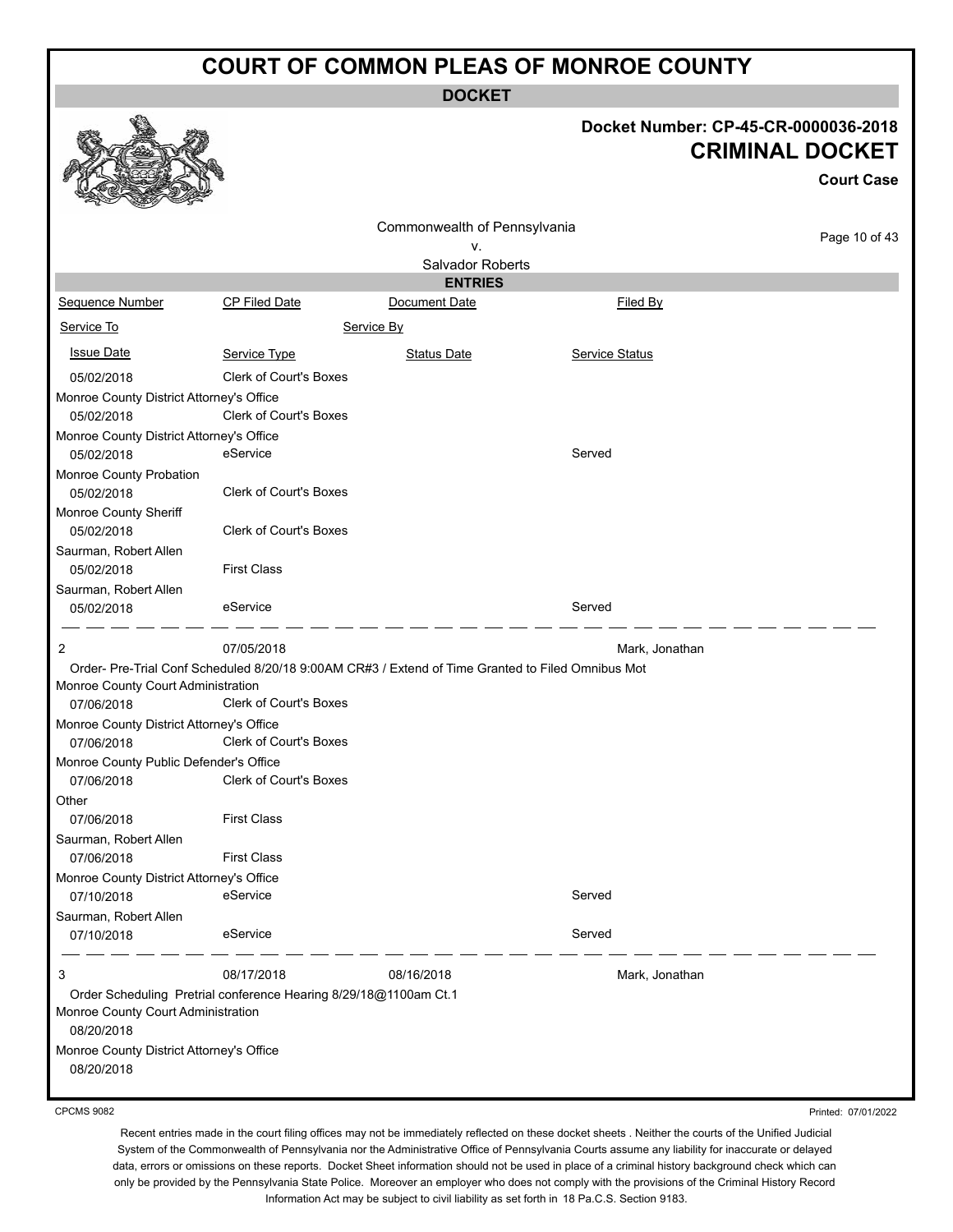**DOCKET**

# **Docket Number: CP-45-CR-0000036-2018 CRIMINAL DOCKET**

|                                                      |                               |                                                                                                      |                | <b>Court Case</b> |
|------------------------------------------------------|-------------------------------|------------------------------------------------------------------------------------------------------|----------------|-------------------|
|                                                      |                               | Commonwealth of Pennsylvania                                                                         |                | Page 11 of 43     |
|                                                      |                               | ٧.<br>Salvador Roberts                                                                               |                |                   |
|                                                      |                               | <b>ENTRIES</b>                                                                                       |                |                   |
| Sequence Number                                      | <b>CP Filed Date</b>          | Document Date                                                                                        | Filed By       |                   |
| Service To                                           |                               | Service By                                                                                           |                |                   |
| <b>Issue Date</b>                                    | Service Type                  | <b>Status Date</b>                                                                                   | Service Status |                   |
| Monroe County District Attorney's Office             |                               |                                                                                                      |                |                   |
| 08/20/2018                                           | eService                      |                                                                                                      | Served         |                   |
| Saurman, Robert Allen                                |                               |                                                                                                      |                |                   |
| 08/20/2018                                           | Fax                           |                                                                                                      |                |                   |
| Saurman, Robert Allen<br>08/20/2018                  | <b>First Class</b>            |                                                                                                      |                |                   |
| Saurman, Robert Allen                                |                               |                                                                                                      |                |                   |
| 08/20/2018                                           | eService                      |                                                                                                      | Served         |                   |
| 1                                                    | 08/31/2018                    | 08/29/2018                                                                                           | Mark, Jonathan |                   |
|                                                      |                               | OrderDeadline Filing Omnibus Pretrial Motions Extended10/15/18/Pretrial Conference10/16/18@1:00pmCt3 |                |                   |
| Monroe County Court Administration<br>09/04/2018     | Clerk of Court's Boxes        |                                                                                                      |                |                   |
| Monroe County District Attorney's Office             |                               |                                                                                                      |                |                   |
| 09/04/2018                                           | <b>Clerk of Court's Boxes</b> |                                                                                                      |                |                   |
| Monroe County District Attorney's Office             |                               |                                                                                                      |                |                   |
| 09/04/2018                                           | eService                      |                                                                                                      | Served         |                   |
| Saurman, Robert Allen                                |                               |                                                                                                      |                |                   |
| 09/04/2018                                           | <b>First Class</b>            |                                                                                                      |                |                   |
| Saurman, Robert Allen<br>09/04/2018                  | eService                      |                                                                                                      | Served         |                   |
|                                                      |                               |                                                                                                      |                |                   |
| 1                                                    | 10/17/2018                    |                                                                                                      | Mark, Jonathan |                   |
|                                                      |                               | Order-Omnibus Hearing Sched.11/16/18 9:00 CR#3 /Final Call 3/29/19 8:30 CR#1 /Extention Granted      |                |                   |
| Monroe County Court Administration<br>10/18/2018     | Clerk of Court's Boxes        |                                                                                                      |                |                   |
| Monroe County District Attorney's Office             |                               |                                                                                                      |                |                   |
| 10/18/2018                                           | Clerk of Court's Boxes        |                                                                                                      |                |                   |
| Monroe County District Attorney's Office             |                               |                                                                                                      |                |                   |
| 10/18/2018                                           | eService                      |                                                                                                      | Served         |                   |
| Monroe County Public Defender's Office<br>10/18/2018 | Clerk of Court's Boxes        |                                                                                                      |                |                   |
| Saurman, Robert Allen<br>10/18/2018                  | <b>First Class</b>            |                                                                                                      |                |                   |
| Saurman, Robert Allen                                |                               |                                                                                                      |                |                   |
| 10/18/2018                                           | eService                      |                                                                                                      | Served         |                   |
|                                                      |                               |                                                                                                      |                |                   |

CPCMS 9082

Printed: 07/01/2022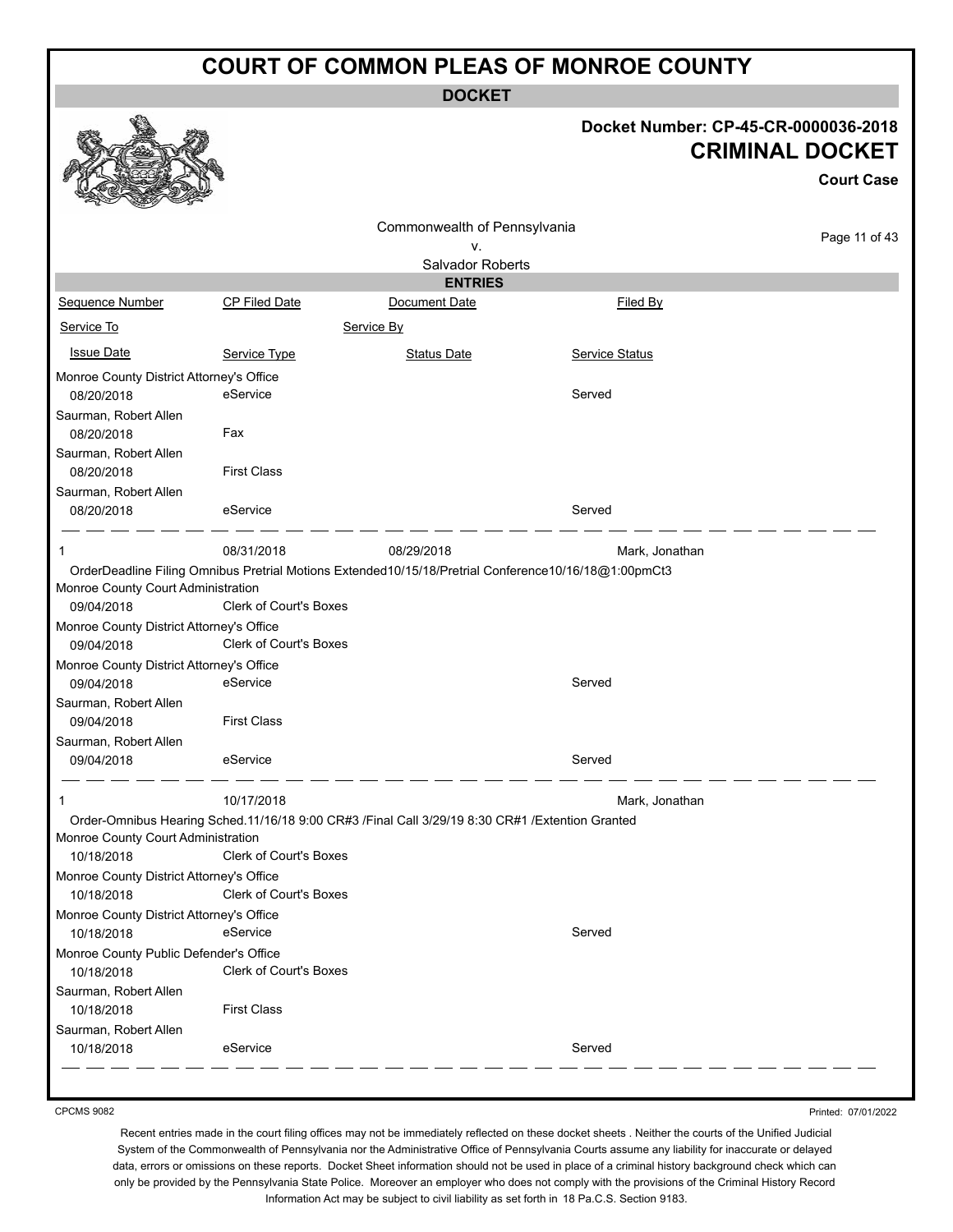**DOCKET**

|                                                        |                                                                                               | <b>DUUNEI</b>                |                                                                |                   |
|--------------------------------------------------------|-----------------------------------------------------------------------------------------------|------------------------------|----------------------------------------------------------------|-------------------|
|                                                        |                                                                                               |                              | Docket Number: CP-45-CR-0000036-2018<br><b>CRIMINAL DOCKET</b> |                   |
|                                                        |                                                                                               |                              |                                                                | <b>Court Case</b> |
|                                                        |                                                                                               |                              |                                                                |                   |
|                                                        |                                                                                               | Commonwealth of Pennsylvania |                                                                | Page 12 of 43     |
|                                                        |                                                                                               | ۷.<br>Salvador Roberts       |                                                                |                   |
|                                                        |                                                                                               | <b>ENTRIES</b>               |                                                                |                   |
| Sequence Number                                        | CP Filed Date                                                                                 | Document Date                | <b>Filed By</b>                                                |                   |
| Service To                                             |                                                                                               | Service By                   |                                                                |                   |
|                                                        |                                                                                               |                              |                                                                |                   |
| <b>Issue Date</b>                                      | Service Type                                                                                  | <b>Status Date</b>           | Service Status                                                 |                   |
| 1                                                      | 10/30/2018                                                                                    |                              | Saurman, Robert Allen                                          |                   |
|                                                        | Motion for Omnibus Pre-Trial Relief & Pre-Trial Conference                                    |                              |                                                                |                   |
| Monroe County District Attorney's Office<br>10/30/2018 | eNotice                                                                                       |                              | Notified                                                       |                   |
|                                                        |                                                                                               |                              |                                                                |                   |
| 1                                                      | 11/01/2018                                                                                    | 11/01/2018                   | Mark, Jonathan                                                 |                   |
|                                                        | Order- Omnibus Hearing Scheduled 11/16/18 9:00AM CR#3                                         |                              |                                                                |                   |
| Monroe County Court Administration                     |                                                                                               |                              |                                                                |                   |
| 11/01/2018                                             | Clerk of Court's Boxes                                                                        |                              |                                                                |                   |
| Monroe County District Attorney's Office               |                                                                                               |                              |                                                                |                   |
| 11/01/2018                                             | Clerk of Court's Boxes                                                                        |                              |                                                                |                   |
| Monroe County District Attorney's Office<br>11/01/2018 | eService                                                                                      |                              | Served                                                         |                   |
| Saurman, Robert Allen                                  |                                                                                               |                              |                                                                |                   |
| 11/01/2018                                             | <b>First Class</b>                                                                            |                              |                                                                |                   |
| Saurman, Robert Allen                                  |                                                                                               |                              |                                                                |                   |
| 11/01/2018                                             | eService                                                                                      |                              | Served                                                         |                   |
|                                                        |                                                                                               |                              |                                                                |                   |
| 1                                                      | 11/13/2018                                                                                    |                              | Monroe County District Attorney's                              |                   |
|                                                        |                                                                                               |                              | Office                                                         |                   |
| Answer to Motion                                       |                                                                                               |                              |                                                                |                   |
| Saurman, Robert Allen<br>11/13/2018                    | eNotice                                                                                       |                              | Notified                                                       |                   |
|                                                        |                                                                                               |                              |                                                                |                   |
| 1                                                      | 11/16/2018                                                                                    |                              | Mark, Jonathan                                                 |                   |
|                                                        | Order- Discovery Motions Held in Abeyance / Motion to Preclude Dismissed / Briefs to be filed |                              |                                                                |                   |
| Monroe County Correctional Facility                    |                                                                                               |                              |                                                                |                   |
| 11/19/2018                                             | <b>Clerk of Court's Boxes</b>                                                                 |                              |                                                                |                   |
| Monroe County Court Reporters                          |                                                                                               |                              |                                                                |                   |
| 11/19/2018                                             | Clerk of Court's Boxes                                                                        |                              |                                                                |                   |
| Monroe County District Attorney's Office<br>11/19/2018 | Clerk of Court's Boxes                                                                        |                              |                                                                |                   |
| Monroe County Public Defender's Office                 |                                                                                               |                              |                                                                |                   |
| 11/19/2018                                             | Clerk of Court's Boxes                                                                        |                              |                                                                |                   |
| Monroe County Sheriff                                  |                                                                                               |                              |                                                                |                   |
| 11/19/2018                                             | Clerk of Court's Boxes                                                                        |                              |                                                                |                   |
| Saurman, Robert Allen                                  |                                                                                               |                              |                                                                |                   |

CPCMS 9082

Printed: 07/01/2022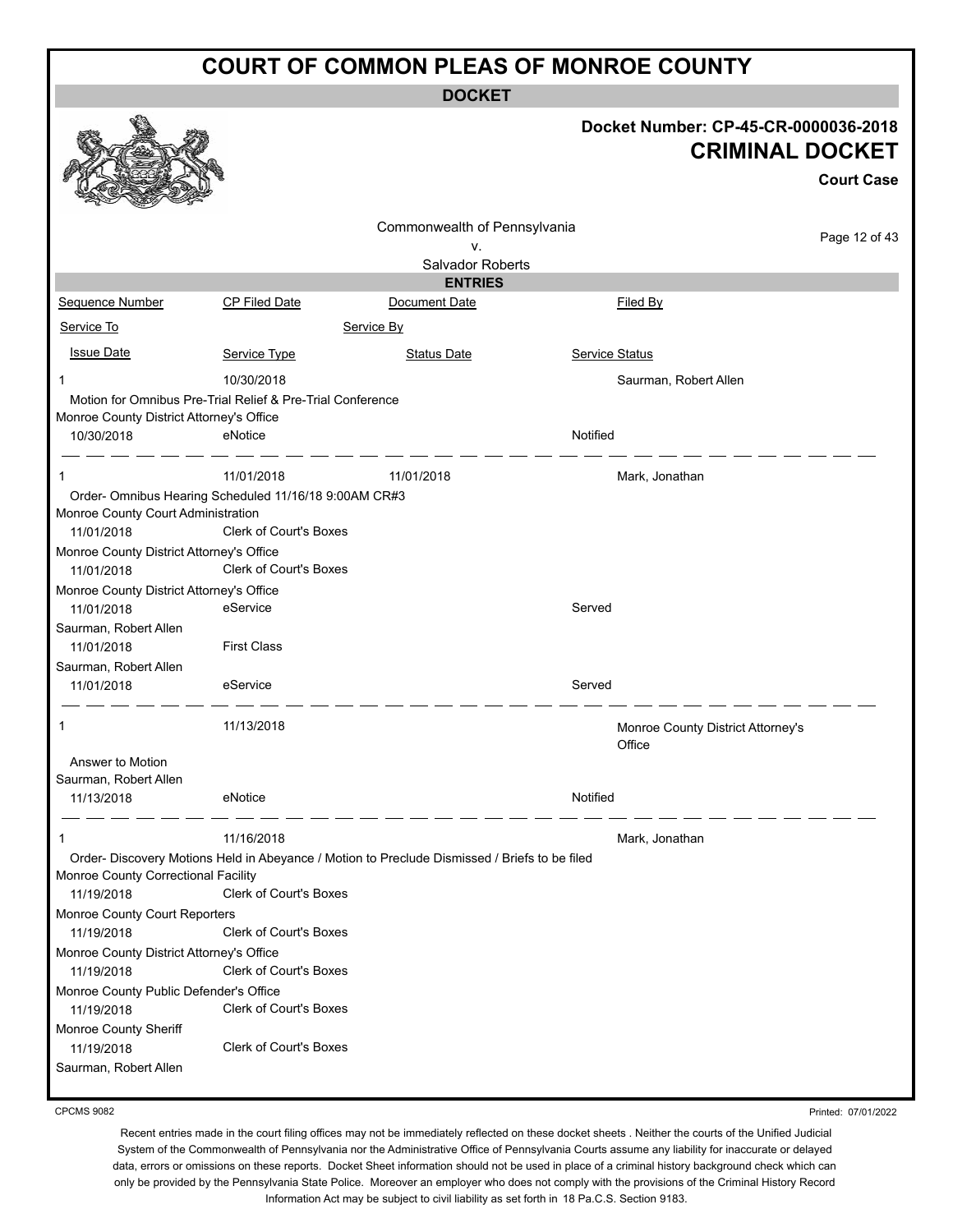**DOCKET**

#### **Docket Number: CP-45-CR-0000036-2018 KET**

|                                                        |                                                       |                                 |                                   | <b>CRIMINAL DOCKET</b> |
|--------------------------------------------------------|-------------------------------------------------------|---------------------------------|-----------------------------------|------------------------|
|                                                        |                                                       |                                 |                                   | <b>Court Case</b>      |
|                                                        |                                                       | Commonwealth of Pennsylvania    |                                   |                        |
|                                                        |                                                       | ۷.                              |                                   | Page 13 of 43          |
|                                                        |                                                       | <b>Salvador Roberts</b>         |                                   |                        |
|                                                        | <b>CP Filed Date</b>                                  | <b>ENTRIES</b><br>Document Date |                                   |                        |
| Sequence Number<br>Service To                          |                                                       |                                 | Filed By                          |                        |
|                                                        |                                                       | Service By                      |                                   |                        |
| <b>Issue Date</b>                                      | Service Type                                          | <b>Status Date</b>              | <b>Service Status</b>             |                        |
| 11/19/2018                                             | <b>First Class</b>                                    |                                 |                                   |                        |
| Monroe County District Attorney's Office               |                                                       |                                 |                                   |                        |
| 11/21/2018                                             | eService                                              |                                 | Served                            |                        |
| Saurman, Robert Allen<br>11/21/2018                    | eService                                              |                                 | Served                            |                        |
| 1                                                      | 01/08/2019                                            |                                 | Monroe County District Attorney's |                        |
| <b>Brief in Opposition</b><br>Saurman, Robert Allen    |                                                       |                                 | Office                            |                        |
| 01/08/2019                                             | eNotice                                               |                                 | Notified                          |                        |
| 1                                                      | 01/22/2019                                            |                                 | Mark, Jonathan                    |                        |
|                                                        | Order- Status Conference Scheduled 2/6/19 3:00PM CR#1 |                                 |                                   |                        |
| Monroe County Court Administration                     |                                                       |                                 |                                   |                        |
| 01/23/2019                                             | <b>Clerk of Court's Boxes</b>                         |                                 |                                   |                        |
| Monroe County District Attorney's Office               | Clerk of Court's Boxes                                |                                 |                                   |                        |
| 01/23/2019                                             |                                                       |                                 |                                   |                        |
| Monroe County District Attorney's Office<br>01/23/2019 | eService                                              |                                 | Served                            |                        |
| Monroe County Public Defender's Office                 |                                                       |                                 |                                   |                        |
| 01/23/2019                                             | Clerk of Court's Boxes                                |                                 |                                   |                        |
| Saurman, Robert Allen                                  |                                                       |                                 |                                   |                        |
| 01/23/2019                                             | <b>First Class</b>                                    |                                 |                                   |                        |
| Saurman, Robert Allen                                  |                                                       |                                 |                                   |                        |
| 01/23/2019                                             | eService                                              |                                 | Served                            |                        |
| 1                                                      | 01/29/2019                                            |                                 | Mark, Jonathan                    |                        |
| Opinion and Order                                      |                                                       |                                 |                                   |                        |
| Monroe County District Attorney's Office<br>01/30/2019 | Clerk of Court's Boxes                                |                                 |                                   |                        |
| Monroe County District Attorney's Office               |                                                       |                                 |                                   |                        |
| 01/30/2019                                             | eService                                              |                                 | Served                            |                        |
| Monroe County Public Defender's Office                 |                                                       |                                 |                                   |                        |
| 01/30/2019                                             | Clerk of Court's Boxes                                |                                 |                                   |                        |
| Saurman, Robert Allen<br>01/30/2019                    | <b>First Class</b>                                    |                                 |                                   |                        |
| Saurman, Robert Allen                                  |                                                       |                                 |                                   |                        |

CPCMS 9082

 $\mathscr{C}_{\mathbb{A}}$ 

Recent entries made in the court filing offices may not be immediately reflected on these docket sheets . Neither the courts of the Unified Judicial System of the Commonwealth of Pennsylvania nor the Administrative Office of Pennsylvania Courts assume any liability for inaccurate or delayed data, errors or omissions on these reports. Docket Sheet information should not be used in place of a criminal history background check which can only be provided by the Pennsylvania State Police. Moreover an employer who does not comply with the provisions of the Criminal History Record Information Act may be subject to civil liability as set forth in 18 Pa.C.S. Section 9183.

Printed: 07/01/2022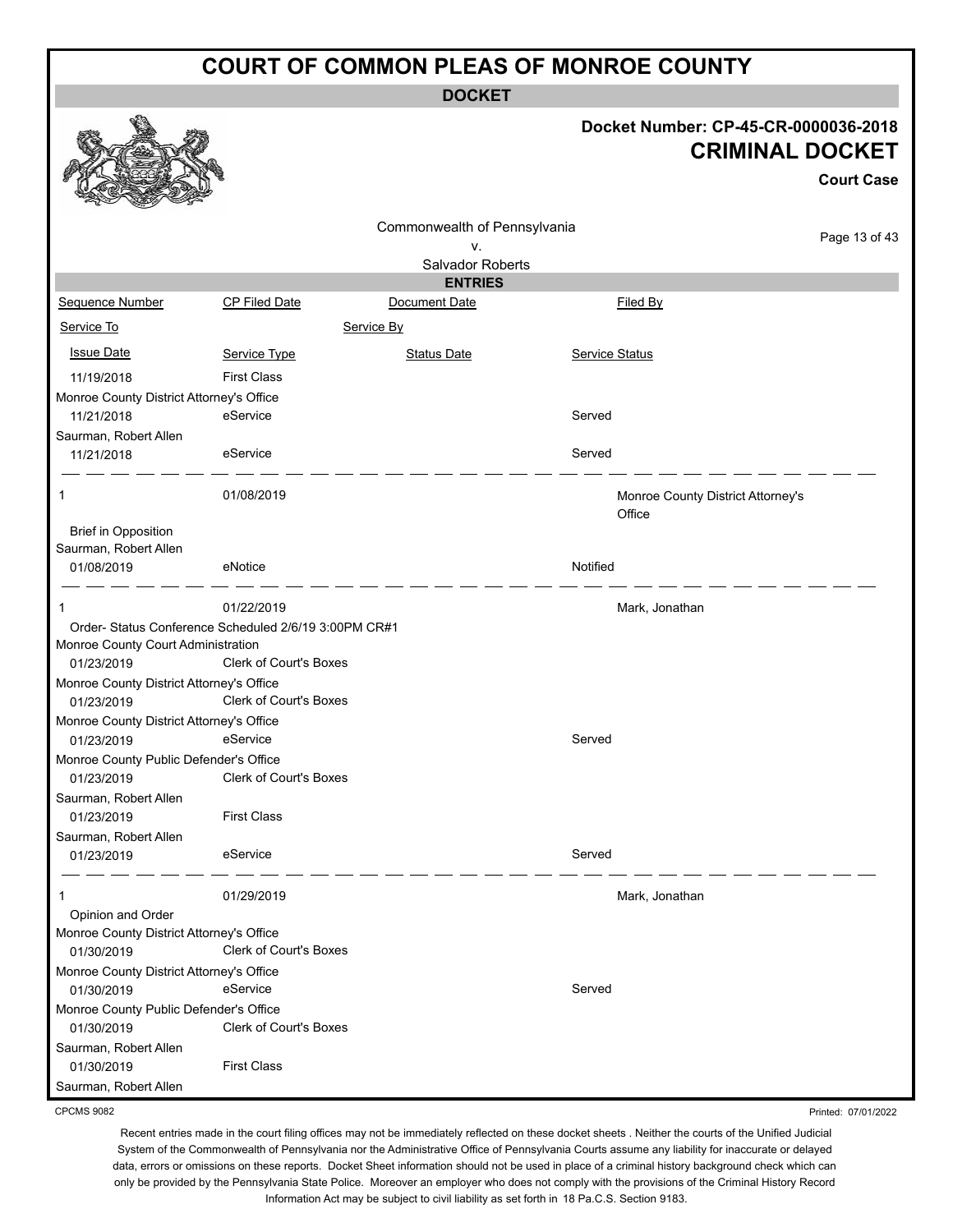**DOCKET**

|                                                        |                               | <b>DUUNEI</b>                                                               |                |                                                                |
|--------------------------------------------------------|-------------------------------|-----------------------------------------------------------------------------|----------------|----------------------------------------------------------------|
|                                                        |                               |                                                                             |                | Docket Number: CP-45-CR-0000036-2018<br><b>CRIMINAL DOCKET</b> |
|                                                        |                               |                                                                             |                | <b>Court Case</b>                                              |
|                                                        |                               |                                                                             |                |                                                                |
|                                                        |                               | Commonwealth of Pennsylvania                                                |                | Page 14 of 43                                                  |
|                                                        |                               | ۷.<br>Salvador Roberts                                                      |                |                                                                |
|                                                        |                               | <b>ENTRIES</b>                                                              |                |                                                                |
| Sequence Number                                        | CP Filed Date                 | Document Date                                                               | Filed By       |                                                                |
| Service To                                             |                               | Service By                                                                  |                |                                                                |
|                                                        |                               |                                                                             |                |                                                                |
| <b>Issue Date</b>                                      | Service Type                  | <b>Status Date</b>                                                          | Service Status |                                                                |
| 01/30/2019                                             | <b>Clerk of Court's Boxes</b> |                                                                             |                |                                                                |
| Saurman, Robert Allen                                  |                               |                                                                             |                |                                                                |
| 01/30/2019                                             | eService                      |                                                                             | Served         |                                                                |
| 4                                                      | 02/11/2019                    |                                                                             | Mark, Jonathan |                                                                |
|                                                        |                               | Order- Pre-Trial Conf Scheduled 9/25/19 3:00PM & 11/1/19 2:00PM In Chambers |                |                                                                |
| Monroe County Court Administration<br>02/11/2019       | <b>Clerk of Court's Boxes</b> |                                                                             |                |                                                                |
| Monroe County District Attorney's Office<br>02/11/2019 | Clerk of Court's Boxes        |                                                                             |                |                                                                |
| Monroe County Public Defender's Office                 |                               |                                                                             |                |                                                                |
| 02/11/2019                                             | Clerk of Court's Boxes        |                                                                             |                |                                                                |
| Saurman, Robert Allen                                  |                               |                                                                             |                |                                                                |
| 02/11/2019                                             | <b>First Class</b>            |                                                                             |                |                                                                |
| Monroe County District Attorney's Office               |                               |                                                                             |                |                                                                |
| 02/12/2019                                             | eService                      |                                                                             | Served         |                                                                |
| Saurman, Robert Allen                                  | eService                      |                                                                             |                |                                                                |
| 02/12/2019                                             |                               |                                                                             | Served         |                                                                |
| 1                                                      | 09/11/2019                    |                                                                             |                | Commonwealth of Pennsylvania                                   |
| Petition for Writ of Habeas Corpus Filed               |                               |                                                                             |                |                                                                |
| Monroe County District Attorney's Office               |                               |                                                                             |                |                                                                |
| 09/11/2019                                             | eService                      |                                                                             | Served         |                                                                |
| Saurman, Robert Allen<br>09/11/2019                    | eService                      |                                                                             | Served         |                                                                |
| 1                                                      | 09/12/2019                    | 09/12/2019                                                                  | Mark, Jonathan |                                                                |
| Order Granting Petition for Writ of Habeas Corpus      |                               |                                                                             |                |                                                                |
| Monroe County Court Administration                     |                               |                                                                             |                |                                                                |
| 09/12/2019                                             | <b>Clerk of Court's Boxes</b> |                                                                             |                |                                                                |
| Monroe County District Attorney's Office               |                               |                                                                             |                |                                                                |
| 09/12/2019                                             | Clerk of Court's Boxes        |                                                                             |                |                                                                |
| Other                                                  |                               |                                                                             |                |                                                                |
| 09/12/2019                                             | <b>First Class</b>            |                                                                             |                |                                                                |
| Other<br>09/12/2019                                    | <b>First Class</b>            |                                                                             |                |                                                                |
| Monroe County District Attorney's Office               |                               |                                                                             |                |                                                                |
|                                                        |                               |                                                                             |                |                                                                |

CPCMS 9082

Printed: 07/01/2022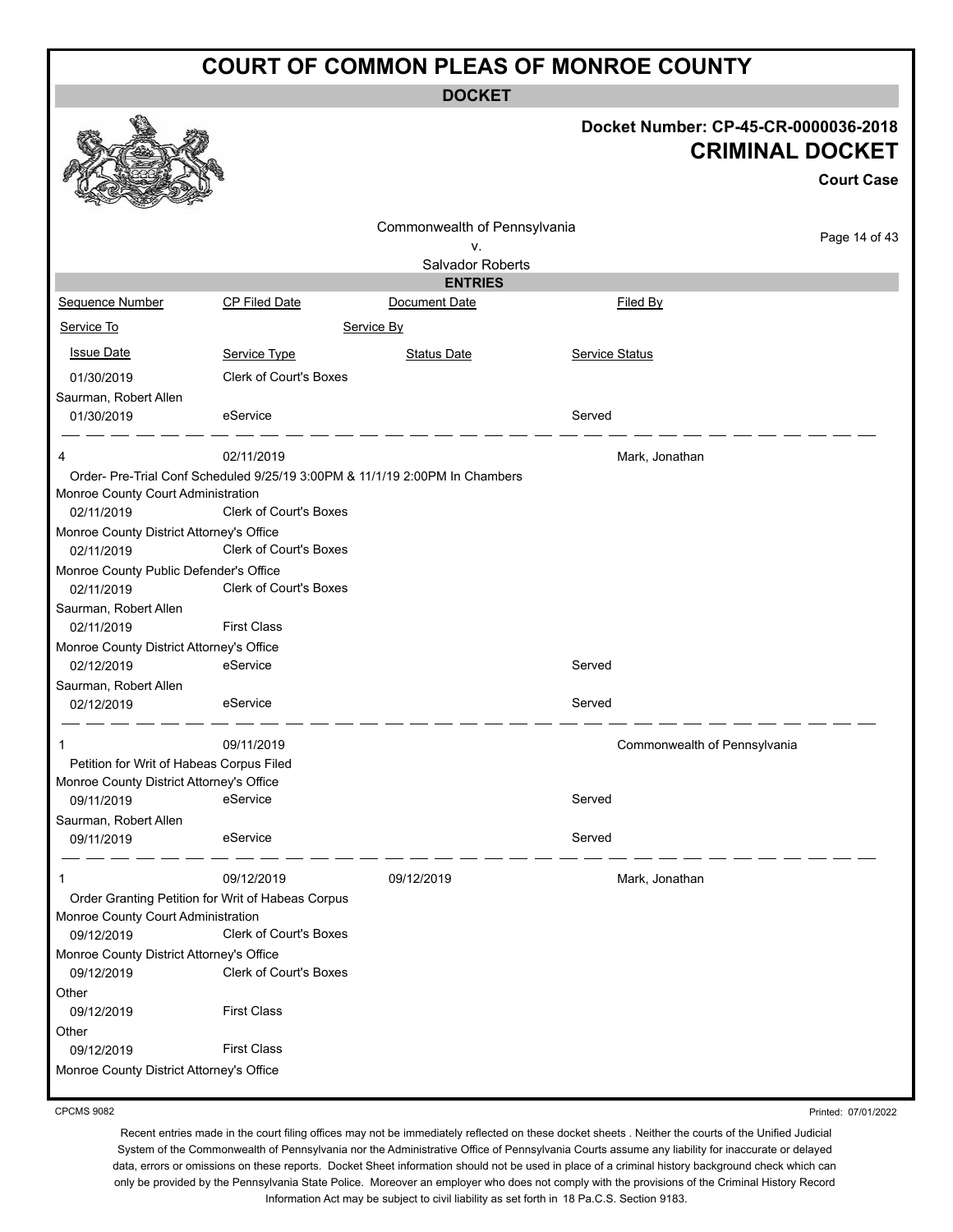**DOCKET**

|                                                   |                                                                                                 | <b>DOCKET</b>                |                       |                                                                                     |
|---------------------------------------------------|-------------------------------------------------------------------------------------------------|------------------------------|-----------------------|-------------------------------------------------------------------------------------|
|                                                   |                                                                                                 |                              |                       | Docket Number: CP-45-CR-0000036-2018<br><b>CRIMINAL DOCKET</b><br><b>Court Case</b> |
|                                                   |                                                                                                 | Commonwealth of Pennsylvania |                       | Page 15 of 43                                                                       |
|                                                   |                                                                                                 | ٧.                           |                       |                                                                                     |
|                                                   |                                                                                                 | <b>Salvador Roberts</b>      |                       |                                                                                     |
|                                                   |                                                                                                 | <b>ENTRIES</b>               |                       |                                                                                     |
| Sequence Number                                   | CP Filed Date                                                                                   | Document Date                | <b>Filed By</b>       |                                                                                     |
| Service To                                        |                                                                                                 | Service By                   |                       |                                                                                     |
| <b>Issue Date</b>                                 | Service Type                                                                                    | <b>Status Date</b>           | <b>Service Status</b> |                                                                                     |
| 09/17/2019                                        | eService                                                                                        |                              | Served                |                                                                                     |
| Saurman, Robert Allen<br>09/17/2019               | eService                                                                                        |                              | Served                |                                                                                     |
| 1                                                 | 09/20/2019<br>Petition For a Writ of Habeas Corpus AD Testificandum                             |                              | Bernal, Matthew John  |                                                                                     |
| Saurman, Robert Allen<br>09/20/2019               | eService                                                                                        |                              | Served                |                                                                                     |
| 1                                                 | 09/23/2019                                                                                      |                              | Mark, Jonathan        |                                                                                     |
| Monroe County Correctional Facility<br>09/24/2019 | Order Granting Petition for Writ of Habeas Corpus<br>Clerk of Court's Boxes                     |                              |                       |                                                                                     |
| Monroe County District Attorney's Office          |                                                                                                 |                              |                       |                                                                                     |
| 09/24/2019                                        | <b>Clerk of Court's Boxes</b>                                                                   |                              |                       |                                                                                     |
| Bernal, Matthew John                              |                                                                                                 |                              |                       |                                                                                     |
| 09/25/2019                                        | eService                                                                                        |                              | Served                |                                                                                     |
| Monroe County District Attorney's Office          |                                                                                                 |                              |                       |                                                                                     |
| 09/25/2019                                        | eService                                                                                        |                              | Served                |                                                                                     |
| Saurman, Robert Allen<br>09/25/2019               | eService                                                                                        |                              | Served                |                                                                                     |
| 1                                                 | 10/23/2019                                                                                      |                              | Office                | Monroe County District Attorney's                                                   |
| Bernal, Matthew John                              | Commonwealth's Notice of Intent to Use Cert. Records of Facebook Data Provided by Facebook      |                              |                       |                                                                                     |
| 10/23/2019                                        | eService                                                                                        |                              | Served                |                                                                                     |
| Saurman, Robert Allen<br>10/23/2019               | eService                                                                                        |                              | Served                |                                                                                     |
| 2                                                 | 10/23/2019                                                                                      |                              | Office                | Monroe County District Attorney's                                                   |
| Bernal, Matthew John                              | Comm. Notice of Intent to Use Cert. Records of Dispatcher & Driver Logs Provided By WGM Transp. |                              |                       |                                                                                     |
| 10/23/2019                                        | eService                                                                                        |                              | Served                |                                                                                     |
| Saurman, Robert Allen<br>10/23/2019               | eService                                                                                        |                              | Served                |                                                                                     |
|                                                   |                                                                                                 |                              |                       |                                                                                     |

CPCMS 9082

Printed: 07/01/2022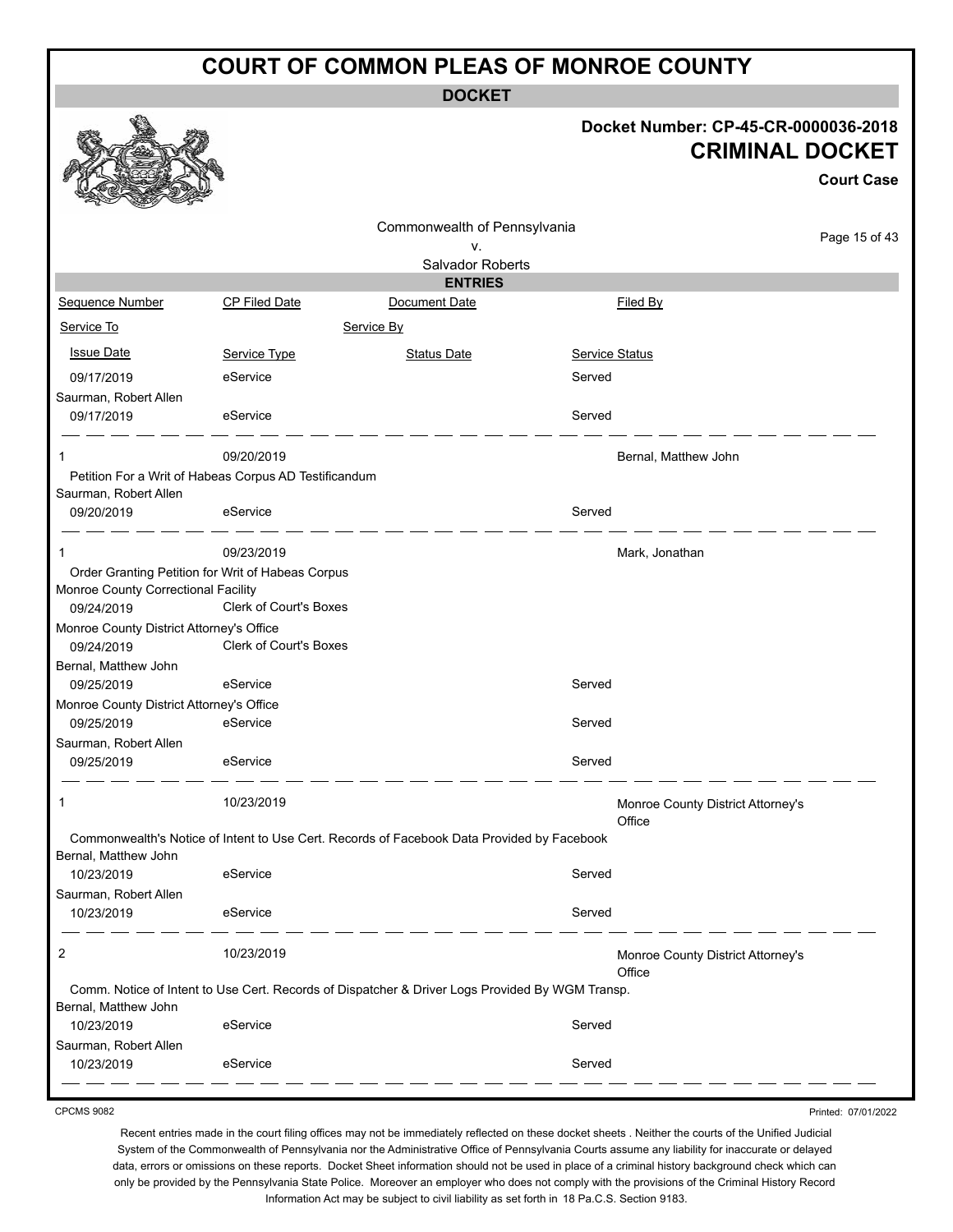**DOCKET**

# **Docket Number: CP-45-CR-0000036-2018 CRIMINAL DOCKET**

**Court Case**

|                                                        |                                                                   | Commonwealth of Pennsylvania |                |               |
|--------------------------------------------------------|-------------------------------------------------------------------|------------------------------|----------------|---------------|
|                                                        |                                                                   | ν.                           |                | Page 16 of 43 |
|                                                        |                                                                   | Salvador Roberts             |                |               |
|                                                        |                                                                   | <b>ENTRIES</b>               |                |               |
| Sequence Number                                        | <b>CP Filed Date</b>                                              | Document Date                | Filed By       |               |
| Service To                                             |                                                                   | Service By                   |                |               |
| <b>Issue Date</b>                                      | Service Type                                                      | <b>Status Date</b>           | Service Status |               |
| 1                                                      | 11/04/2019                                                        | 11/01/2019                   | Mark, Jonathan |               |
| Bernal, Matthew John                                   | Order Dismissing Defendants' Discovery-Based Request              |                              |                |               |
| 11/05/2019                                             | eService                                                          |                              | Served         |               |
| Monroe County District Attorney's Office               |                                                                   |                              |                |               |
| 11/05/2019                                             | eService                                                          |                              | Served         |               |
| Saurman, Robert Allen                                  |                                                                   |                              |                |               |
| 11/05/2019                                             | eService                                                          |                              | Served         |               |
| 2                                                      | 11/12/2019                                                        | 11/08/2019                   | Mark, Jonathan |               |
|                                                        | Order Denying Defendant's Objection to Other Acts Evidence Notice |                              |                |               |
| Bernal, Matthew John                                   |                                                                   |                              |                |               |
| 11/13/2019                                             | eService                                                          |                              | Served         |               |
| Monroe County Correctional Facility                    |                                                                   |                              |                |               |
| 11/13/2019                                             | Clerk of Court's Boxes                                            |                              |                |               |
| Monroe County Court Administration                     |                                                                   |                              |                |               |
| 11/13/2019                                             | <b>Clerk of Court's Boxes</b>                                     |                              |                |               |
| Monroe County District Attorney's Office               | Clerk of Court's Boxes                                            |                              |                |               |
| 11/13/2019<br>Monroe County District Attorney's Office |                                                                   |                              |                |               |
| 11/13/2019                                             | eService                                                          |                              | Served         |               |
| Monroe County Probation Department                     |                                                                   |                              |                |               |
| 11/13/2019                                             | <b>Clerk of Court's Boxes</b>                                     |                              |                |               |
| Monroe County Sheriff's Department                     |                                                                   |                              |                |               |
| 11/13/2019                                             | Clerk of Court's Boxes                                            |                              |                |               |
| Saurman, Robert Allen                                  |                                                                   |                              |                |               |
| 11/13/2019                                             | <b>Clerk of Court's Boxes</b>                                     |                              |                |               |
| Saurman, Robert Allen                                  |                                                                   |                              |                |               |
| 11/13/2019                                             | eService                                                          |                              | Served         |               |
| 3                                                      | 11/18/2019                                                        |                              | Mark, Jonathan |               |
| Mistrial                                               |                                                                   |                              |                |               |
| Bernal, Matthew John                                   |                                                                   |                              |                |               |
| 11/19/2019                                             | eService                                                          |                              | Served         |               |
| Monroe County District Attorney's Office               |                                                                   |                              |                |               |
| 11/19/2019                                             | eService                                                          |                              | Served         |               |
| Saurman, Robert Allen                                  |                                                                   |                              |                |               |

CPCMS 9082

Printed: 07/01/2022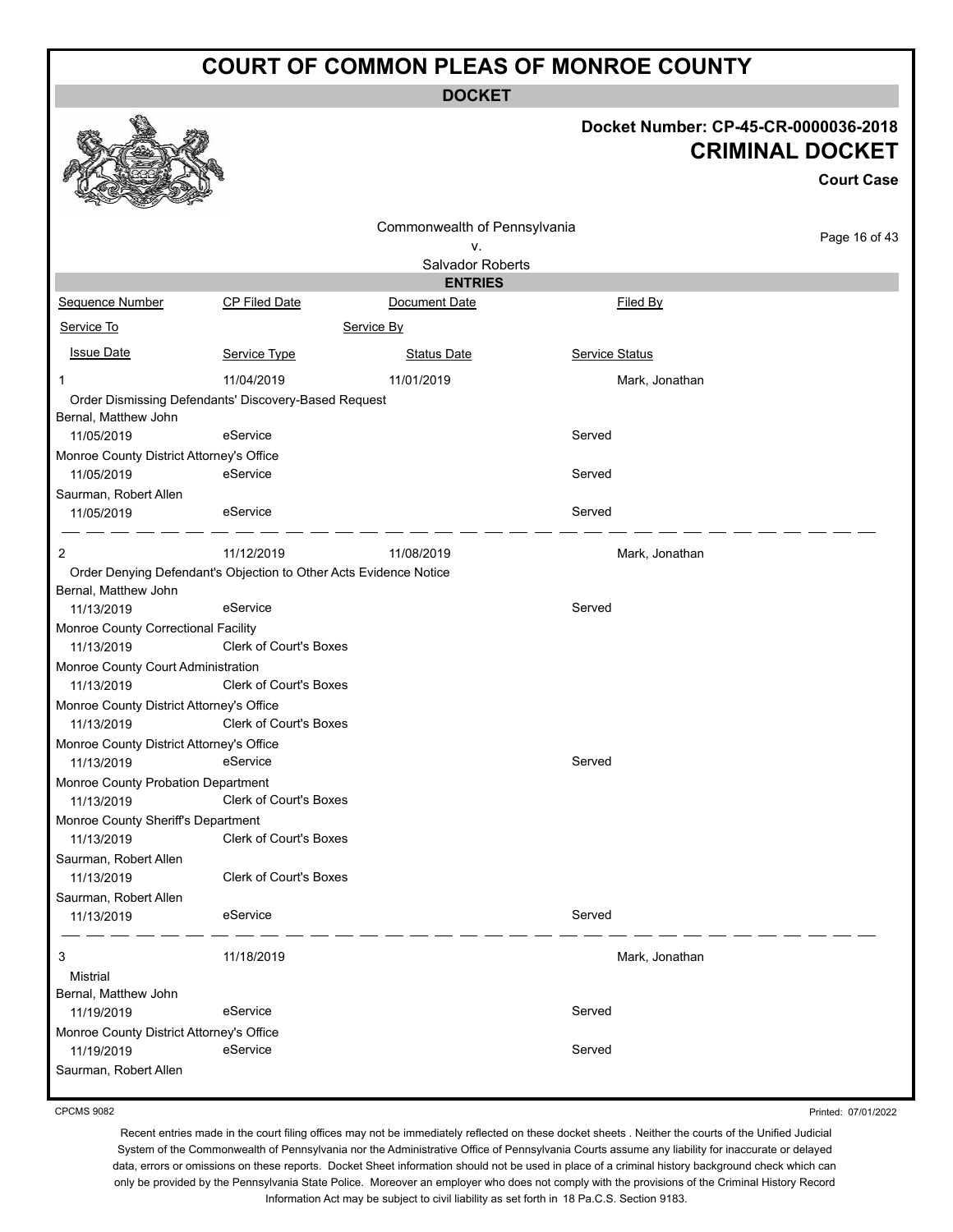**DOCKET**

### **Docket Number: CP-45-CR-0000036-2018 CRIMINAL DOCKET**

**Court Case**

Page 17 of 43

|                                          |                                                 |                              | Docket Number: CP-45-CR-00               | <b>CRIMINAL</b> |
|------------------------------------------|-------------------------------------------------|------------------------------|------------------------------------------|-----------------|
|                                          |                                                 | Commonwealth of Pennsylvania |                                          |                 |
|                                          |                                                 | v.                           |                                          |                 |
|                                          |                                                 | Salvador Roberts             |                                          |                 |
|                                          |                                                 | <b>ENTRIES</b>               |                                          |                 |
| Sequence Number                          | <b>CP Filed Date</b>                            | Document Date                | Filed By                                 |                 |
| Service To                               |                                                 | Service By                   |                                          |                 |
| <b>Issue Date</b>                        | Service Type                                    | <b>Status Date</b>           | <b>Service Status</b>                    |                 |
| 11/19/2019                               | eService                                        |                              | Served                                   |                 |
| 4                                        | 11/18/2019                                      |                              | Court of Common Pleas - Monroe<br>County |                 |
| Jury Impaneled<br>Bernal, Matthew John   |                                                 |                              |                                          |                 |
| 11/19/2019                               | eService                                        |                              | Served                                   |                 |
| Monroe County District Attorney's Office |                                                 |                              |                                          |                 |
| 11/19/2019                               | eService                                        |                              | Served                                   |                 |
| Saurman, Robert Allen                    |                                                 |                              |                                          |                 |
| 11/19/2019                               | eService                                        |                              | Served                                   |                 |
| 2                                        | 11/19/2019                                      |                              | Mark, Jonathan                           |                 |
| Proceed to Court (Mistrial)              |                                                 |                              |                                          |                 |
| Bernal, Matthew John                     |                                                 |                              |                                          |                 |
| 11/19/2019                               | eService                                        |                              | Served                                   |                 |
| Monroe County District Attorney's Office |                                                 |                              |                                          |                 |
| 11/19/2019                               | eService                                        |                              | Served                                   |                 |
| Saurman, Robert Allen                    |                                                 |                              |                                          |                 |
| 11/19/2019                               | eService                                        |                              | Served                                   |                 |
| 1                                        | 11/20/2019                                      |                              | Mark, Jonathan                           |                 |
|                                          | Order Scheduling Conference to Reschedule Trial |                              |                                          |                 |
| Bernal, Matthew John                     |                                                 |                              |                                          |                 |
| 11/20/2019                               | eService                                        |                              | Served                                   |                 |
| Monroe County District Attorney's Office |                                                 |                              |                                          |                 |
| 11/20/2019                               | <b>Clerk of Court's Boxes</b>                   |                              |                                          |                 |
| Monroe County District Attorney's Office |                                                 |                              |                                          |                 |
| 11/20/2019                               | eService                                        |                              | Served                                   |                 |
| Monroe County Public Defender's Office   |                                                 |                              |                                          |                 |
| 11/20/2019                               | Clerk of Court's Boxes                          |                              |                                          |                 |

11/20/2019 eService Served

Printed: 07/01/2022

Recent entries made in the court filing offices may not be immediately reflected on these docket sheets . Neither the courts of the Unified Judicial System of the Commonwealth of Pennsylvania nor the Administrative Office of Pennsylvania Courts assume any liability for inaccurate or delayed data, errors or omissions on these reports. Docket Sheet information should not be used in place of a criminal history background check which can only be provided by the Pennsylvania State Police. Moreover an employer who does not comply with the provisions of the Criminal History Record Information Act may be subject to civil liability as set forth in 18 Pa.C.S. Section 9183.

CPCMS 9082

Saurman, Robert Allen

 $\mathcal{O}$ 

Saurman, Robert Allen

11/20/2019 Attorney Box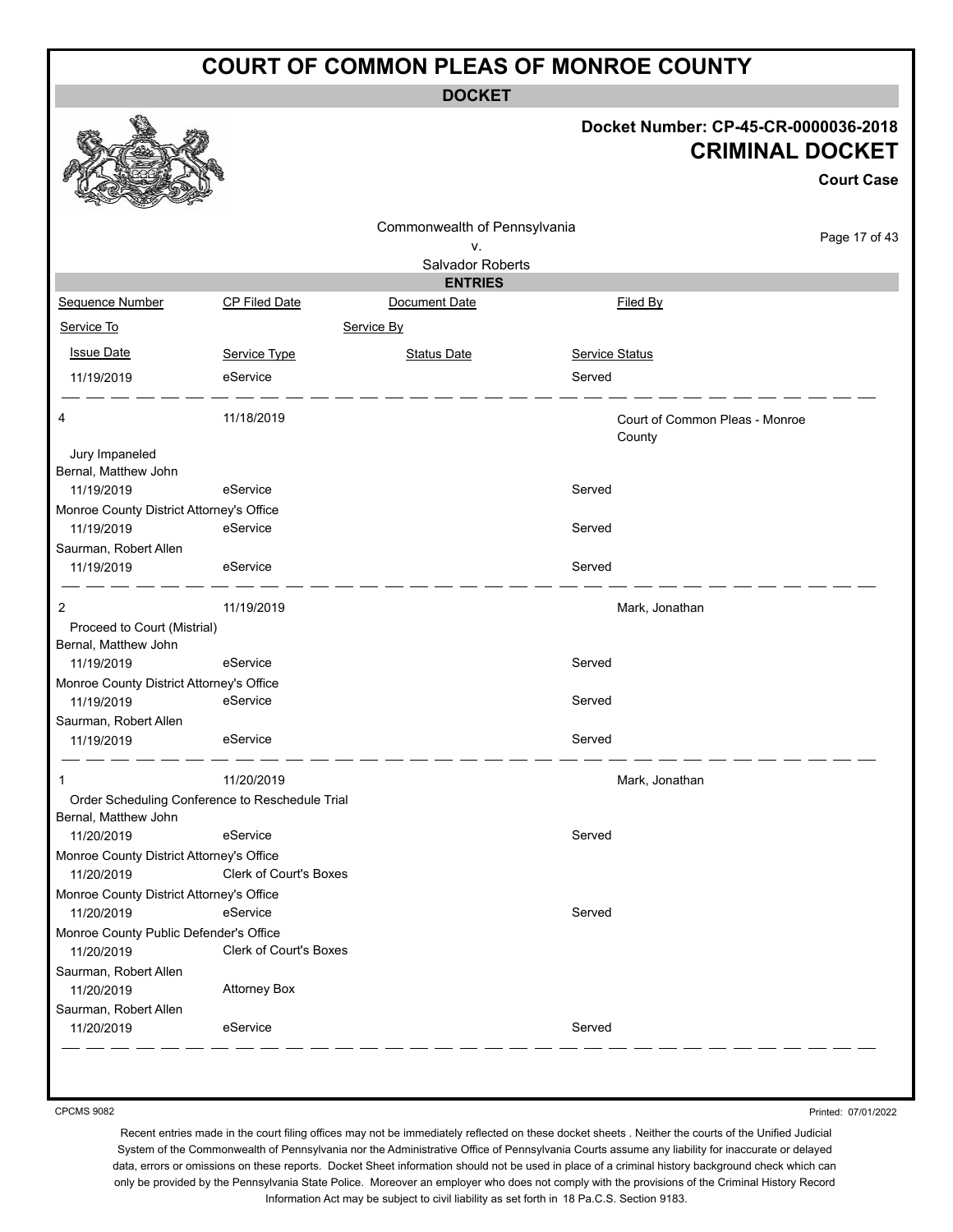**DOCKET**

# **Docket Number: CP-45-CR-0000036-2018 CRIMINAL DOCKET**

|                                                                        |                               |                                                        |                       | <b>CRIMINAL DOCKET</b><br><b>Court Case</b> |
|------------------------------------------------------------------------|-------------------------------|--------------------------------------------------------|-----------------------|---------------------------------------------|
|                                                                        |                               | Commonwealth of Pennsylvania<br>v.<br>Salvador Roberts |                       | Page 18 of 43                               |
|                                                                        |                               | <b>ENTRIES</b>                                         |                       |                                             |
| <b>Sequence Number</b>                                                 | <b>CP Filed Date</b>          | Document Date                                          | Filed By              |                                             |
| Service To                                                             |                               | Service By                                             |                       |                                             |
| <b>Issue Date</b>                                                      | Service Type                  | <b>Status Date</b>                                     | Service Status        |                                             |
| 2                                                                      | 11/20/2019                    | 11/18/2019                                             | Mark, Jonathan        |                                             |
| Order Granted Motion for Mistrial                                      |                               |                                                        |                       |                                             |
| Bernal, Matthew John<br>11/21/2019                                     | eService                      |                                                        | Served                |                                             |
| Monroe County Court Administration                                     |                               |                                                        |                       |                                             |
| 11/21/2019                                                             | Clerk of Court's Boxes        |                                                        |                       |                                             |
| Monroe County District Attorney's Office<br>11/21/2019                 | <b>Clerk of Court's Boxes</b> |                                                        |                       |                                             |
| Monroe County District Attorney's Office<br>11/21/2019                 | eService                      |                                                        | Served                |                                             |
| Saurman, Robert Allen<br>11/21/2019                                    | <b>Attorney Box</b>           |                                                        |                       |                                             |
| Saurman, Robert Allen<br>11/21/2019                                    | eService                      |                                                        | Served                |                                             |
| 2                                                                      | 11/21/2019                    |                                                        | Mark, Jonathan        |                                             |
| Order Scheduling Case for Final Call and Trial<br>Bernal, Matthew John |                               |                                                        |                       |                                             |
| 11/21/2019                                                             | eService                      |                                                        | Served                |                                             |
| Monroe County Court Administration                                     |                               |                                                        |                       |                                             |
| 11/21/2019                                                             | <b>Clerk of Court's Boxes</b> |                                                        |                       |                                             |
| Monroe County District Attorney's Office<br>11/21/2019                 | Clerk of Court's Boxes        |                                                        |                       |                                             |
| Monroe County District Attorney's Office<br>11/21/2019                 | eService                      |                                                        | Served                |                                             |
| Saurman, Robert Allen<br>11/21/2019                                    | <b>First Class</b>            |                                                        |                       |                                             |
| Saurman, Robert Allen<br>11/21/2019                                    | eService                      |                                                        | Served                |                                             |
| 1                                                                      | 12/10/2019                    |                                                        | Saurman, Robert Allen |                                             |
| Motion for Transcripts<br>Bernal, Matthew John                         |                               |                                                        |                       |                                             |
| 12/10/2019                                                             | eNotice                       |                                                        | Notified              |                                             |
| Monroe County District Attorney's Office                               |                               |                                                        |                       |                                             |
| 12/10/2019                                                             | eNotice                       |                                                        | Notified              |                                             |

CPCMS 9082

Printed: 07/01/2022

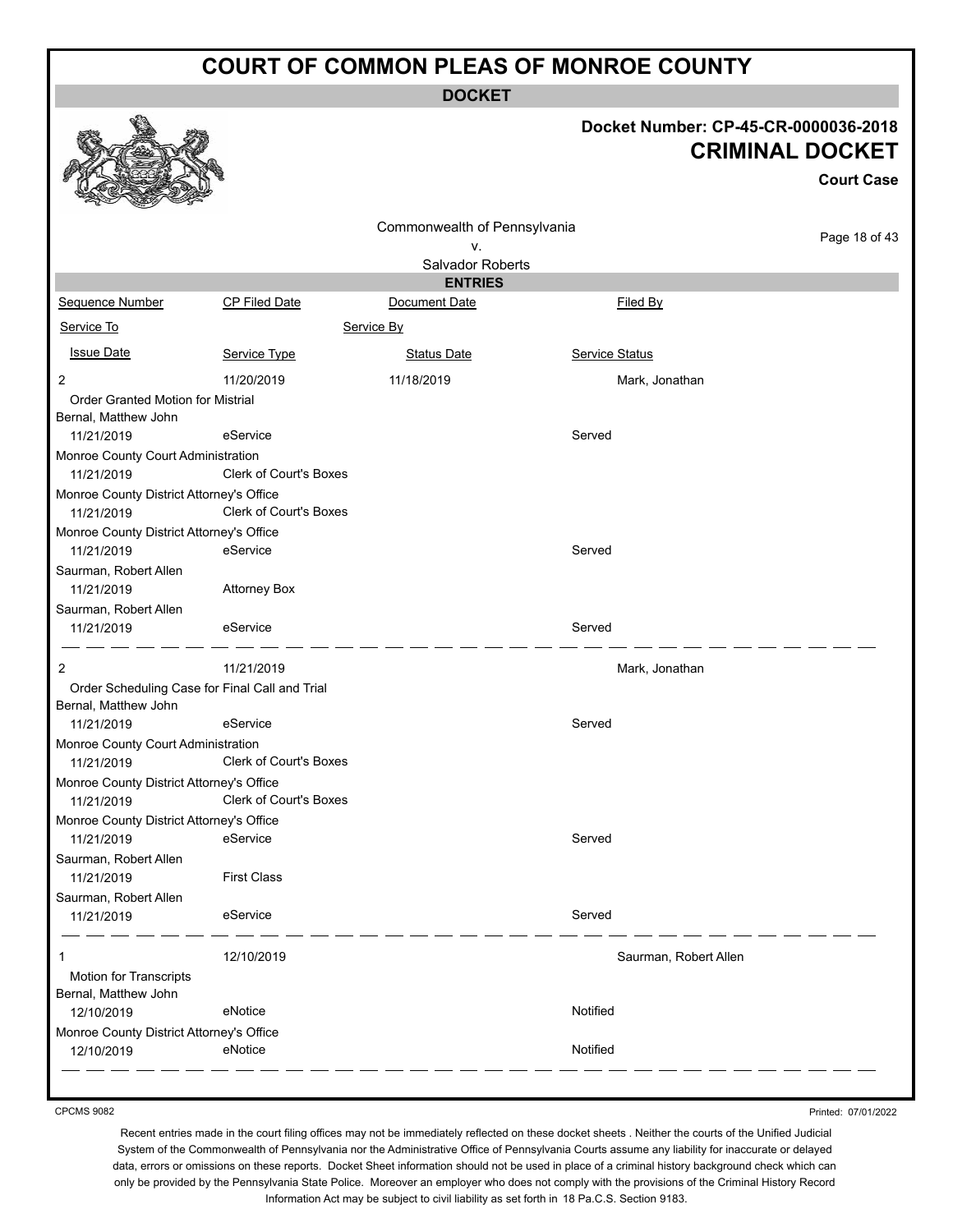**DOCKET**

#### **Docket Number: CP-45-CR-0000036-2018 CRIMINAL DOCKET**

**Court Case**

|                                                                |                                                                   |                                    |                       | <b>Court Case</b>                 |
|----------------------------------------------------------------|-------------------------------------------------------------------|------------------------------------|-----------------------|-----------------------------------|
|                                                                |                                                                   | Commonwealth of Pennsylvania<br>٧. |                       | Page 19 of 43                     |
|                                                                |                                                                   | Salvador Roberts                   |                       |                                   |
|                                                                |                                                                   | <b>ENTRIES</b>                     |                       |                                   |
| Sequence Number                                                | CP Filed Date                                                     | Document Date                      | Filed By              |                                   |
| Service To                                                     |                                                                   | Service By                         |                       |                                   |
| <b>Issue Date</b>                                              | Service Type                                                      | <b>Status Date</b>                 | <b>Service Status</b> |                                   |
| 1                                                              | 12/19/2019                                                        | 12/19/2019                         |                       | Mark, Jonathan                    |
| Order to Transcribe Notes of Testimony<br>Bernal, Matthew John |                                                                   |                                    |                       |                                   |
| 12/19/2019                                                     | eService                                                          |                                    | Served                |                                   |
| Monroe County District Attorney's Office<br>12/19/2019         | eService                                                          |                                    | Served                |                                   |
| Saurman, Robert Allen<br>12/19/2019                            | eService                                                          |                                    | Served                |                                   |
| 1                                                              | 01/14/2020                                                        |                                    | Office                | Monroe County District Attorney's |
| Commonwealth's Motion to Reschedule<br>Bernal, Matthew John    |                                                                   |                                    |                       |                                   |
| 01/14/2020                                                     | eService                                                          |                                    | Served                |                                   |
| Mancuso, Michael<br>01/14/2020                                 | eService                                                          |                                    | Served                |                                   |
| Saurman, Robert Allen<br>01/14/2020                            | eNotice                                                           |                                    | Notified              |                                   |
| 1                                                              | 01/16/2020                                                        | 01/14/2020                         |                       | Mark, Jonathan                    |
| Bernal, Matthew John                                           | Order Granting Commonwealth's Motion to Reschedule Jury Selection |                                    |                       |                                   |
| 01/16/2020                                                     | eService                                                          |                                    | Served                |                                   |
| Mancuso, Michael<br>01/16/2020                                 | eService                                                          |                                    | Served                |                                   |
| Monroe County Court Administration                             |                                                                   |                                    |                       |                                   |
| 01/16/2020                                                     | Clerk of Court's Boxes                                            |                                    |                       |                                   |
| Monroe County District Attorney's Office                       |                                                                   |                                    |                       |                                   |
| 01/16/2020                                                     | eService                                                          |                                    | Served                |                                   |
| Saurman, Robert Allen                                          |                                                                   |                                    |                       |                                   |
| 01/16/2020                                                     | eService                                                          |                                    | Served                |                                   |
| 1                                                              | 01/17/2020                                                        |                                    |                       | Monroe County Court Reporters     |
| Notice of Completion of Transcript                             |                                                                   |                                    |                       |                                   |
| Bernal, Matthew John<br>01/23/2020                             | eService                                                          |                                    | Served                |                                   |
| Mancuso, Michael                                               |                                                                   |                                    |                       |                                   |
|                                                                |                                                                   |                                    |                       |                                   |

CPCMS 9082

Printed: 07/01/2022

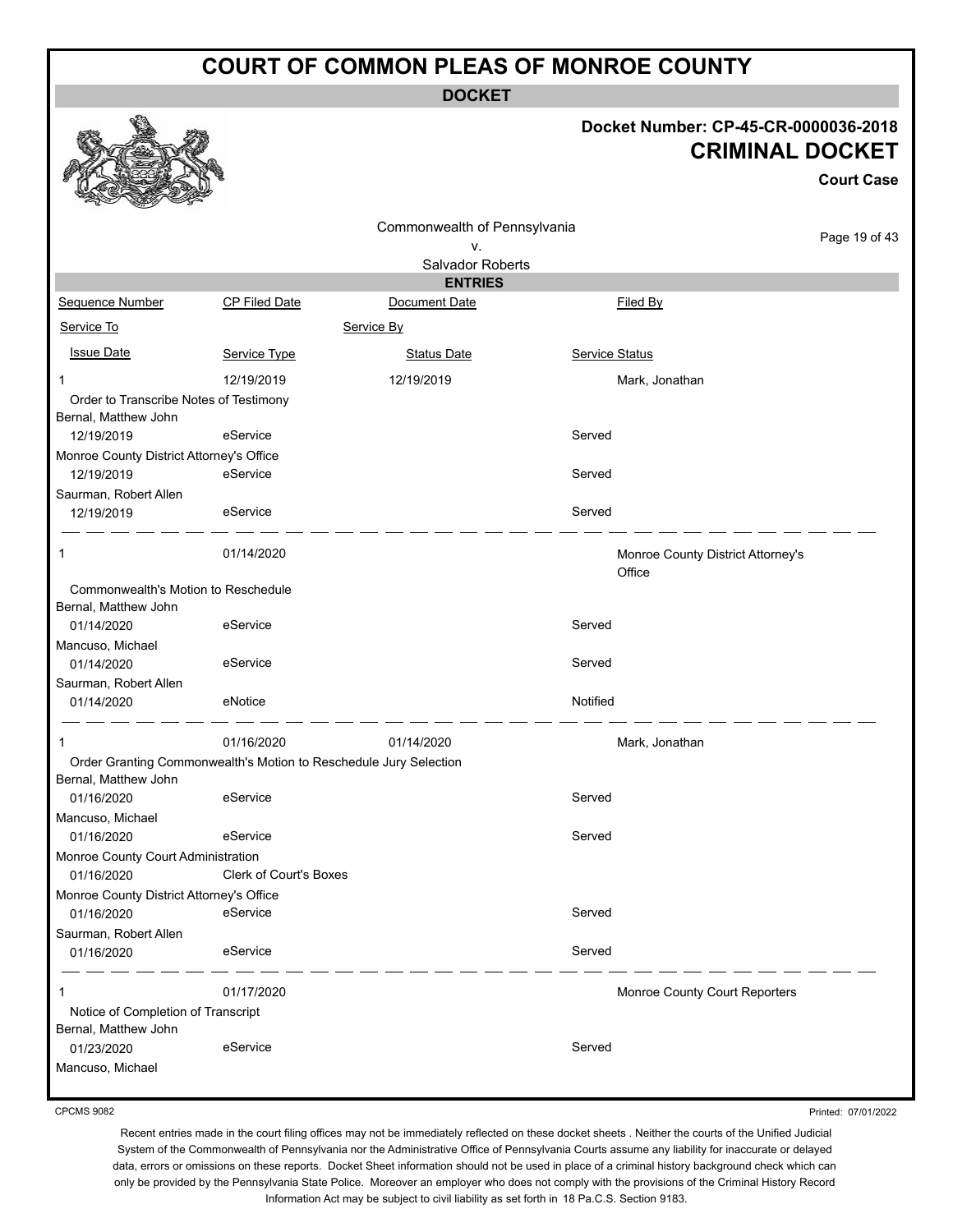**DOCKET**

### **Docket Number: CP-45-CR-0000036-2018 CRIMINAL DOCKET**

**Court Case**

|                                                        |               | Commonwealth of Pennsylvania    |                                      |               |
|--------------------------------------------------------|---------------|---------------------------------|--------------------------------------|---------------|
|                                                        |               | ٧.                              |                                      | Page 20 of 43 |
|                                                        |               | Salvador Roberts                |                                      |               |
| Sequence Number                                        | CP Filed Date | <b>ENTRIES</b><br>Document Date | Filed By                             |               |
|                                                        |               |                                 |                                      |               |
| Service To                                             |               | Service By                      |                                      |               |
| <b>Issue Date</b>                                      | Service Type  | <b>Status Date</b>              | Service Status                       |               |
| 01/23/2020                                             | eService      |                                 | Served                               |               |
| Monroe County District Attorney's Office               |               |                                 |                                      |               |
| 01/23/2020                                             | eService      |                                 | Served                               |               |
| Saurman, Robert Allen                                  |               |                                 |                                      |               |
| 01/23/2020                                             | eService      |                                 | Served                               |               |
| 2                                                      | 01/17/2020    | 11/12/2019                      | Monroe County Court Reporters        |               |
| <b>Transcript of Proceedings Filed</b>                 |               |                                 |                                      |               |
| Bernal, Matthew John                                   |               |                                 |                                      |               |
| 01/22/2020                                             | eService      |                                 | Served                               |               |
| Mancuso, Michael<br>01/22/2020                         | eService      |                                 | Served                               |               |
| Monroe County District Attorney's Office               |               |                                 |                                      |               |
| 01/22/2020                                             | eService      |                                 | Served                               |               |
| Saurman, Robert Allen                                  |               |                                 |                                      |               |
| 01/22/2020                                             | eService      |                                 | Served                               |               |
| 3                                                      | 01/17/2020    | 11/13/2019                      | Monroe County Court Reporters        |               |
| Transcript of Proceedings Filed                        |               |                                 |                                      |               |
| Bernal, Matthew John                                   |               |                                 |                                      |               |
| 01/22/2020                                             | eService      |                                 | Served                               |               |
| Mancuso, Michael                                       |               |                                 |                                      |               |
| 01/22/2020                                             | eService      |                                 | Served                               |               |
| Monroe County District Attorney's Office<br>01/22/2020 | eService      |                                 | Served                               |               |
| Saurman, Robert Allen                                  |               |                                 |                                      |               |
| 01/22/2020                                             | eService      |                                 | Served                               |               |
|                                                        | 01/27/2020    | 11/14/2019                      | <b>Monroe County Court Reporters</b> |               |
| Transcript of Proceedings Filed - Jury Trial           |               |                                 |                                      |               |
| Bernal, Matthew John                                   |               |                                 |                                      |               |
| 02/03/2020                                             | eService      |                                 | Served                               |               |
| Mancuso, Michael                                       |               |                                 |                                      |               |
| 02/03/2020                                             | eService      |                                 | Served                               |               |
| Monroe County District Attorney's Office<br>02/03/2020 | eService      |                                 | Served                               |               |
| Saurman, Robert Allen                                  |               |                                 |                                      |               |
|                                                        |               |                                 |                                      |               |

CPCMS 9082

Printed: 07/01/2022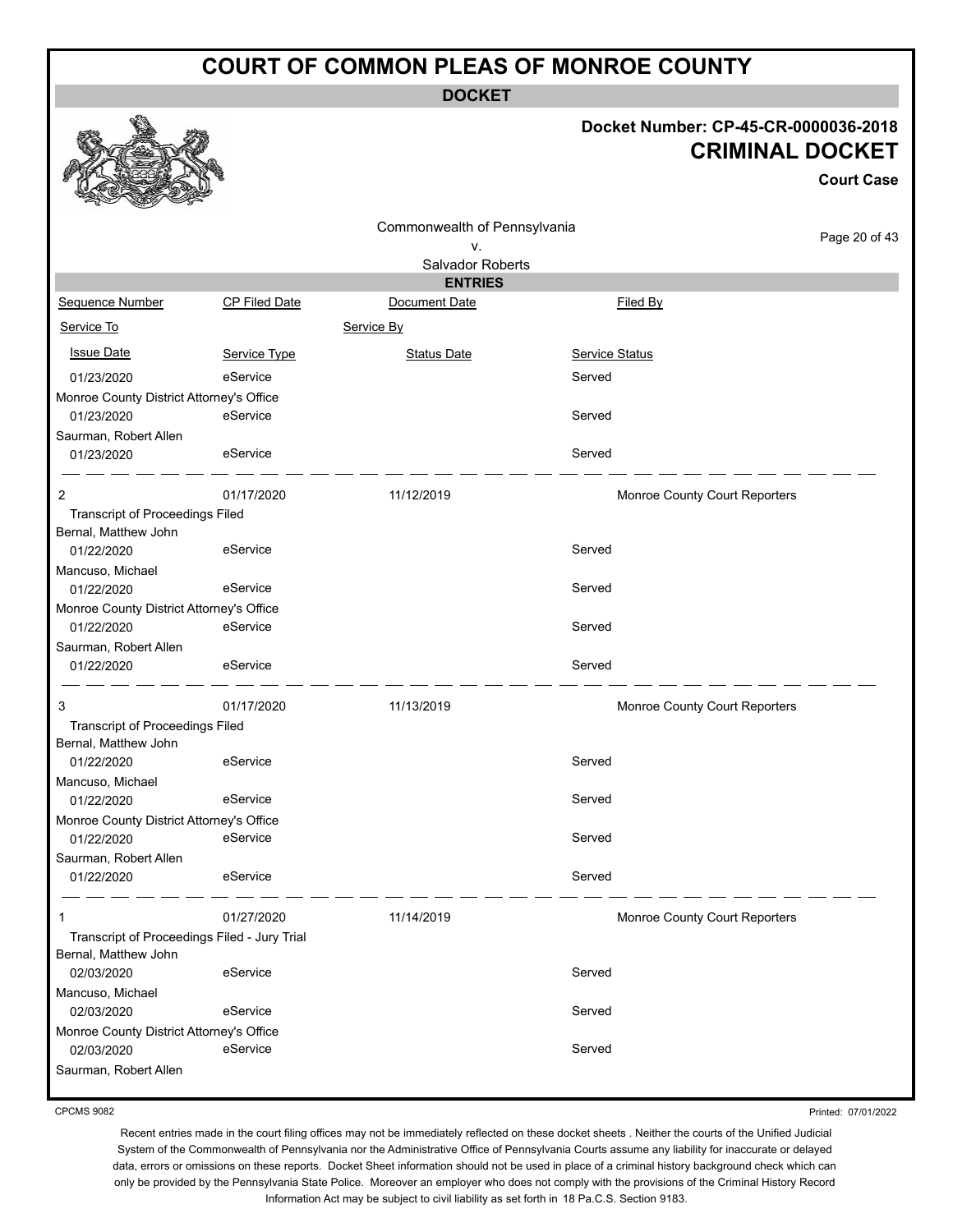**DOCKET**

#### **Docket Number: CP-45-CR-0000036-2018 CRIMINAL DOCKET**

**Case** 

of 43

|                                                                    |                      |                              |                               | Court ( |
|--------------------------------------------------------------------|----------------------|------------------------------|-------------------------------|---------|
|                                                                    |                      | Commonwealth of Pennsylvania |                               |         |
|                                                                    |                      | ۷.                           |                               | Page 21 |
|                                                                    |                      | Salvador Roberts             |                               |         |
|                                                                    |                      | <b>ENTRIES</b>               |                               |         |
| Sequence Number                                                    | <b>CP Filed Date</b> | Document Date                | Filed By                      |         |
| Service To                                                         |                      | Service By                   |                               |         |
| <b>Issue Date</b>                                                  | Service Type         | <b>Status Date</b>           | <b>Service Status</b>         |         |
| 02/03/2020                                                         | eService             |                              | Served                        |         |
| 2                                                                  | 01/27/2020           |                              | Monroe County Court Reporters |         |
| Form A: Notice of Completion of Transcript<br>Bernal, Matthew John |                      |                              |                               |         |
| 01/31/2020                                                         | eService             |                              | Served                        |         |
| Mancuso, Michael                                                   |                      |                              |                               |         |
| 01/31/2020                                                         | eService             |                              | Served                        |         |
| Monroe County District Attorney's Office                           |                      |                              |                               |         |
| 01/31/2020                                                         | eService             |                              | Served                        |         |
| Saurman, Robert Allen                                              |                      |                              |                               |         |
| 01/31/2020                                                         | eService             |                              | Served                        |         |
| 3                                                                  | 01/27/2020           | 11/15/2019                   | Monroe County Court Reporters |         |
| Transcript of Proceedings Filed - Jury Trial                       |                      |                              |                               |         |
| Bernal, Matthew John                                               |                      |                              |                               |         |
| 02/03/2020                                                         | eService             |                              | Served                        |         |
| Mancuso, Michael                                                   |                      |                              |                               |         |
| 02/03/2020                                                         | eService             |                              | Served                        |         |
| Monroe County District Attorney's Office<br>02/03/2020             | eService             |                              | Served                        |         |
| Saurman, Robert Allen                                              |                      |                              |                               |         |
| 02/03/2020                                                         | eService             |                              | Served                        |         |
|                                                                    |                      |                              |                               |         |
|                                                                    | 01/27/2020           |                              | Monroe County Court Reporters |         |
| Transcript of Proceedings Filed - 11/18/2019                       |                      |                              |                               |         |
| Bernal, Matthew John                                               |                      |                              |                               |         |
| 01/27/2020                                                         | eService             |                              | Served                        |         |
| Mancuso, Michael                                                   |                      |                              |                               |         |
| 01/27/2020                                                         | eService             |                              | Served                        |         |
| Monroe County District Attorney's Office                           | eService             |                              | Served                        |         |
| 01/27/2020                                                         |                      |                              |                               |         |
| Saurman, Robert Allen<br>01/27/2020                                | eService             |                              | Served                        |         |
| 5                                                                  | 01/27/2020           |                              | Monroe County Court Reporters |         |

Certificate of Service

CPCMS 9082

Printed: 07/01/2022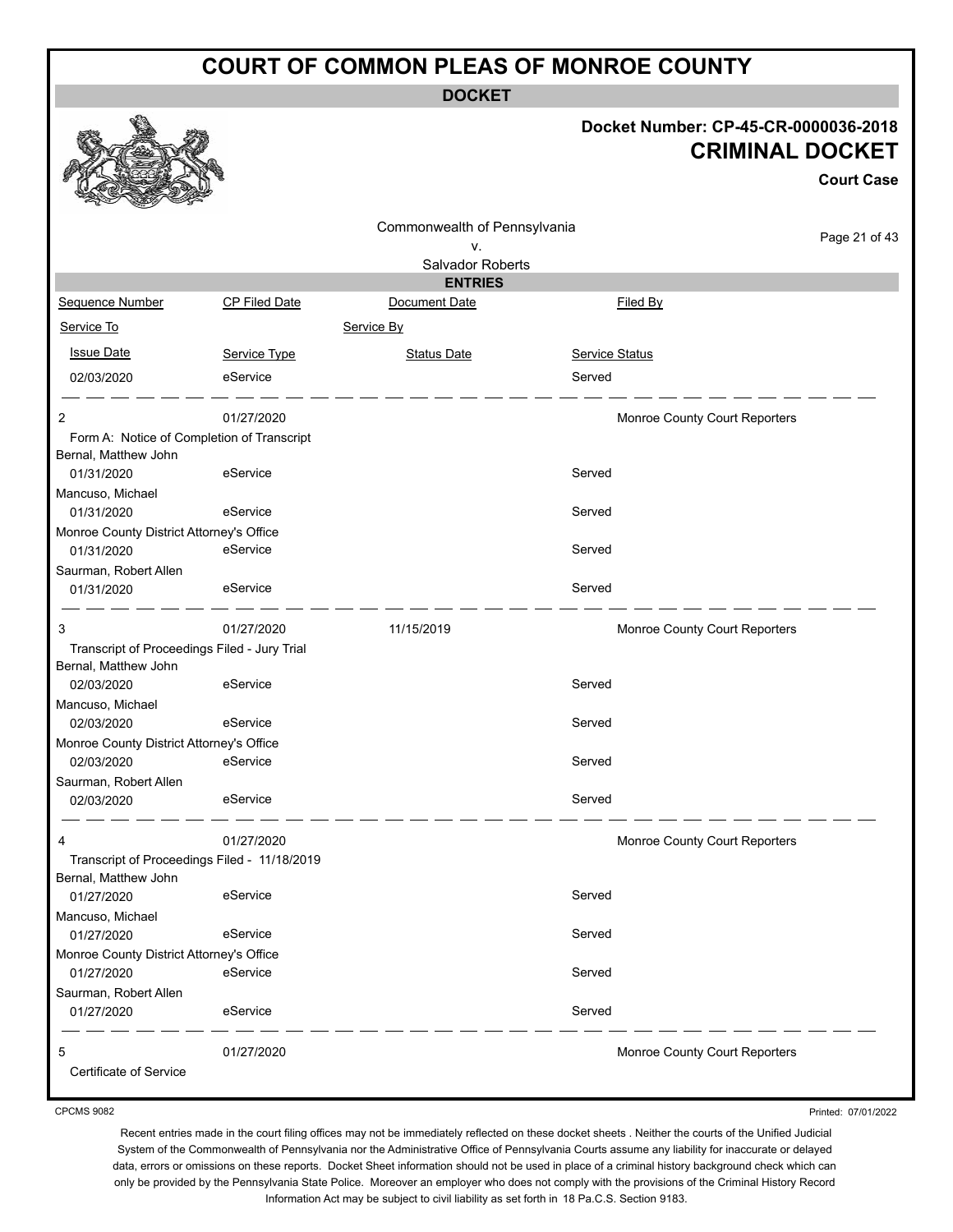**DOCKET**

#### **Docket Number: CP-45-CR-0000036-2018 CRIMINAL DOCKET**

**Court Case**

|                                                        |                               | Commonwealth of Pennsylvania |                       |                               |
|--------------------------------------------------------|-------------------------------|------------------------------|-----------------------|-------------------------------|
|                                                        |                               | ۷.                           |                       | Page 22 of 43                 |
|                                                        |                               | <b>Salvador Roberts</b>      |                       |                               |
|                                                        |                               | <b>ENTRIES</b>               |                       |                               |
| <b>Sequence Number</b>                                 | <b>CP Filed Date</b>          | Document Date                |                       | Filed By                      |
| Service To                                             |                               | Service By                   |                       |                               |
| <b>Issue Date</b>                                      | Service Type                  | <b>Status Date</b>           | <b>Service Status</b> |                               |
| Bernal, Matthew John                                   |                               |                              |                       |                               |
| 01/27/2020                                             | eService                      |                              | Served                |                               |
| Mancuso, Michael                                       |                               |                              |                       |                               |
| 01/27/2020                                             | eService                      |                              | Served                |                               |
| Monroe County District Attorney's Office               |                               |                              |                       |                               |
| 01/27/2020                                             | eService                      |                              | Served                |                               |
| Saurman, Robert Allen                                  |                               |                              |                       |                               |
| 01/27/2020                                             | eService                      |                              | Served                |                               |
| 1                                                      | 02/03/2020                    |                              |                       | Saurman, Robert Allen         |
| Motion to Sever                                        |                               |                              |                       |                               |
| Bernal, Matthew John                                   |                               |                              |                       |                               |
| 02/03/2020                                             | eService                      |                              | Served                |                               |
| Mancuso, Michael                                       |                               |                              |                       |                               |
| 02/03/2020                                             | eService                      |                              | Served                |                               |
| Monroe County District Attorney's Office               |                               |                              |                       |                               |
| 02/03/2020                                             | eNotice                       |                              | Notified              |                               |
| 2                                                      | 02/05/2020                    |                              |                       | Mark, Jonathan                |
| Order Scheduling Hearing                               |                               |                              |                       |                               |
| Bernal, Matthew John                                   |                               |                              |                       |                               |
| 02/07/2020                                             | eService                      |                              | Served                |                               |
| Mancuso, Michael                                       |                               |                              |                       |                               |
| 02/07/2020                                             | eService                      |                              | Served                |                               |
| Monroe County Court Administration                     |                               |                              |                       |                               |
| 02/07/2020                                             | <b>Clerk of Court's Boxes</b> |                              |                       |                               |
| Monroe County District Attorney's Office<br>02/07/2020 | eService                      |                              | Served                |                               |
| Saurman, Robert Allen                                  |                               |                              |                       |                               |
| 02/07/2020                                             | eService                      |                              | Served                |                               |
| 1                                                      | 03/03/2020                    | 11/12/2019                   |                       | Monroe County Court Reporters |
| Amended Cover Page Transcript of Proceedings 11/12/19  |                               |                              |                       |                               |
| Bernal, Matthew John                                   |                               |                              |                       |                               |
| 03/03/2020                                             | eService                      |                              | Served                |                               |
| Mancuso, Michael                                       |                               |                              |                       |                               |
| 03/03/2020                                             | eService                      |                              | Served                |                               |

CPCMS 9082

Printed: 07/01/2022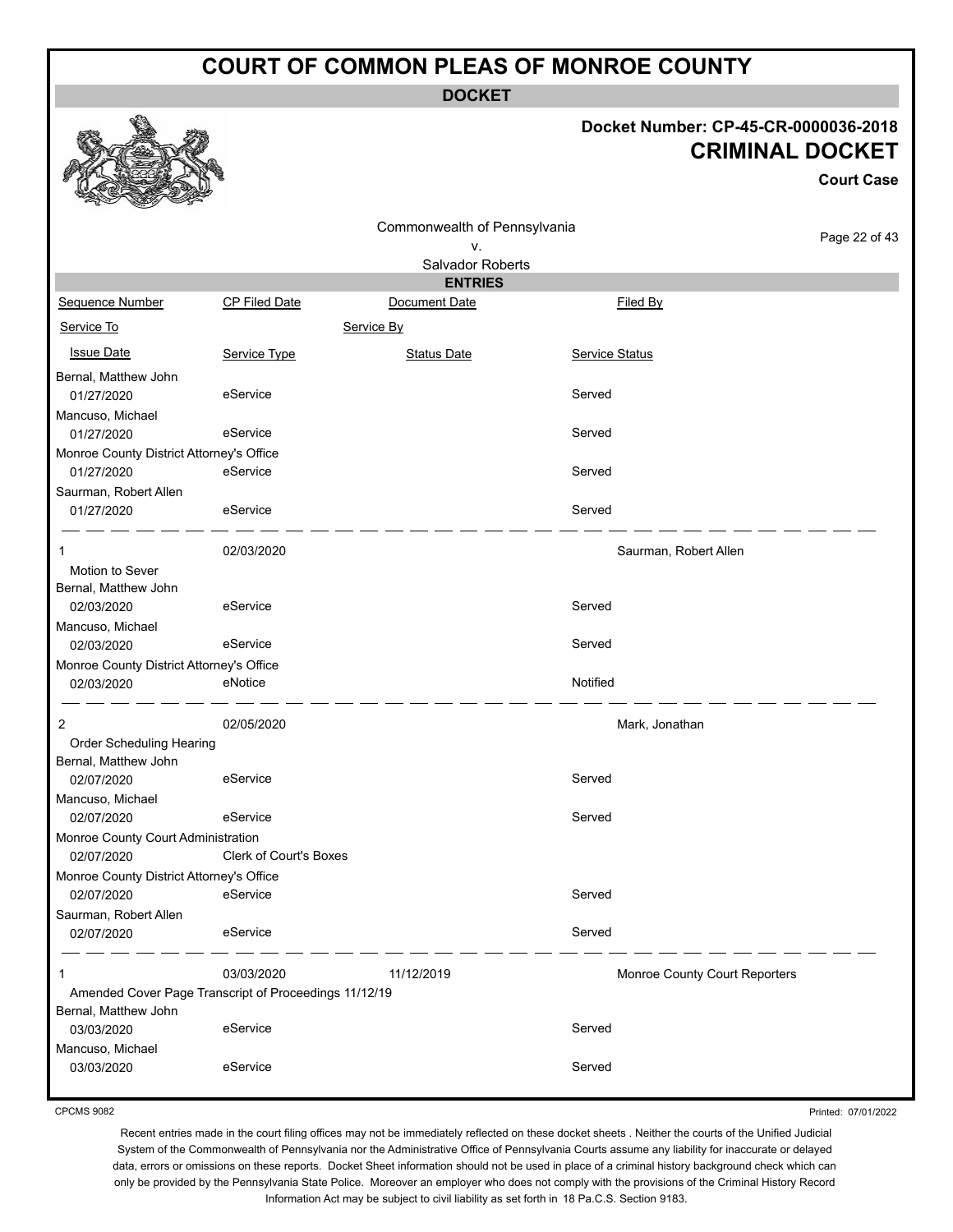**DOCKET**

#### **Docket Number: CP-45-CR-0000036-2018 CRIMINAL DOCKET**

**Court Case**

Printed: 07/01/2022

|                                          |                                                       |                              |                                   | <b>Court Case</b> |
|------------------------------------------|-------------------------------------------------------|------------------------------|-----------------------------------|-------------------|
|                                          |                                                       | Commonwealth of Pennsylvania |                                   |                   |
|                                          |                                                       | ν.                           |                                   | Page 23 of 43     |
|                                          |                                                       | Salvador Roberts             |                                   |                   |
|                                          |                                                       | <b>ENTRIES</b>               |                                   |                   |
| Sequence Number                          | <b>CP Filed Date</b>                                  | Document Date                | Filed By                          |                   |
| Service To                               |                                                       | Service By                   |                                   |                   |
| <b>Issue Date</b>                        | Service Type                                          | Status Date                  | <b>Service Status</b>             |                   |
| Monroe County District Attorney's Office |                                                       |                              |                                   |                   |
| 03/03/2020                               | eService                                              |                              | Served                            |                   |
| Saurman, Robert Allen                    |                                                       |                              |                                   |                   |
| 03/03/2020                               | eService                                              |                              | Served                            |                   |
| 2                                        | 03/03/2020                                            | 11/13/2019                   | Monroe County Court Reporters     |                   |
| Bernal, Matthew John                     | Amended Cover Page of Proceedings 11/13/19            |                              |                                   |                   |
| 03/03/2020                               | eService                                              |                              | Served                            |                   |
| Mancuso, Michael                         |                                                       |                              |                                   |                   |
| 03/03/2020                               | eService                                              |                              | Served                            |                   |
| Monroe County District Attorney's Office |                                                       |                              |                                   |                   |
| 03/03/2020                               | eService                                              |                              | Served                            |                   |
| Saurman, Robert Allen                    |                                                       |                              |                                   |                   |
| 03/03/2020                               | eService                                              |                              | Served                            |                   |
| 1                                        | 03/16/2020                                            |                              | Saurman, Robert Allen             |                   |
|                                          | Brief in Support of Defendant's Motion to Sever Trial |                              |                                   |                   |
| Bernal, Matthew John                     |                                                       |                              |                                   |                   |
| 03/16/2020                               | eNotice                                               |                              | Notified                          |                   |
| Mancuso, Michael                         |                                                       |                              |                                   |                   |
| 03/16/2020                               | eNotice                                               |                              | Notified                          |                   |
| Monroe County District Attorney's Office |                                                       |                              |                                   |                   |
| 03/16/2020                               | eNotice                                               |                              | Notified                          |                   |
| 1                                        | 03/18/2020                                            |                              | Monroe County District Attorney's |                   |
|                                          |                                                       |                              | Office                            |                   |
|                                          | Brief in Opposition to Defendant's Motion to Sever    |                              |                                   |                   |
| Bernal, Matthew John                     |                                                       |                              |                                   |                   |
| 03/18/2020                               | eService                                              |                              | Served                            |                   |
| Mancuso, Michael                         |                                                       |                              |                                   |                   |
| 03/18/2020                               | eService                                              |                              | Served                            |                   |
| Saurman, Robert Allen                    |                                                       |                              |                                   |                   |
| 03/18/2020                               | eNotice                                               |                              | Notified                          |                   |
| 2                                        | 03/19/2020                                            |                              | Mark, Jonathan                    |                   |
|                                          | Order Pre-Trial Conference 4/21/20 @ 1:30pm CR#3      |                              |                                   |                   |
| Bernal, Matthew John                     |                                                       |                              |                                   |                   |

CPCMS 9082

Recent entries made in the court filing offices may not be immediately reflected on these docket sheets . Neither the courts of the Unified Judicial System of the Commonwealth of Pennsylvania nor the Administrative Office of Pennsylvania Courts assume any liability for inaccurate or delayed data, errors or omissions on these reports. Docket Sheet information should not be used in place of a criminal history background check which can only be provided by the Pennsylvania State Police. Moreover an employer who does not comply with the provisions of the Criminal History Record

Information Act may be subject to civil liability as set forth in 18 Pa.C.S. Section 9183.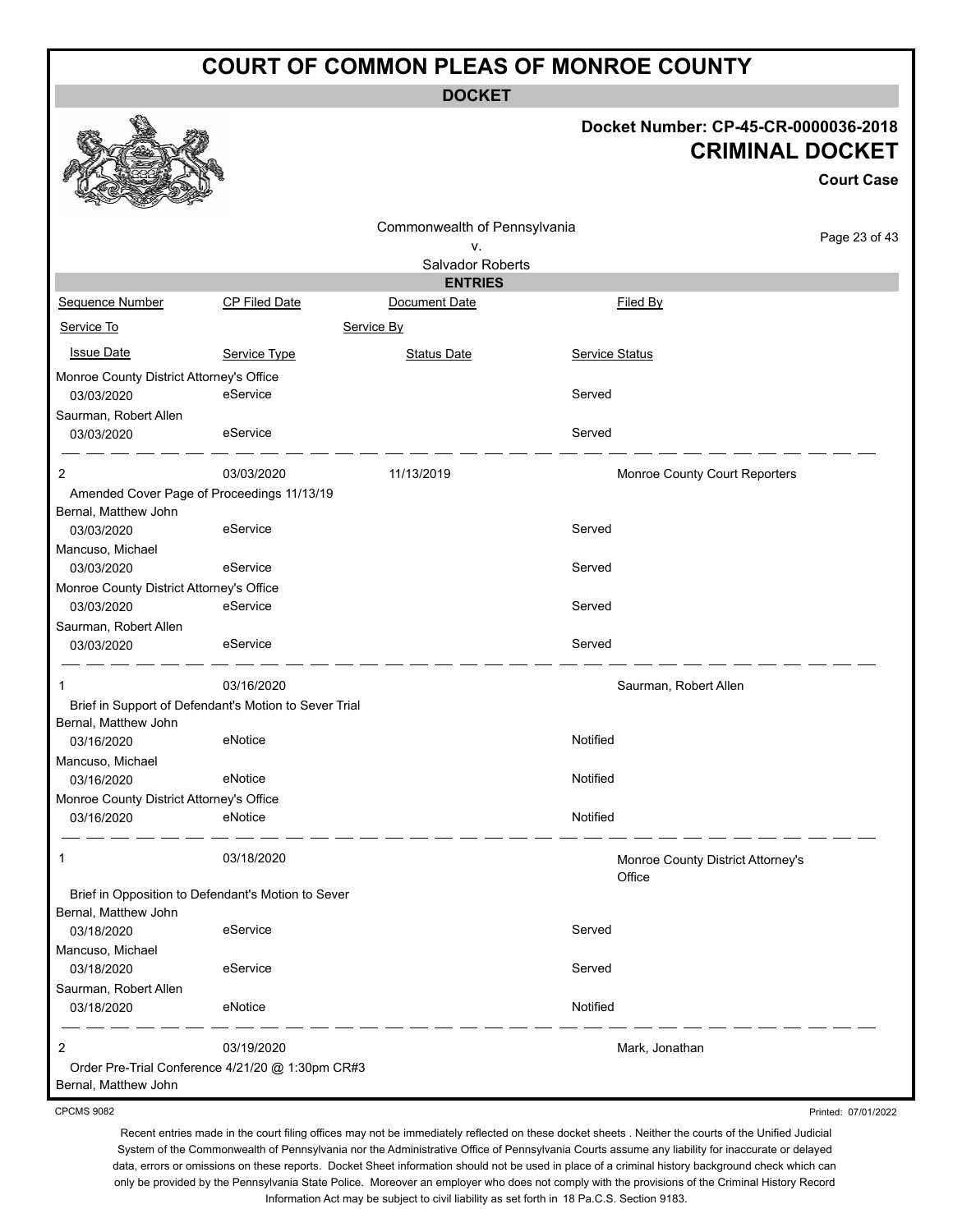**DOCKET**

### **Docket Number: CP-45-CR-0000036-2018 CRIMINAL DOCKET**

**Court Case**

|                                                  |                                                                     | Commonwealth of Pennsylvania    |                       |               |
|--------------------------------------------------|---------------------------------------------------------------------|---------------------------------|-----------------------|---------------|
|                                                  |                                                                     | ۷.                              |                       | Page 24 of 43 |
|                                                  |                                                                     | Salvador Roberts                |                       |               |
| Sequence Number                                  | <b>CP Filed Date</b>                                                | <b>ENTRIES</b><br>Document Date | Filed By              |               |
|                                                  |                                                                     |                                 |                       |               |
| Service To                                       |                                                                     | Service By                      |                       |               |
| <b>Issue Date</b>                                | Service Type                                                        | <b>Status Date</b>              | Service Status        |               |
| 03/20/2020                                       | eService                                                            |                                 | Served                |               |
| Mancuso, Michael                                 |                                                                     |                                 |                       |               |
| 03/20/2020                                       | eService                                                            |                                 | Served                |               |
| Monroe County District Attorney's Office         |                                                                     |                                 |                       |               |
| 03/20/2020                                       | eService                                                            |                                 | Served                |               |
| Saurman, Robert Allen                            |                                                                     |                                 |                       |               |
| 03/20/2020                                       | <b>Clerk of Court's Boxes</b>                                       |                                 |                       |               |
| Saurman, Robert Allen                            | eService                                                            |                                 | Served                |               |
| 03/20/2020                                       |                                                                     |                                 |                       |               |
| 3                                                | 03/19/2020                                                          | 03/18/2020                      | Mark, Jonathan        |               |
| Order Counsel Have Seven Days to Flle            |                                                                     |                                 |                       |               |
| Bernal, Matthew John                             |                                                                     |                                 |                       |               |
| 03/20/2020                                       | eService                                                            |                                 | Served                |               |
| Mancuso, Michael                                 |                                                                     |                                 |                       |               |
| 03/20/2020                                       | eService                                                            |                                 | Served                |               |
| Monroe County Correctional Facility              | Clerk of Court's Boxes                                              |                                 |                       |               |
| 03/20/2020<br>Monroe County Court Administration |                                                                     |                                 |                       |               |
| 03/20/2020                                       | <b>Clerk of Court's Boxes</b>                                       |                                 |                       |               |
| Monroe County District Attorney's Office         |                                                                     |                                 |                       |               |
| 03/20/2020                                       | eService                                                            |                                 | Served                |               |
| Monroe County Probation Department               |                                                                     |                                 |                       |               |
| 03/20/2020                                       | Clerk of Court's Boxes                                              |                                 |                       |               |
| Monroe County Sheriff's Department               |                                                                     |                                 |                       |               |
| 03/20/2020                                       | <b>Clerk of Court's Boxes</b>                                       |                                 |                       |               |
| Saurman, Robert Allen                            |                                                                     |                                 |                       |               |
| 03/20/2020                                       | eService                                                            |                                 | Served                |               |
| 1                                                | 03/23/2020                                                          |                                 | Saurman, Robert Allen |               |
|                                                  | Supplemental Brief in Support of Defendant's Motion to Server Trial |                                 |                       |               |
| Bernal, Matthew John                             |                                                                     |                                 |                       |               |
| 03/23/2020                                       | eNotice                                                             |                                 | Notified              |               |
| Mancuso, Michael                                 |                                                                     |                                 |                       |               |
| 03/23/2020                                       | eNotice                                                             |                                 | Notified              |               |
| Monroe County District Attorney's Office         |                                                                     |                                 |                       |               |
| 03/23/2020                                       | eNotice                                                             |                                 | Notified              |               |

CPCMS 9082

Printed: 07/01/2022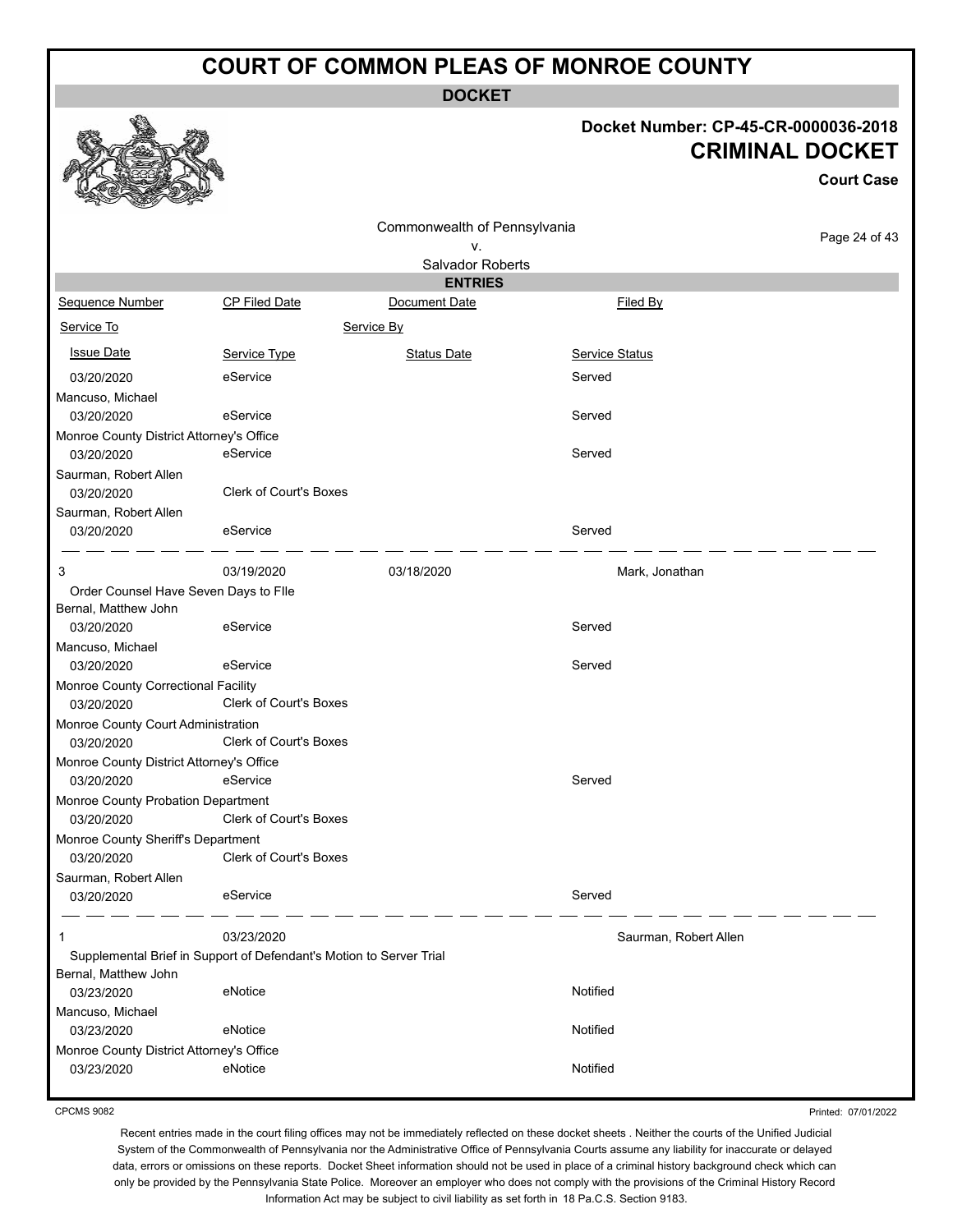**DOCKET**

|                                                    |                               | <b>UUVNEI</b>                |                |                                                                |                   |
|----------------------------------------------------|-------------------------------|------------------------------|----------------|----------------------------------------------------------------|-------------------|
|                                                    |                               |                              |                | Docket Number: CP-45-CR-0000036-2018<br><b>CRIMINAL DOCKET</b> | <b>Court Case</b> |
|                                                    |                               |                              |                |                                                                |                   |
|                                                    |                               | Commonwealth of Pennsylvania |                |                                                                | Page 25 of 43     |
|                                                    |                               | v.                           |                |                                                                |                   |
|                                                    |                               | Salvador Roberts             |                |                                                                |                   |
|                                                    |                               | <b>ENTRIES</b>               |                |                                                                |                   |
| Sequence Number                                    | <b>CP Filed Date</b>          | Document Date                |                | Filed By                                                       |                   |
| Service To                                         |                               | Service By                   |                |                                                                |                   |
| <b>Issue Date</b>                                  | Service Type                  | <b>Status Date</b>           | Service Status |                                                                |                   |
| -1                                                 | 04/08/2020                    |                              |                | Mark, Jonathan                                                 |                   |
| Order Granting Motion for Continuance              |                               |                              |                |                                                                |                   |
| Bernal, Matthew John                               |                               |                              |                |                                                                |                   |
| 04/08/2020                                         | eService                      |                              | Served         |                                                                |                   |
| Mancuso, Michael                                   | eService                      |                              | Served         |                                                                |                   |
| 04/08/2020<br>Monroe County Court Administration   |                               |                              |                |                                                                |                   |
| 04/08/2020                                         | <b>Clerk of Court's Boxes</b> |                              |                |                                                                |                   |
| Monroe County District Attorney's Office           |                               |                              |                |                                                                |                   |
| 04/08/2020                                         | eService                      |                              | Served         |                                                                |                   |
| Monroe County Probation                            |                               |                              |                |                                                                |                   |
| 04/08/2020                                         | Clerk of Court's Boxes        |                              |                |                                                                |                   |
| Saurman, Robert Allen                              |                               |                              |                |                                                                |                   |
| 04/08/2020                                         | eService                      |                              | Served         |                                                                |                   |
| -1                                                 | 05/15/2020                    |                              |                | Monroe County District Attorney's<br>Office                    |                   |
| Brief in Opposition to Defendant's Motion to Sever |                               |                              |                |                                                                |                   |
| Bernal, Matthew John                               |                               |                              |                |                                                                |                   |
| 05/15/2020                                         | eService                      |                              | Served         |                                                                |                   |
| Mancuso, Michael<br>05/15/2020                     | eService                      |                              | Served         |                                                                |                   |
| Saurman, Robert Allen                              |                               |                              |                |                                                                |                   |
| 05/15/2020                                         | eNotice                       |                              | Notified       |                                                                |                   |
| 1                                                  | 06/17/2020                    |                              |                | Mark, Jonathan                                                 |                   |
| Order Denying Motion for Severance                 |                               |                              |                |                                                                |                   |
| Bernal, Matthew John                               |                               |                              |                |                                                                |                   |
| 06/18/2020                                         | eService                      |                              | Served         |                                                                |                   |
| Mancuso, Michael                                   |                               |                              |                |                                                                |                   |
| 06/18/2020                                         | eService                      |                              | Served         |                                                                |                   |
| Monroe County District Attorney's Office           | eService                      |                              | Served         |                                                                |                   |
| 06/18/2020<br>Saurman, Robert Allen                |                               |                              |                |                                                                |                   |
| 06/18/2020                                         | eService                      |                              | Served         |                                                                |                   |
|                                                    |                               |                              |                |                                                                |                   |

CPCMS 9082

Printed: 07/01/2022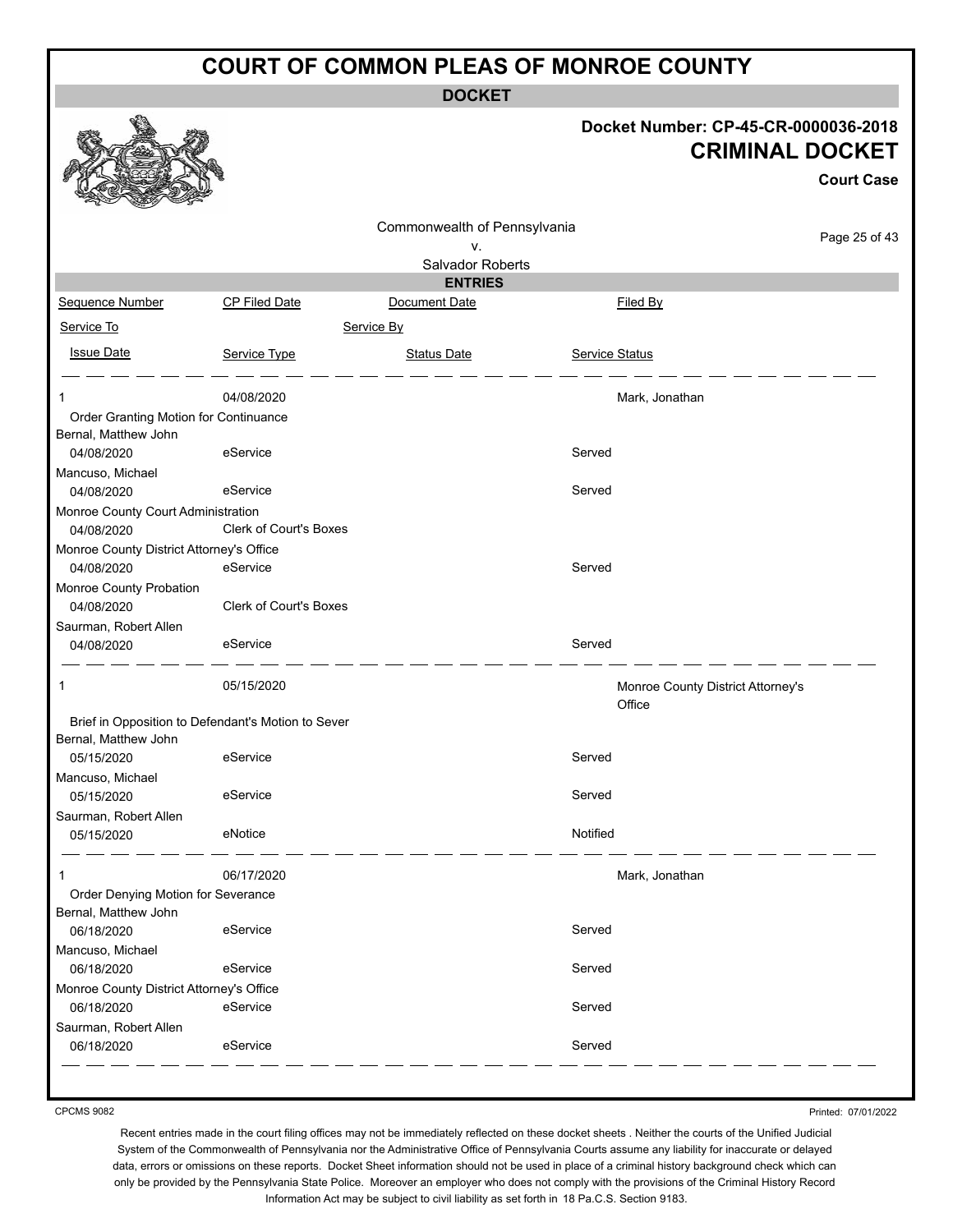**DOCKET**

### **Docket Number: CP-45-CR-0000036-2018 CRIMINAL DOCKET**

**Court Case**

|                                                  |                               | Commonwealth of Pennsylvania       |                                   | Page 26 of 43 |
|--------------------------------------------------|-------------------------------|------------------------------------|-----------------------------------|---------------|
|                                                  |                               | ν.                                 |                                   |               |
|                                                  |                               | Salvador Roberts<br><b>ENTRIES</b> |                                   |               |
| Sequence Number                                  | CP Filed Date                 | Document Date                      | Filed By                          |               |
| Service To                                       |                               | Service By                         |                                   |               |
|                                                  |                               |                                    |                                   |               |
| <b>Issue Date</b>                                | Service Type                  | <b>Status Date</b>                 | Service Status                    |               |
| 1                                                | 09/16/2020                    | 09/16/2020                         | Mark, Jonathan                    |               |
| Order Scheduling Hearing                         |                               |                                    |                                   |               |
| Bernal, Matthew John                             |                               |                                    |                                   |               |
| 09/16/2020                                       | eService                      |                                    | Served                            |               |
| Mancuso, Michael<br>09/16/2020                   | eService                      |                                    | Served                            |               |
|                                                  |                               |                                    |                                   |               |
| Monroe County Court Administration<br>09/16/2020 | <b>Clerk of Court's Boxes</b> |                                    |                                   |               |
| Monroe County District Attorney's Office         |                               |                                    |                                   |               |
| 09/16/2020                                       | eService                      |                                    | Served                            |               |
| Saurman, Robert Allen                            |                               |                                    |                                   |               |
| 09/16/2020                                       | eService                      |                                    | Served                            |               |
|                                                  |                               |                                    |                                   |               |
| 1                                                | 09/23/2020                    |                                    | Monroe County District Attorney's |               |
|                                                  |                               |                                    | Office                            |               |
| Motion to Continue Pre-Trial Conference          |                               |                                    |                                   |               |
| Bernal, Matthew John                             |                               |                                    |                                   |               |
| 09/23/2020                                       | eService                      |                                    | Served                            |               |
| Mancuso, Michael                                 |                               |                                    |                                   |               |
| 09/23/2020                                       | eService                      |                                    | Served                            |               |
| Saurman, Robert Allen                            | eNotice                       |                                    | Notified                          |               |
| 09/23/2020                                       |                               |                                    |                                   |               |
| 3                                                | 09/24/2020                    | 09/24/2020                         | Mark, Jonathan                    |               |
| Order Granting Motion for Continuance            |                               |                                    |                                   |               |
| Bernal, Matthew John                             |                               |                                    |                                   |               |
| 09/24/2020                                       | eService                      |                                    | Served                            |               |
| Mancuso, Michael                                 |                               |                                    |                                   |               |
| 09/24/2020                                       | eService                      |                                    | Served                            |               |
| Monroe County Court Administration               |                               |                                    |                                   |               |
| 09/24/2020                                       | Clerk of Court's Boxes        |                                    |                                   |               |
| Monroe County District Attorney's Office         |                               |                                    |                                   |               |
| 09/24/2020                                       | eService                      |                                    | Served                            |               |
| Saurman, Robert Allen                            |                               |                                    | Served                            |               |
| 09/24/2020                                       | eService                      |                                    |                                   |               |

CPCMS 9082

Printed: 07/01/2022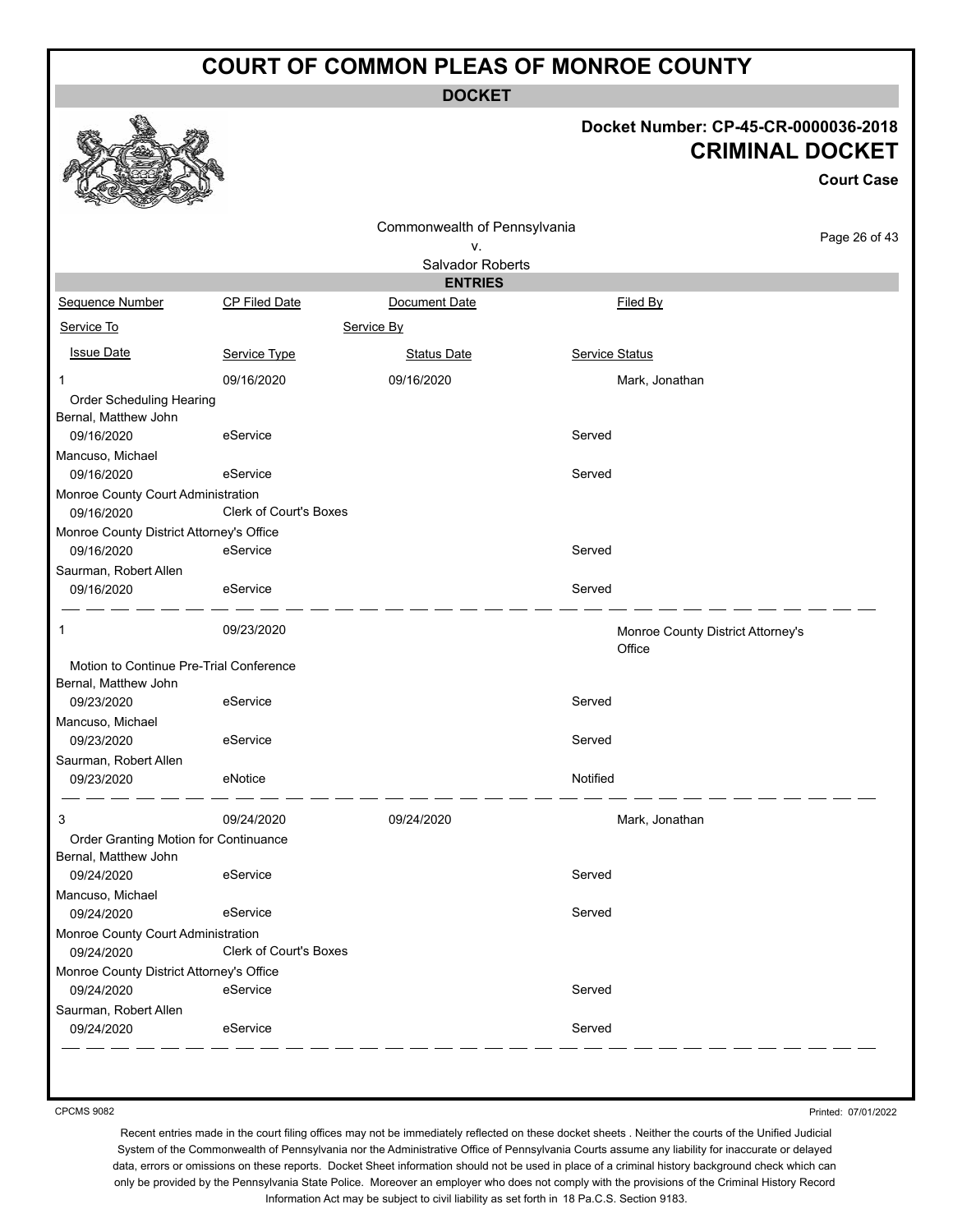**DOCKET**

# **Docket Number: CP-45-CR-0000036-2018 CRIMINAL DOCKET**

**Court Case**

|                                                        |                                                                 | Commonwealth of Pennsylvania<br>۷. |                       | Page 27 of 43 |
|--------------------------------------------------------|-----------------------------------------------------------------|------------------------------------|-----------------------|---------------|
|                                                        |                                                                 | Salvador Roberts                   |                       |               |
|                                                        |                                                                 | <b>ENTRIES</b>                     |                       |               |
| Sequence Number                                        | <b>CP Filed Date</b>                                            | Document Date                      | Filed By              |               |
| Service To                                             |                                                                 | Service By                         |                       |               |
| <b>Issue Date</b>                                      | Service Type                                                    | <b>Status Date</b>                 | Service Status        |               |
| 2                                                      | 10/05/2020                                                      |                                    | Mark, Jonathan        |               |
| Bernal, Matthew John                                   | Order Continuing Case for Trial / Placed on February Trial Term |                                    |                       |               |
| 10/05/2020                                             | eService                                                        |                                    | Served                |               |
| Mancuso, Michael                                       |                                                                 |                                    |                       |               |
| 10/05/2020                                             | eService                                                        |                                    | Served                |               |
| Monroe County Correctional Facility<br>10/05/2020      | Clerk of Court's Boxes                                          |                                    |                       |               |
| Monroe County Court Administration<br>10/05/2020       | Clerk of Court's Boxes                                          |                                    |                       |               |
| Monroe County District Attorney's Office<br>10/05/2020 | eService                                                        |                                    | Served                |               |
| Other<br>10/05/2020                                    | <b>First Class</b>                                              |                                    |                       |               |
| Saurman, Robert Allen                                  |                                                                 |                                    |                       |               |
| 10/05/2020                                             | eService                                                        |                                    | Served                |               |
|                                                        | 10/14/2020                                                      |                                    | Saurman, Robert Allen |               |
| Motion for Change of Venue/Venire                      |                                                                 |                                    |                       |               |
| Bernal, Matthew John                                   |                                                                 |                                    |                       |               |
| 10/14/2020                                             | eService                                                        |                                    | Served                |               |
| Mancuso, Michael                                       |                                                                 |                                    |                       |               |
| 10/14/2020                                             | eService                                                        |                                    | Served                |               |
| Monroe County District Attorney's Office               | eNotice                                                         |                                    | Notified              |               |
| 10/14/2020                                             |                                                                 |                                    |                       |               |
| 2                                                      | 10/19/2020                                                      | 10/19/2020                         | Mark, Jonathan        |               |
| Order Scheduling Hearing<br>Bernal, Matthew John       |                                                                 |                                    |                       |               |
| 10/19/2020                                             | eService                                                        |                                    | Served                |               |
| Mancuso, Michael                                       |                                                                 |                                    |                       |               |
| 10/19/2020                                             | eService                                                        |                                    | Served                |               |
| Monroe County Court Administration                     |                                                                 |                                    |                       |               |
| 10/19/2020                                             | Clerk of Court's Boxes                                          |                                    |                       |               |
| Monroe County District Attorney's Office               |                                                                 |                                    |                       |               |
| 10/19/2020                                             | eService                                                        |                                    | Served                |               |
| Saurman, Robert Allen                                  |                                                                 |                                    |                       |               |

CPCMS 9082

Printed: 07/01/2022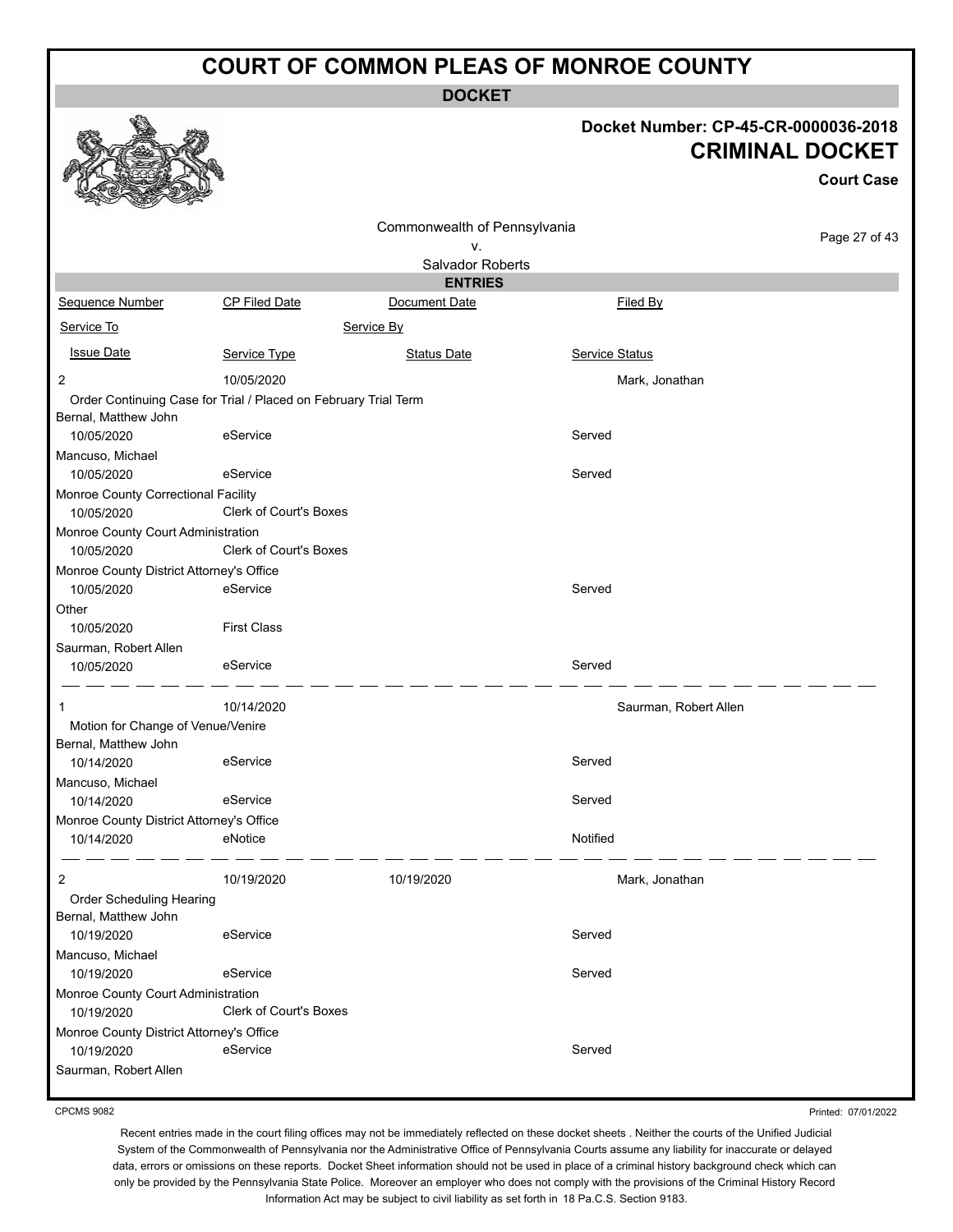**DOCKET**

#### **Docket Number: CP-45-CR-0000036-2018 CRIMINAL DOCKET**

|                                                                 |                               |                              |                       | <b>Court Case</b> |
|-----------------------------------------------------------------|-------------------------------|------------------------------|-----------------------|-------------------|
|                                                                 |                               | Commonwealth of Pennsylvania |                       | Page 28 of 43     |
|                                                                 |                               | ٧.<br>Salvador Roberts       |                       |                   |
|                                                                 |                               | <b>ENTRIES</b>               |                       |                   |
| Sequence Number                                                 | CP Filed Date                 | Document Date                | Filed By              |                   |
| Service To                                                      |                               | Service By                   |                       |                   |
| <b>Issue Date</b>                                               | Service Type                  | <b>Status Date</b>           | <b>Service Status</b> |                   |
| 10/19/2020                                                      | eService                      |                              | Served                |                   |
| 1                                                               | 12/17/2020                    | 12/16/2020                   | Mark, Jonathan        |                   |
| Order to Place Case on Trial List                               |                               |                              |                       |                   |
| Bernal, Matthew John<br>12/17/2020                              | eService                      |                              | Served                |                   |
| Mancuso, Michael                                                |                               |                              |                       |                   |
| 12/17/2020                                                      | eService                      |                              | Served                |                   |
| Monroe County Correctional Facility<br>12/17/2020               | Clerk of Court's Boxes        |                              |                       |                   |
| Monroe County Court Administration                              | <b>Clerk of Court's Boxes</b> |                              |                       |                   |
| 12/17/2020<br>Monroe County District Attorney's Office          |                               |                              |                       |                   |
| 12/17/2020                                                      | eService                      |                              | Served                |                   |
| Other                                                           |                               |                              |                       |                   |
| 12/17/2020                                                      | <b>First Class</b>            |                              |                       |                   |
| Saurman, Robert Allen                                           |                               |                              |                       |                   |
| 12/17/2020                                                      | eService                      |                              | Served                |                   |
| 2                                                               | 02/26/2021                    |                              | Mark, Jonathan        |                   |
| Order Pre-Trrial Conference Rescheduled<br>Bernal, Matthew John |                               |                              |                       |                   |
| 02/26/2021                                                      | eService                      |                              | Served                |                   |
| Mancuso, Michael                                                |                               |                              |                       |                   |
| 02/26/2021                                                      | eService                      |                              | Served                |                   |
| Monroe County District Attorney's Office                        |                               |                              |                       |                   |
| 02/26/2021                                                      | eService                      |                              | Served                |                   |
| Saurman, Robert Allen                                           |                               |                              | Served                |                   |
| 02/26/2021                                                      | eService                      |                              |                       |                   |
| 2                                                               | 03/10/2021                    |                              | Mark, Jonathan        |                   |
| Order Scheduling Hearing                                        |                               |                              |                       |                   |
| Bernal, Matthew John                                            |                               |                              |                       |                   |
| 03/11/2021                                                      | eService                      |                              | Served                |                   |
| Mancuso, Michael<br>03/11/2021                                  | eService                      |                              | Served                |                   |
| Monroe County Court Administration                              |                               |                              |                       |                   |
|                                                                 |                               |                              |                       |                   |

CPCMS 9082

Printed: 07/01/2022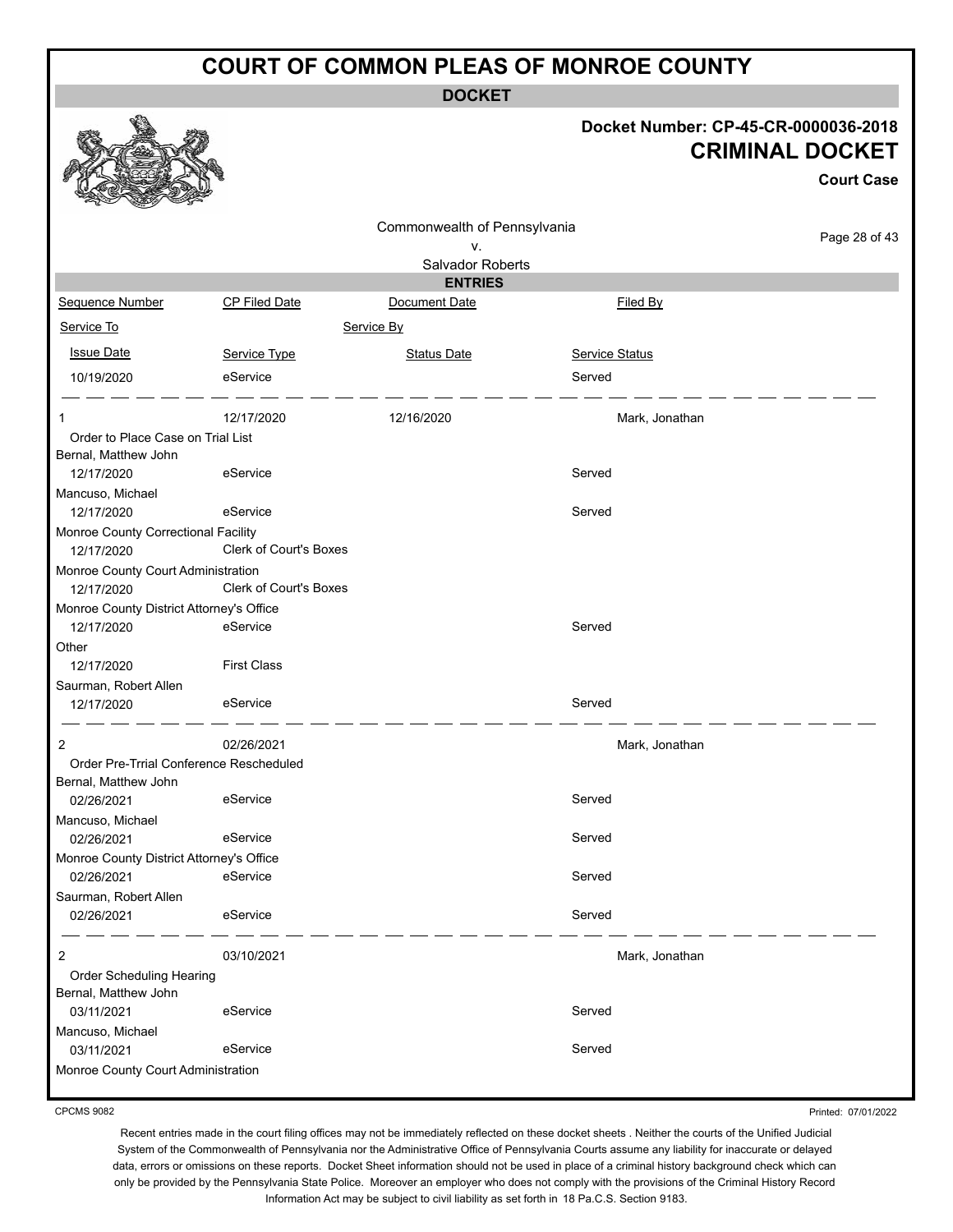**DOCKET**

# **Docket Number: CP-45-CR-0000036-2018**

|                                          |                                                                                                      |                              | Docket Number: CP-45-CR-0000036-2018 | <b>CRIMINAL DOCKET</b> |
|------------------------------------------|------------------------------------------------------------------------------------------------------|------------------------------|--------------------------------------|------------------------|
|                                          |                                                                                                      |                              |                                      | <b>Court Case</b>      |
|                                          |                                                                                                      | Commonwealth of Pennsylvania |                                      |                        |
|                                          |                                                                                                      | ν.                           |                                      | Page 29 of 43          |
|                                          |                                                                                                      | Salvador Roberts             |                                      |                        |
|                                          |                                                                                                      | <b>ENTRIES</b>               |                                      |                        |
| Sequence Number                          | CP Filed Date                                                                                        | Document Date                | Filed By                             |                        |
| Service To                               |                                                                                                      | Service By                   |                                      |                        |
| <b>Issue Date</b>                        | Service Type                                                                                         | <b>Status Date</b>           | <b>Service Status</b>                |                        |
| 03/11/2021                               | <b>Clerk of Court's Boxes</b>                                                                        |                              |                                      |                        |
| Monroe County District Attorney's Office |                                                                                                      |                              |                                      |                        |
| 03/11/2021                               | eService                                                                                             |                              | Served                               |                        |
| Saurman, Robert Allen                    |                                                                                                      |                              |                                      |                        |
| 03/11/2021                               | eService                                                                                             |                              | Served                               |                        |
| 5                                        | 03/22/2021                                                                                           |                              | Mark, Jonathan                       |                        |
| Order Scheduling Hearing                 |                                                                                                      |                              |                                      |                        |
| Bernal, Matthew John                     |                                                                                                      |                              |                                      |                        |
| 03/22/2021                               | eService                                                                                             |                              | Served                               |                        |
| Mancuso, Michael                         |                                                                                                      |                              |                                      |                        |
| 03/22/2021                               | eService                                                                                             |                              | Served                               |                        |
| Monroe County Correctional Facility      |                                                                                                      |                              |                                      |                        |
| 03/22/2021                               | <b>Clerk of Court's Boxes</b>                                                                        |                              |                                      |                        |
| Monroe County Court Administration       |                                                                                                      |                              |                                      |                        |
| 03/22/2021                               | <b>Clerk of Court's Boxes</b>                                                                        |                              |                                      |                        |
| Monroe County District Attorney's Office |                                                                                                      |                              |                                      |                        |
| 03/22/2021                               | eService                                                                                             |                              | Served                               |                        |
| Monroe County Probation Department       |                                                                                                      |                              |                                      |                        |
| 03/22/2021                               | Clerk of Court's Boxes                                                                               |                              |                                      |                        |
| Monroe County Sheriff's Department       |                                                                                                      |                              |                                      |                        |
| 03/22/2021                               | Clerk of Court's Boxes                                                                               |                              |                                      |                        |
| Saurman, Robert Allen                    |                                                                                                      |                              |                                      |                        |
| 03/22/2021                               | eService                                                                                             |                              | Served                               |                        |
| 1                                        | 04/30/2021                                                                                           |                              | Warden, George J.                    |                        |
|                                          | Case Correspondence - forwarded - attorney re: req to dismiss for violation of right to speedy trial |                              |                                      |                        |
| Bernal, Matthew John                     |                                                                                                      |                              |                                      |                        |
| 04/30/2021                               | eService                                                                                             |                              | Served                               |                        |
| Mancuso, Michael                         |                                                                                                      |                              |                                      |                        |
| 04/30/2021                               | <b>Clerk of Court's Boxes</b>                                                                        |                              |                                      |                        |
| Mancuso, Michael                         |                                                                                                      |                              |                                      |                        |
| 04/30/2021                               | eService                                                                                             |                              | Served                               |                        |
| Monroe County District Attorney's Office |                                                                                                      |                              |                                      |                        |
| 04/30/2021                               | Clerk of Court's Boxes                                                                               |                              |                                      |                        |
| Monroe County District Attorney's Office |                                                                                                      |                              |                                      |                        |
| 04/30/2021                               | eService                                                                                             |                              | Served                               |                        |

CPCMS 9082

 $\bullet$ 

Printed: 07/01/2022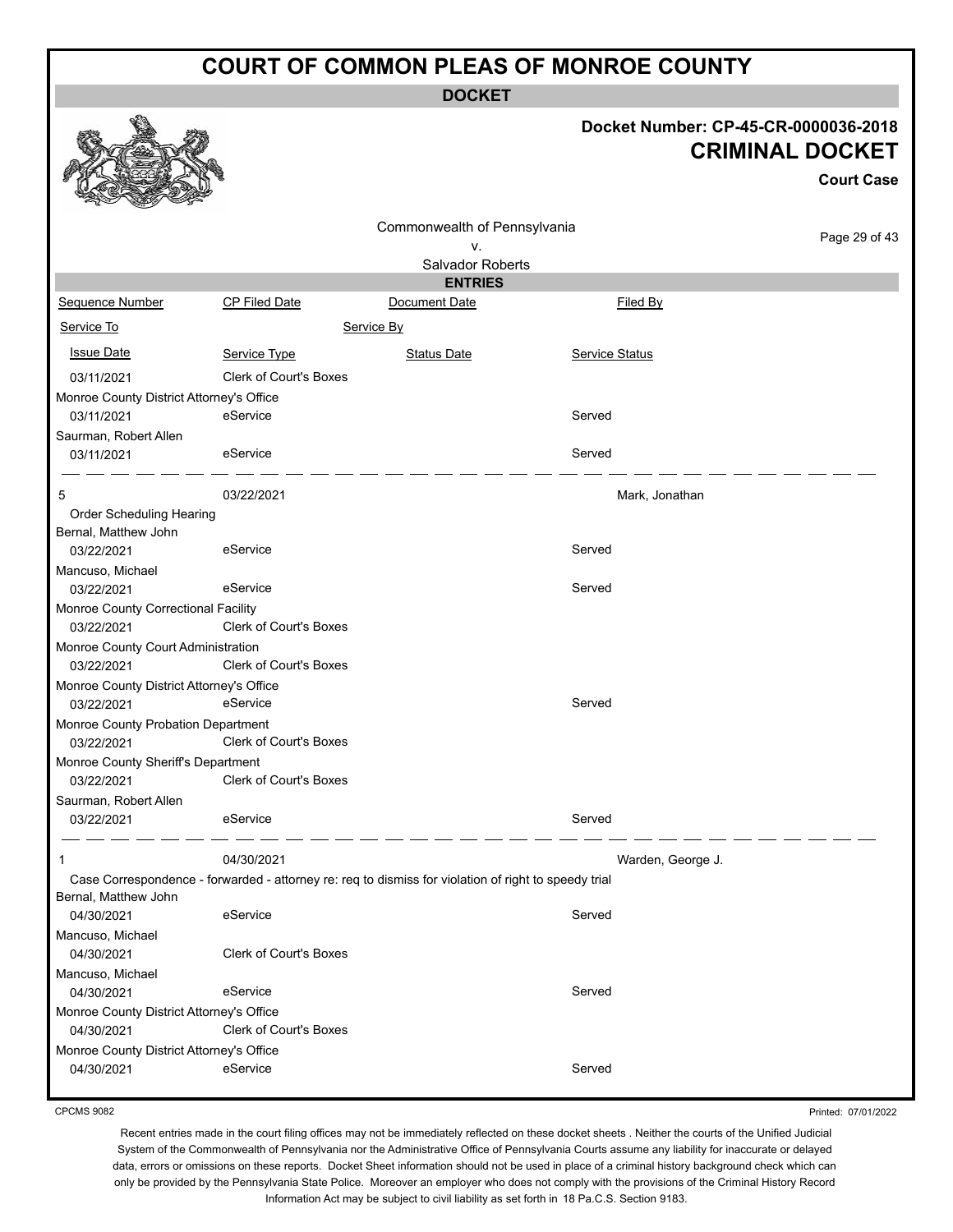**DOCKET**

#### **Docket Number: CP-45-CR-0000036-2018 CRIMINAL DOCKET**

**Court Case**

|                                          |                                                  |                              |                               | <b>Court Case</b> |
|------------------------------------------|--------------------------------------------------|------------------------------|-------------------------------|-------------------|
|                                          |                                                  | Commonwealth of Pennsylvania |                               |                   |
|                                          |                                                  | ۷.                           |                               | Page 30 of 43     |
|                                          |                                                  | Salvador Roberts             |                               |                   |
|                                          |                                                  | <b>ENTRIES</b>               |                               |                   |
| Sequence Number                          | CP Filed Date                                    | Document Date                | Filed By                      |                   |
| Service To                               |                                                  | Service By                   |                               |                   |
| <b>Issue Date</b>                        | Service Type                                     | <b>Status Date</b>           | Service Status                |                   |
| Roberts, Salvador                        |                                                  |                              |                               |                   |
| 04/30/2021                               | <b>First Class</b>                               |                              |                               |                   |
| Saurman, Robert Allen                    |                                                  |                              |                               |                   |
| 04/30/2021                               | <b>Attorney Box</b>                              |                              |                               |                   |
| Saurman, Robert Allen                    |                                                  |                              |                               |                   |
| 04/30/2021                               | eService                                         |                              | Served                        |                   |
| 1                                        | 05/26/2021                                       | 05/26/2021                   | Mark, Jonathan                |                   |
| Order Granting Motion for Continuance    |                                                  |                              |                               |                   |
| Bernal, Matthew John                     |                                                  |                              |                               |                   |
| 05/26/2021                               | eService                                         |                              | Served                        |                   |
| Mancuso, Michael                         |                                                  |                              |                               |                   |
| 05/26/2021                               | eService                                         |                              | Served                        |                   |
| Monroe County Court Administration       |                                                  |                              |                               |                   |
| 05/26/2021                               | Clerk of Court's Boxes                           |                              |                               |                   |
| Monroe County District Attorney's Office |                                                  |                              |                               |                   |
| 05/26/2021                               | eService                                         |                              | Served                        |                   |
| Saurman, Robert Allen                    |                                                  |                              |                               |                   |
| 05/26/2021                               | eService                                         |                              | Served                        |                   |
| 2                                        | 07/20/2021                                       |                              | Mark, Jonathan                |                   |
| Order Scheduling Trial Hearing           |                                                  |                              |                               |                   |
| Bernal, Matthew John                     |                                                  |                              |                               |                   |
| 07/21/2021                               | eService                                         |                              | Served                        |                   |
| Mancuso, Michael                         |                                                  |                              |                               |                   |
| 07/21/2021                               | eService                                         |                              | Served                        |                   |
| Monroe County Correctional Facility      |                                                  |                              |                               |                   |
| 07/21/2021                               | <b>Clerk of Court's Boxes</b>                    |                              |                               |                   |
| Monroe County Court Administration       |                                                  |                              |                               |                   |
| 07/21/2021                               | Clerk of Court's Boxes                           |                              |                               |                   |
| Monroe County District Attorney's Office |                                                  |                              |                               |                   |
| 07/21/2021                               | eService                                         |                              | Served                        |                   |
| Saurman, Robert Allen                    |                                                  |                              |                               |                   |
| 07/21/2021                               | eService                                         |                              | Served                        |                   |
| -1                                       | 07/28/2021                                       | 11/18/2019                   | Monroe County Court Reporters |                   |
|                                          | Transcript of Proceedings Filed November 18,2019 |                              |                               |                   |
|                                          |                                                  |                              |                               |                   |

CPCMS 9082

Printed: 07/01/2022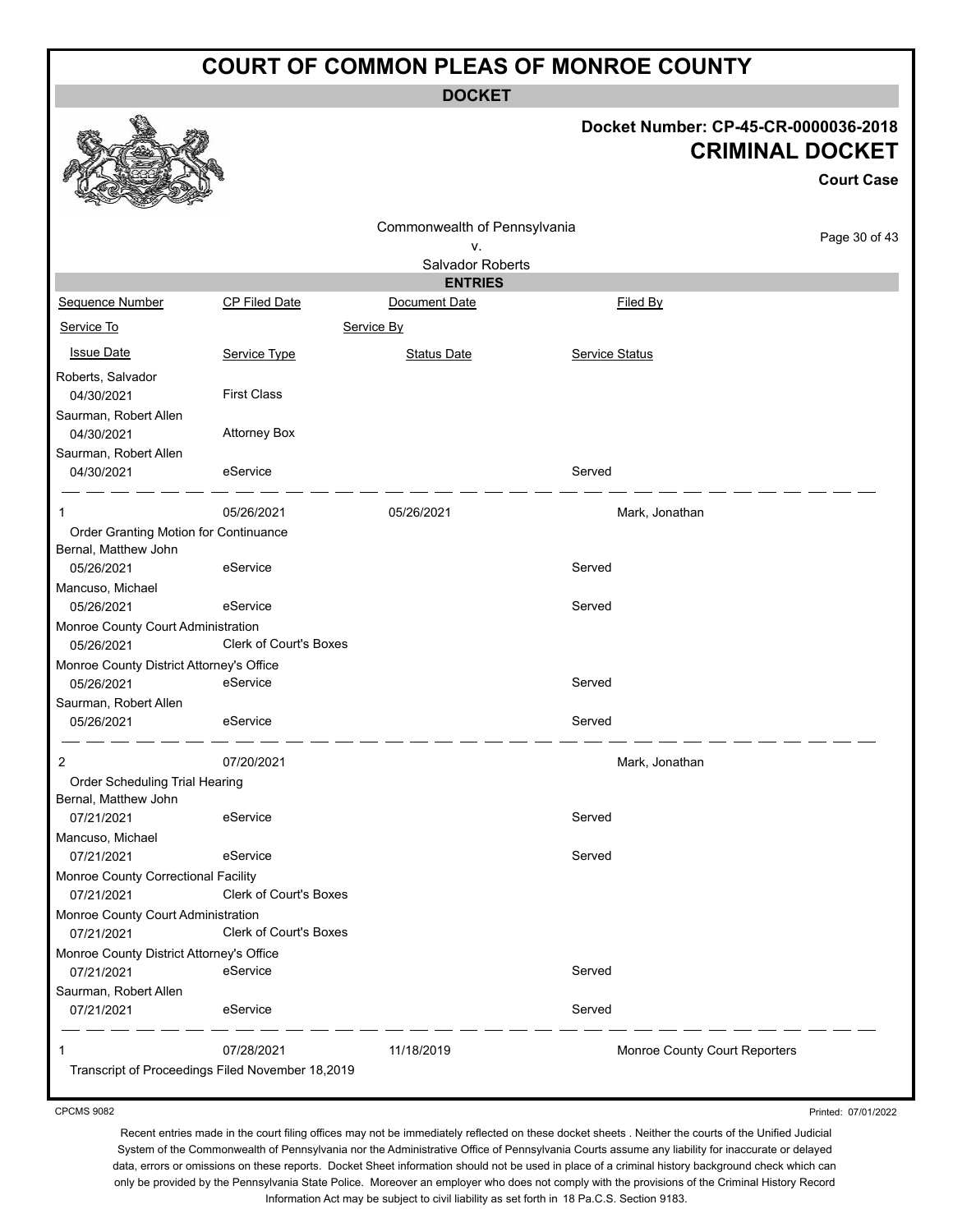**DOCKET**

#### **Docket Number: CP-45-CR-0000036-2018 CRIMINAL DOCKET**

**Court Case**

|                                                  |                               | Commonwealth of Pennsylvania |                |                                             |               |
|--------------------------------------------------|-------------------------------|------------------------------|----------------|---------------------------------------------|---------------|
|                                                  |                               | ٧.                           |                |                                             | Page 31 of 43 |
|                                                  |                               | Salvador Roberts             |                |                                             |               |
|                                                  |                               | <b>ENTRIES</b>               |                |                                             |               |
| Sequence Number                                  | <b>CP Filed Date</b>          | Document Date                |                | Filed By                                    |               |
| Service To                                       |                               | Service By                   |                |                                             |               |
| <b>Issue Date</b>                                | Service Type                  | <b>Status Date</b>           | Service Status |                                             |               |
| Bernal, Matthew John<br>07/28/2021               | eService                      |                              | Served         |                                             |               |
| Mancuso, Michael                                 |                               |                              |                |                                             |               |
| 07/28/2021                                       | eService                      |                              | Served         |                                             |               |
| Monroe County District Attorney's Office         |                               |                              |                |                                             |               |
| 07/28/2021                                       | eService                      |                              | Served         |                                             |               |
| Saurman, Robert Allen<br>07/28/2021              | eService                      |                              | Served         |                                             |               |
| 1                                                | 09/27/2021                    |                              |                | Monroe County District Attorney's<br>Office |               |
| Commonwealth's Motion for Pre-Trial Conference   |                               |                              |                |                                             |               |
| Bernal, Matthew John                             |                               |                              |                |                                             |               |
| 09/27/2021                                       | eService                      |                              | Served         |                                             |               |
| Mancuso, Michael                                 |                               |                              |                |                                             |               |
| 09/27/2021                                       | eService                      |                              | Served         |                                             |               |
| Saurman, Robert Allen                            |                               |                              |                |                                             |               |
| 09/27/2021                                       | eNotice                       |                              | Notified       |                                             |               |
| 2                                                | 10/01/2021                    | 10/01/2021                   |                | Mark, Jonathan                              |               |
| Order Scheduling Hearing                         |                               |                              |                |                                             |               |
| Bernal, Matthew John                             |                               |                              |                |                                             |               |
| 10/01/2021                                       | eService                      |                              | Served         |                                             |               |
| Mancuso, Michael                                 |                               |                              |                |                                             |               |
| 10/01/2021                                       | eService                      |                              | Served         |                                             |               |
| Monroe County Court Administration               |                               |                              |                |                                             |               |
| 10/01/2021                                       | <b>Clerk of Court's Boxes</b> |                              |                |                                             |               |
| Monroe County District Attorney's Office         |                               |                              |                |                                             |               |
| 10/01/2021                                       | eService                      |                              | Served         |                                             |               |
| Other                                            |                               |                              |                |                                             |               |
| 10/01/2021                                       | <b>Attorney Box</b>           |                              |                |                                             |               |
| Other                                            |                               |                              |                |                                             |               |
| 10/01/2021                                       | <b>Attorney Box</b>           |                              |                |                                             |               |
| Saurman, Robert Allen                            |                               |                              |                |                                             |               |
| 10/01/2021                                       | eService                      |                              | Served         |                                             |               |
| 2                                                | 10/08/2021                    | 10/07/2021                   |                | Mark, Jonathan                              |               |
| Order Accepting Guilty Plea/Sentencing Scheduled |                               |                              |                |                                             |               |

CPCMS 9082

Printed: 07/01/2022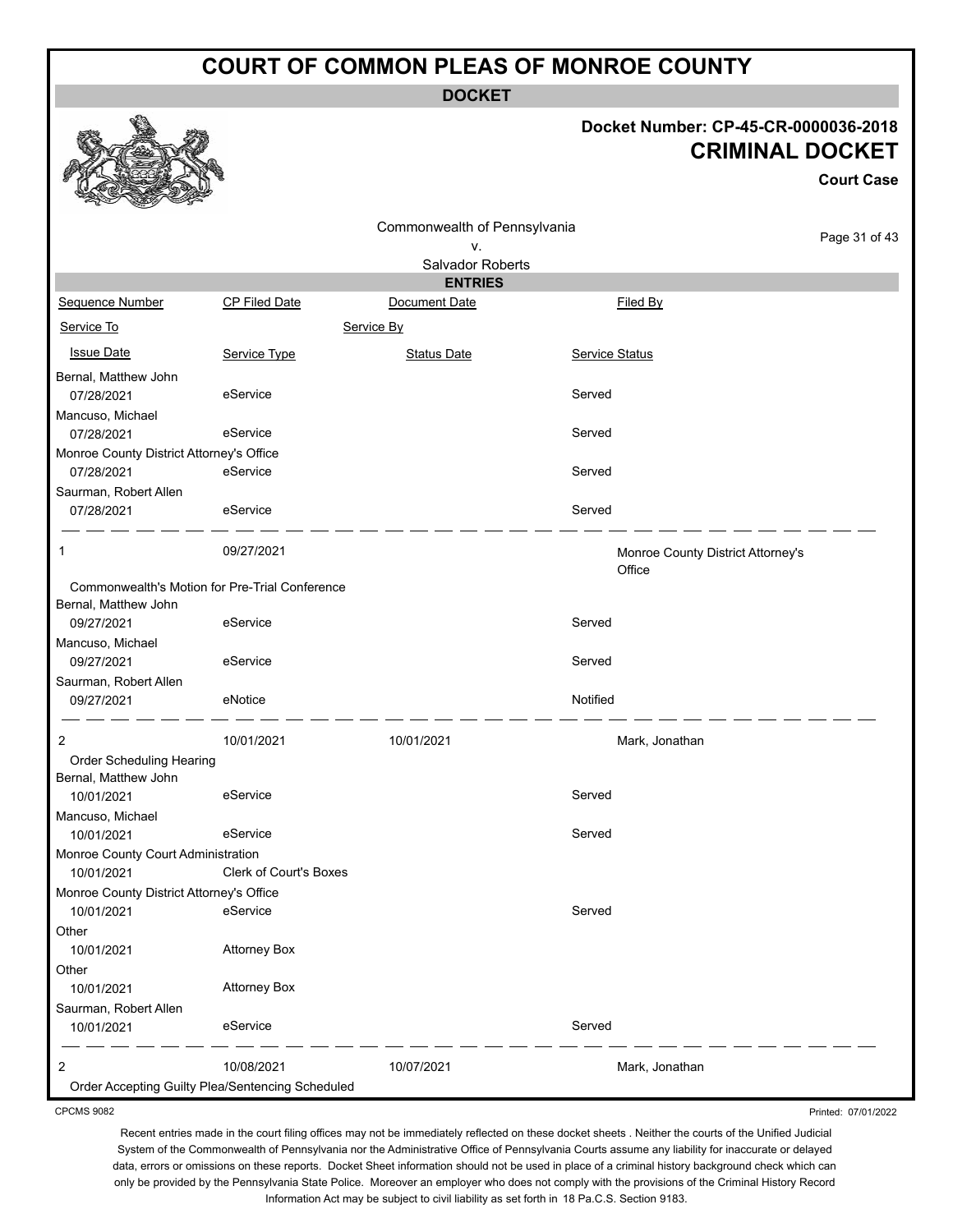**DOCKET**

# **Docket Number: CP-45-CR-0000036-2018 CRIMINAL DOCKET**

**Court Case**

Printed: 07/01/2022

|                                          |                        | Commonwealth of Pennsylvania |                       |               |
|------------------------------------------|------------------------|------------------------------|-----------------------|---------------|
|                                          |                        | ٧.                           |                       | Page 32 of 43 |
|                                          |                        | Salvador Roberts             |                       |               |
|                                          |                        | <b>ENTRIES</b>               |                       |               |
| <b>Sequence Number</b>                   | CP Filed Date          | Document Date                | Filed By              |               |
| Service To                               |                        | Service By                   |                       |               |
| <b>Issue Date</b>                        | Service Type           | <b>Status Date</b>           | Service Status        |               |
| Bernal, Matthew John                     |                        |                              |                       |               |
| 10/12/2021                               | eService               |                              | Served                |               |
| Mancuso, Michael                         |                        |                              |                       |               |
| 10/12/2021                               | eService               |                              | Served                |               |
| Monroe County Correctional Facility      |                        |                              |                       |               |
| 10/12/2021                               | Clerk of Court's Boxes |                              |                       |               |
| Monroe County Court Administration       |                        |                              |                       |               |
| 10/12/2021                               | Clerk of Court's Boxes |                              |                       |               |
| Monroe County District Attorney's Office |                        |                              |                       |               |
| 10/12/2021                               | eService               |                              | Served                |               |
| Monroe County Probation Department       |                        |                              |                       |               |
| 10/12/2021                               | Clerk of Court's Boxes |                              |                       |               |
| Monroe County Sheriff's Department       |                        |                              |                       |               |
| 10/12/2021                               | Clerk of Court's Boxes |                              |                       |               |
| Saurman, Robert Allen<br>10/12/2021      | eService               |                              | Served                |               |
|                                          |                        |                              |                       |               |
| 1                                        | 10/12/2021             |                              | Roberts, Salvador     |               |
|                                          |                        |                              | Saurman, Robert Allen |               |
| Written Guilty Plea Colloquy             |                        |                              |                       |               |
| Bernal, Matthew John                     |                        |                              |                       |               |
| 10/13/2021                               | eService               |                              | Served                |               |
| Mancuso, Michael                         |                        |                              |                       |               |
| 10/13/2021                               | eService               |                              | Served                |               |
| Monroe County District Attorney's Office |                        |                              |                       |               |
| 10/13/2021                               | eService               |                              | Served                |               |
|                                          |                        |                              |                       |               |
| 1<br>Order - Sentence/Penalty Imposed    | 12/20/2021             |                              | Mark, Jonathan        |               |
| Bernal, Matthew John                     |                        |                              |                       |               |
| 12/27/2021                               | eService               |                              | Served                |               |
| Mancuso, Michael                         |                        |                              |                       |               |
| 12/27/2021                               | eService               |                              | Served                |               |
| Monroe County Correctional Facility      |                        |                              |                       |               |
| 12/27/2021                               | Clerk of Court's Boxes |                              |                       |               |
| Monroe County Court Administration       |                        |                              |                       |               |
| 12/27/2021                               | Clerk of Court's Boxes |                              |                       |               |
| Monroe County District Attorney's Office |                        |                              |                       |               |

CPCMS 9082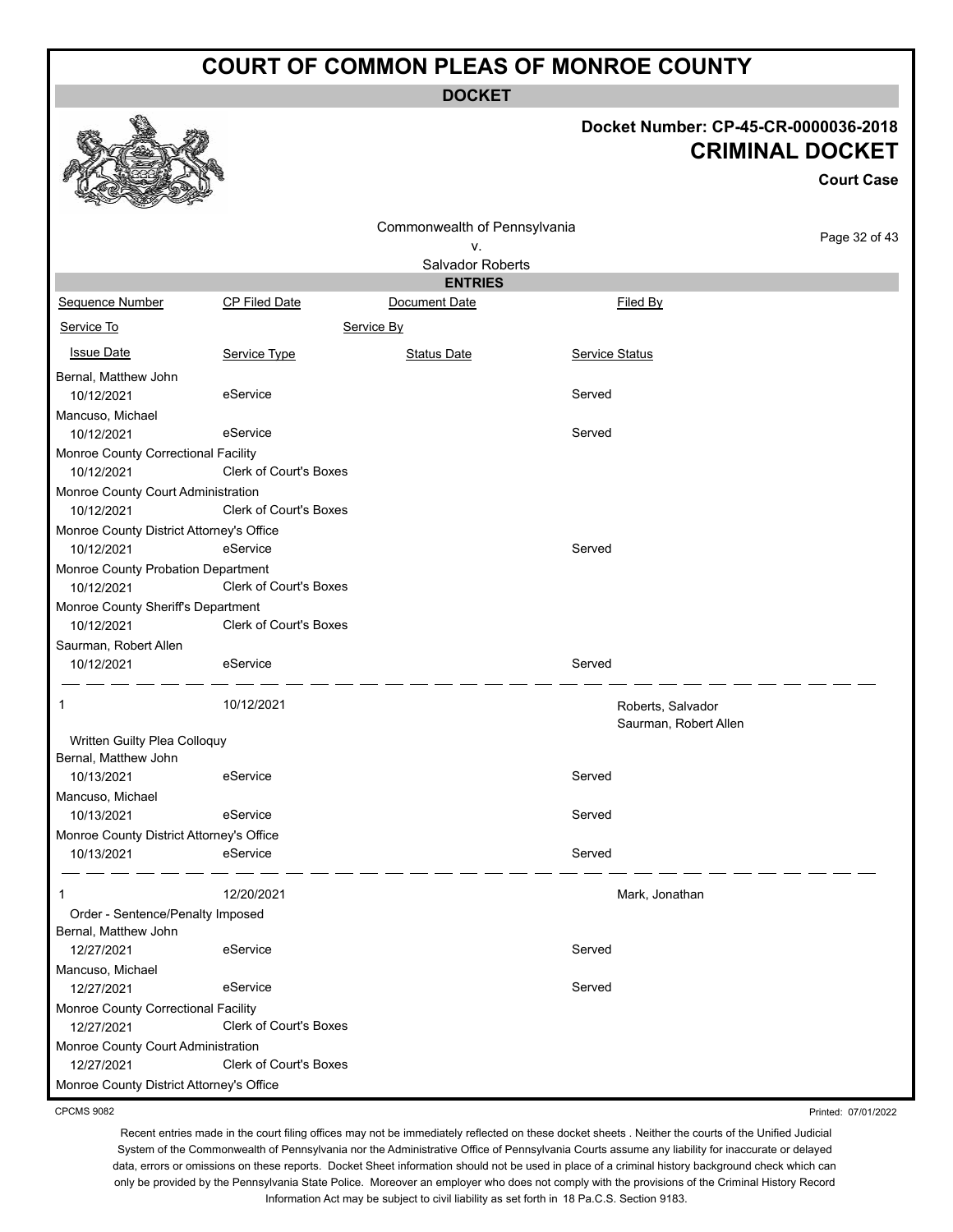**DOCKET**

#### **Docket Number: CP-45-CR-0000036-2018 AL DOCKET**

**Court Case**

Page 33 of 43

|                                                        |                               |                              |                | <b>CRIMINAL DO</b>                 |
|--------------------------------------------------------|-------------------------------|------------------------------|----------------|------------------------------------|
|                                                        |                               | Commonwealth of Pennsylvania |                |                                    |
|                                                        |                               | ν.                           |                | P.                                 |
|                                                        |                               | Salvador Roberts             |                |                                    |
|                                                        |                               | <b>ENTRIES</b>               |                |                                    |
| Sequence Number                                        | CP Filed Date                 | Document Date                | Filed By       |                                    |
| Service To                                             |                               | Service By                   |                |                                    |
| <b>Issue Date</b>                                      | Service Type                  | <b>Status Date</b>           | Service Status |                                    |
| 12/27/2021                                             | eService                      |                              | Served         |                                    |
| Monroe County Probation Department                     |                               |                              |                |                                    |
| 12/27/2021                                             | eNotice                       |                              | Notified       |                                    |
| Monroe County Sheriff's Department                     |                               |                              |                |                                    |
| 12/27/2021                                             | <b>Clerk of Court's Boxes</b> |                              |                |                                    |
| Saurman, Robert Allen<br>12/27/2021                    | eService                      |                              | Served         |                                    |
| 1                                                      | 12/22/2021                    |                              |                | Roberts, Salvador                  |
| Written Post-Sentence Colloquy<br>Bernal, Matthew John |                               |                              |                | Saurman, Robert Allen              |
| 12/22/2021                                             | eService                      |                              | Served         |                                    |
| Mancuso, Michael<br>12/22/2021                         | eService                      |                              | Served         |                                    |
| Monroe County District Attorney's Office               |                               |                              |                |                                    |
| 12/22/2021                                             | eService                      |                              | Served         |                                    |
| 2                                                      | 12/22/2021                    |                              |                | Roberts, Salvador                  |
| Written Post-Sentence Colloquy                         |                               |                              |                | Saurman, Robert Allen              |
| Bernal, Matthew John<br>12/22/2021                     | eService                      |                              | Served         |                                    |
| Mancuso, Michael                                       |                               |                              |                |                                    |
| 12/22/2021                                             | eService                      |                              | Served         |                                    |
| Monroe County District Attorney's Office<br>12/22/2021 | eService                      |                              | Served         |                                    |
| 3                                                      | 12/22/2021                    |                              |                | Monroe County Probation Department |
| Guideline Sentence Form                                |                               |                              |                |                                    |
| Bernal, Matthew John<br>12/22/2021                     | eService                      |                              | Served         |                                    |
| Mancuso, Michael                                       |                               |                              |                |                                    |
| 12/22/2021                                             | eService                      |                              | Served         |                                    |
| Monroe County District Attorney's Office               |                               |                              |                |                                    |

ఆ

残忍

CPCMS 9082

Saurman, Robert Allen

12/22/2021 eService eService Served

12/22/2021 eService Served

Printed: 07/01/2022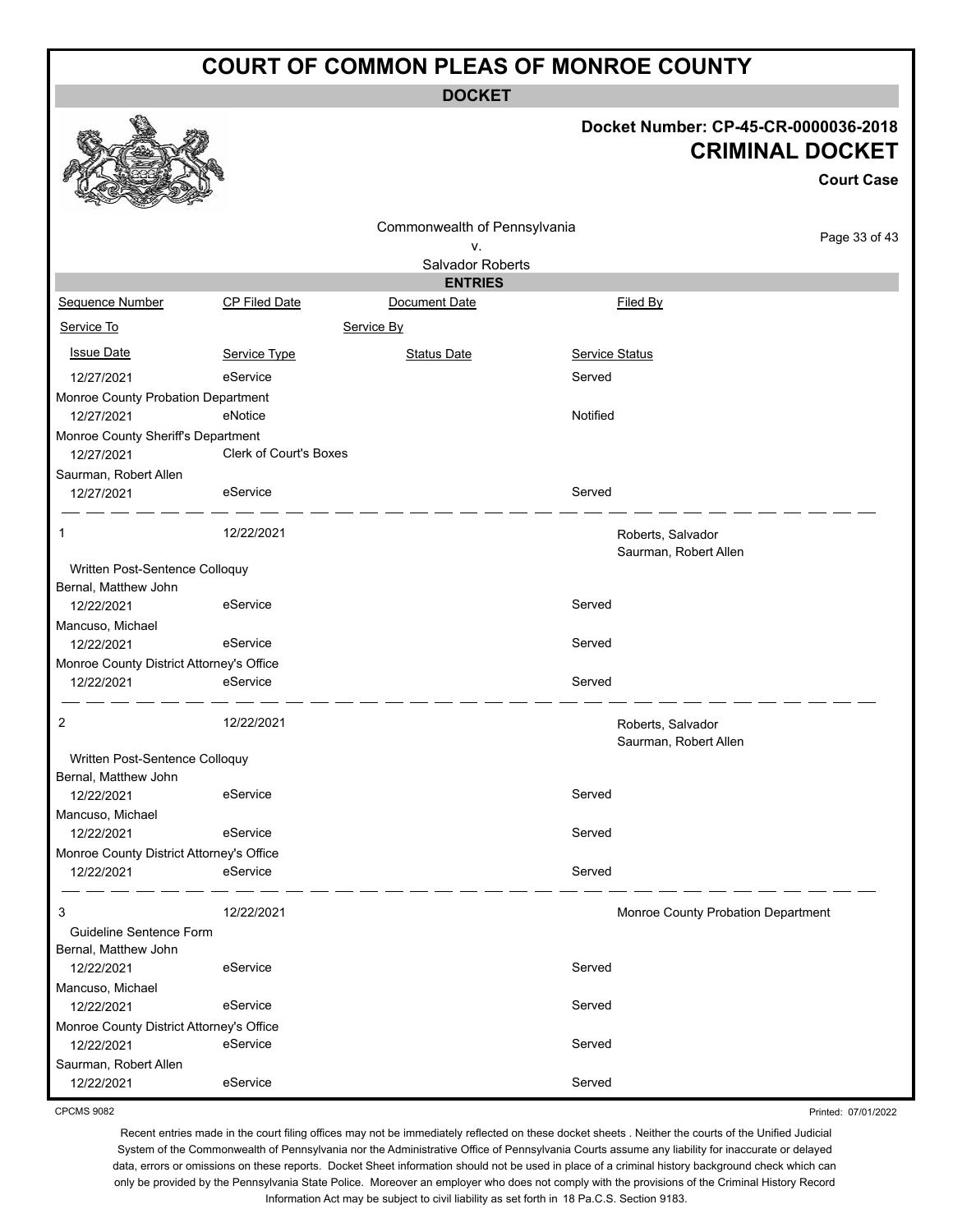**DOCKET**

|                                                                                   |                                   |                              |                | Docket Number: CP-45-CR-0000036-2018<br><b>CRIMINAL DOCKET</b><br><b>Court Case</b> |
|-----------------------------------------------------------------------------------|-----------------------------------|------------------------------|----------------|-------------------------------------------------------------------------------------|
|                                                                                   |                                   | Commonwealth of Pennsylvania |                | Page 34 of 43                                                                       |
|                                                                                   |                                   | v.<br>Salvador Roberts       |                |                                                                                     |
|                                                                                   |                                   | <b>ENTRIES</b>               |                |                                                                                     |
| Sequence Number                                                                   | CP Filed Date                     | Document Date                |                | Filed By                                                                            |
| Service To                                                                        |                                   | Service By                   |                |                                                                                     |
| <b>Issue Date</b>                                                                 | Service Type                      | <b>Status Date</b>           | Service Status |                                                                                     |
|                                                                                   | 12/29/2021                        |                              |                | Saurman, Robert Allen                                                               |
| Motion for Reconsideration of Sentence                                            |                                   |                              |                |                                                                                     |
| Bernal, Matthew John                                                              |                                   |                              |                |                                                                                     |
| 12/29/2021                                                                        | eNotice                           |                              | Notified       |                                                                                     |
| Mancuso, Michael                                                                  |                                   |                              |                |                                                                                     |
| 12/29/2021                                                                        | eNotice                           |                              | Notified       |                                                                                     |
| Monroe County District Attorney's Office<br>12/29/2021                            | eNotice                           |                              | Notified       |                                                                                     |
| Monroe County Probation Department                                                |                                   |                              |                |                                                                                     |
| 12/29/2021                                                                        | eNotice                           |                              | Notified       |                                                                                     |
|                                                                                   |                                   |                              |                |                                                                                     |
|                                                                                   | 01/03/2022                        |                              | County         | Court of Common Pleas - Monroe                                                      |
| Penalty Assessed<br>Bernal, Matthew John                                          |                                   |                              |                |                                                                                     |
| 01/03/2022                                                                        | eService                          |                              | Served         |                                                                                     |
| Mancuso, Michael                                                                  |                                   |                              |                |                                                                                     |
| 01/03/2022                                                                        | eService                          |                              | Served         |                                                                                     |
| Monroe County District Attorney's Office                                          |                                   |                              |                |                                                                                     |
| 01/03/2022                                                                        | eService                          |                              | Served         |                                                                                     |
| Monroe County Probation Department                                                |                                   |                              |                |                                                                                     |
| 01/03/2022                                                                        | <b>Example 19 Service</b> eNotice |                              | Notified       |                                                                                     |
| Saurman, Robert Allen                                                             |                                   |                              |                |                                                                                     |
| 01/03/2022                                                                        | eService                          |                              | Served         |                                                                                     |
| $\overline{2}$                                                                    | 01/03/2022                        |                              | County         | Court of Common Pleas - Monroe                                                      |
| Court Commitment State or County Correctional Institution<br>Bernal, Matthew John |                                   |                              |                |                                                                                     |
| 01/03/2022                                                                        | eService                          |                              | Served         |                                                                                     |
| Mancuso, Michael                                                                  |                                   |                              |                |                                                                                     |
| 01/03/2022                                                                        | eService                          |                              | Served         |                                                                                     |
| Monroe County District Attorney's Office                                          |                                   |                              |                |                                                                                     |
| 01/03/2022                                                                        | eService                          |                              | Served         |                                                                                     |
| Monroe County Probation Department                                                |                                   |                              |                |                                                                                     |
| 01/03/2022                                                                        | eNotice                           |                              | Notified       |                                                                                     |
| Saurman, Robert Allen                                                             |                                   |                              |                |                                                                                     |

CPCMS 9082

Recent entries made in the court filing offices may not be immediately reflected on these docket sheets . Neither the courts of the Unified Judicial System of the Commonwealth of Pennsylvania nor the Administrative Office of Pennsylvania Courts assume any liability for inaccurate or delayed data, errors or omissions on these reports. Docket Sheet information should not be used in place of a criminal history background check which can only be provided by the Pennsylvania State Police. Moreover an employer who does not comply with the provisions of the Criminal History Record Information Act may be subject to civil liability as set forth in 18 Pa.C.S. Section 9183.

Printed: 07/01/2022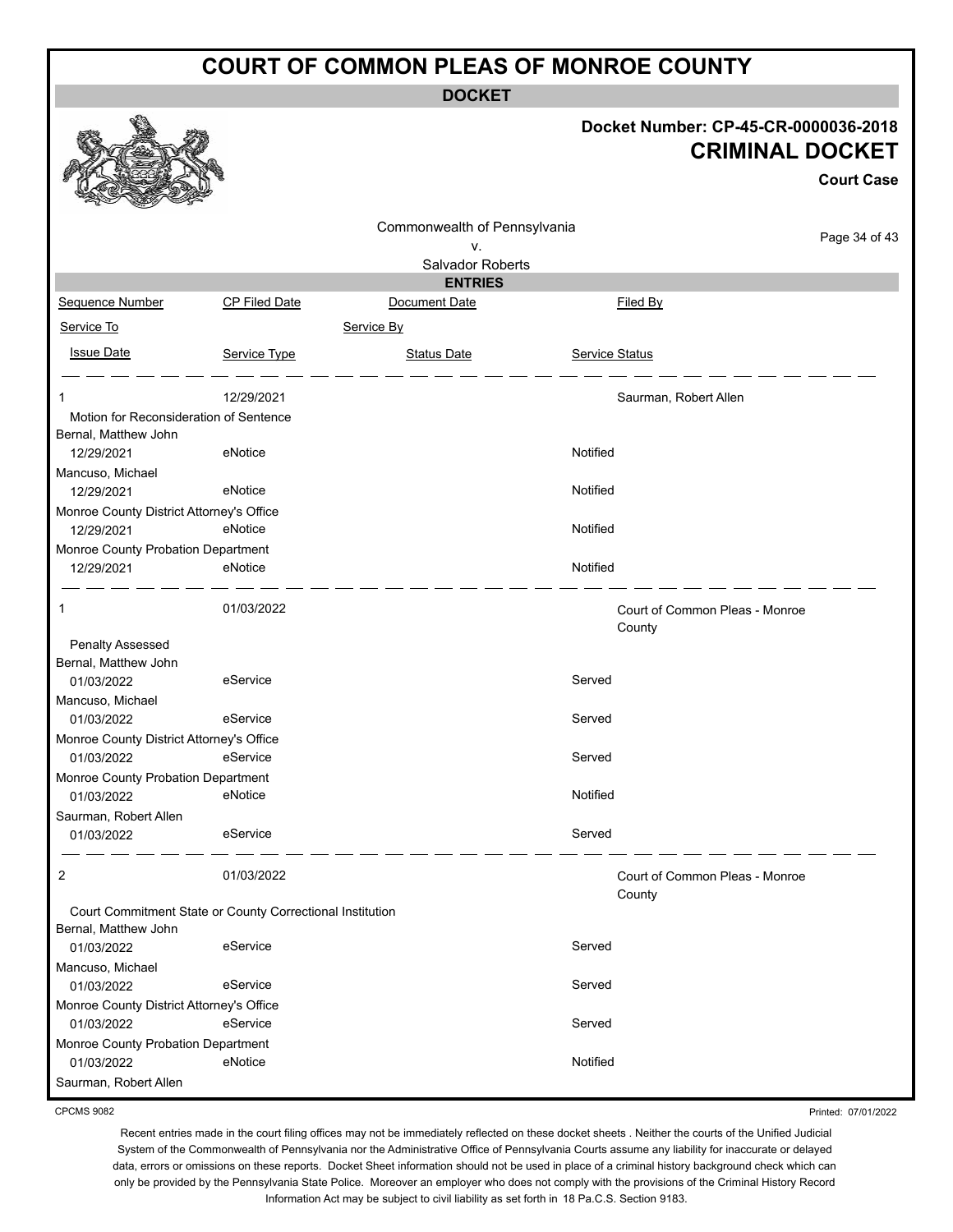**DOCKET**

# **Docket Number: CP-45-CR-0000036-2018 CRIMINAL DOCKET**

**Court Case**

|                                          |                               | Commonwealth of Pennsylvania<br>v. |                                          | Page 35 of 43 |
|------------------------------------------|-------------------------------|------------------------------------|------------------------------------------|---------------|
|                                          |                               | Salvador Roberts                   |                                          |               |
|                                          |                               | <b>ENTRIES</b>                     |                                          |               |
| Sequence Number                          | CP Filed Date                 | Document Date                      | Filed By                                 |               |
| Service To                               |                               | Service By                         |                                          |               |
| <b>Issue Date</b>                        | Service Type                  | <b>Status Date</b>                 | Service Status                           |               |
| 01/03/2022                               | eService                      |                                    | Served                                   |               |
| 3                                        | 01/03/2022                    |                                    | Court of Common Pleas - Monroe<br>County |               |
| Entry of Civil Judgment 62 cv 2022       |                               |                                    |                                          |               |
| Bernal, Matthew John                     |                               |                                    |                                          |               |
| 01/03/2022                               | eService                      |                                    | Served                                   |               |
| Mancuso, Michael                         |                               |                                    |                                          |               |
| 01/03/2022                               | eService                      |                                    | Served                                   |               |
| Monroe County District Attorney's Office |                               |                                    |                                          |               |
| 01/03/2022                               | eService                      |                                    | Served                                   |               |
| Monroe County Probation Department       |                               |                                    |                                          |               |
| 01/03/2022                               | eNotice                       |                                    | Notified                                 |               |
| Saurman, Robert Allen                    |                               |                                    |                                          |               |
| 01/03/2022                               | eService                      |                                    | Served                                   |               |
| 2                                        | 01/05/2022                    | 01/05/2022                         | Mark, Jonathan                           |               |
| Order Scheduling Hearing                 |                               |                                    |                                          |               |
| Bernal, Matthew John                     |                               |                                    |                                          |               |
| 01/05/2022                               | eService                      |                                    | Served                                   |               |
| Mancuso, Michael                         |                               |                                    |                                          |               |
| 01/05/2022                               | eService                      |                                    | Served                                   |               |
| Monroe County Court Administration       |                               |                                    |                                          |               |
| 01/05/2022                               | <b>Clerk of Court's Boxes</b> |                                    |                                          |               |
| Monroe County District Attorney's Office |                               |                                    |                                          |               |
| 01/05/2022                               | eService                      |                                    | Served                                   |               |
| Monroe County Probation Department       |                               |                                    |                                          |               |
| 01/05/2022                               | eNotice                       |                                    | Notified                                 |               |
| Saurman, Robert Allen                    |                               |                                    |                                          |               |
| 01/05/2022                               | eService                      |                                    | Served                                   |               |
| 1                                        | 01/11/2022                    |                                    | Saurman, Robert Allen                    |               |
| Motion for Return of Property            |                               |                                    |                                          |               |
| Bernal, Matthew John                     |                               |                                    |                                          |               |
| 01/11/2022                               | eNotice                       |                                    | Notified                                 |               |
| Mancuso, Michael                         |                               |                                    |                                          |               |
| 01/11/2022                               | eNotice                       |                                    | Notified                                 |               |
| Monroe County District Attorney's Office |                               |                                    |                                          |               |

CPCMS 9082

Printed: 07/01/2022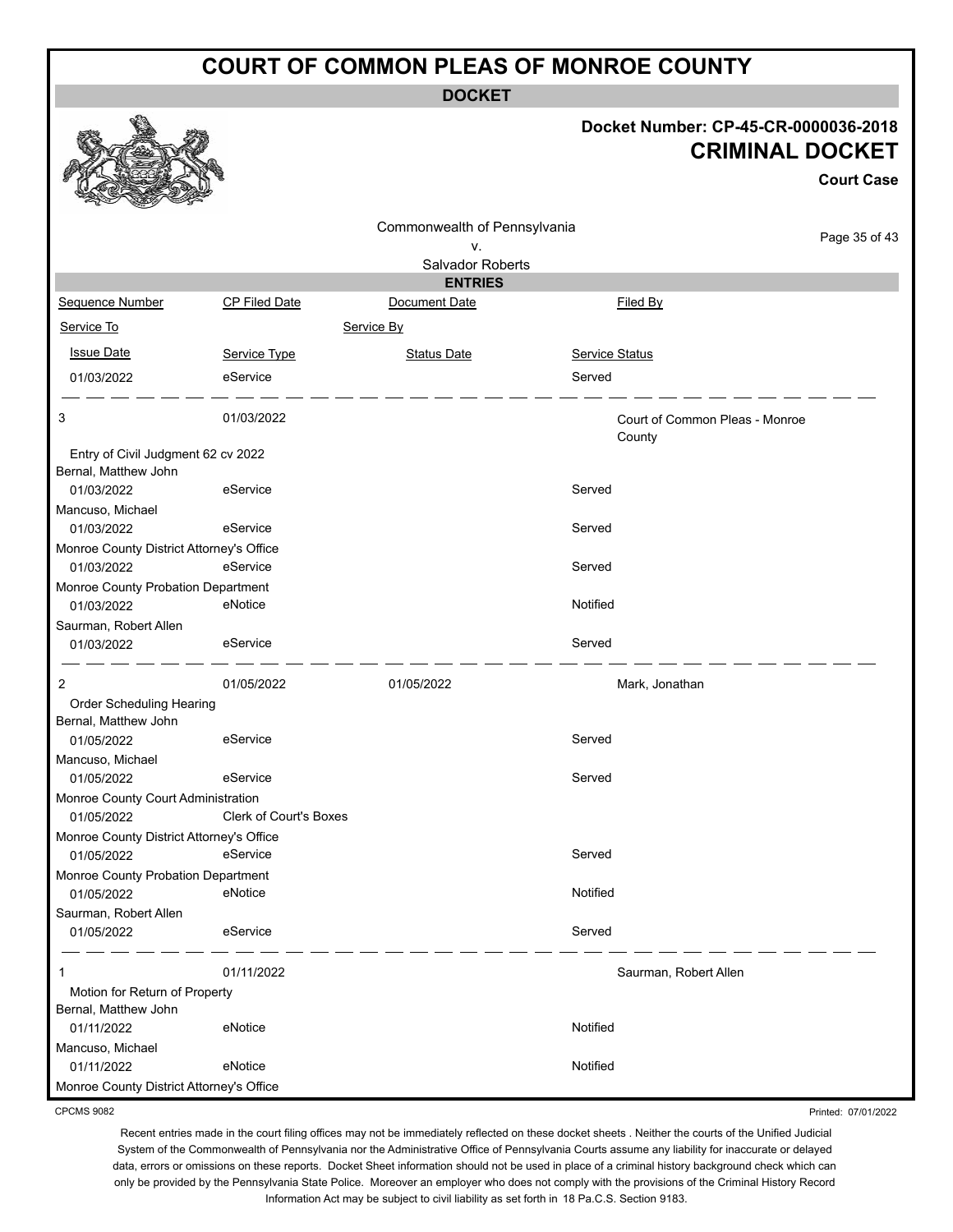**DOCKET**

### **Docket Number: CP-45-CR-0000036-2018 CRIMINAL DOCKET**

|                                                  |                                                           |                                    |                       | <b>Court Case</b> |
|--------------------------------------------------|-----------------------------------------------------------|------------------------------------|-----------------------|-------------------|
|                                                  |                                                           | Commonwealth of Pennsylvania<br>v. |                       | Page 36 of 43     |
|                                                  |                                                           | Salvador Roberts                   |                       |                   |
|                                                  |                                                           | <b>ENTRIES</b>                     |                       |                   |
| Sequence Number                                  | <b>CP Filed Date</b>                                      | Document Date                      | Filed By              |                   |
| Service To                                       |                                                           | Service By                         |                       |                   |
| <b>Issue Date</b>                                | Service Type                                              | <b>Status Date</b>                 | <b>Service Status</b> |                   |
| 01/11/2022                                       | eNotice                                                   |                                    | Notified              |                   |
| Monroe County Probation Department               |                                                           |                                    |                       |                   |
| 01/11/2022                                       | eNotice                                                   |                                    | Notified              |                   |
| 3                                                | 01/11/2022                                                | 01/11/2022                         | Mark, Jonathan        |                   |
| Order Scheduling Hearing                         |                                                           |                                    |                       |                   |
| Bernal, Matthew John                             |                                                           |                                    |                       |                   |
| 01/11/2022                                       | eService                                                  |                                    | Served                |                   |
| Mancuso, Michael<br>01/11/2022                   | eService                                                  |                                    | Served                |                   |
| Monroe County District Attorney's Office         |                                                           |                                    |                       |                   |
| 01/11/2022                                       | eService                                                  |                                    | Served                |                   |
| Monroe County Probation Department               |                                                           |                                    |                       |                   |
| 01/11/2022                                       | eNotice                                                   |                                    | Notified              |                   |
| Saurman, Robert Allen                            |                                                           |                                    |                       |                   |
| 01/11/2022                                       | eService                                                  |                                    | Served                |                   |
| Monroe County Court Administration<br>01/12/2022 | <b>Clerk of Court's Boxes</b>                             |                                    |                       |                   |
| 3                                                | 02/03/2022                                                |                                    | Saurman, Robert Allen |                   |
|                                                  | Praecipe For Expedited Disposition/Motion For Continuance |                                    |                       |                   |
| Bernal, Matthew John                             |                                                           |                                    |                       |                   |
| 02/03/2022                                       | eNotice                                                   |                                    | Notified              |                   |
| Mancuso, Michael<br>02/03/2022                   | eNotice                                                   |                                    | Notified              |                   |
| Monroe County District Attorney's Office         |                                                           |                                    |                       |                   |
| 02/03/2022                                       | eNotice                                                   |                                    | Notified              |                   |
| Monroe County Probation Department               |                                                           |                                    |                       |                   |
| 02/03/2022                                       | eNotice                                                   |                                    | Notified              |                   |
| 6                                                | 02/03/2022                                                | 02/03/2022                         | Mark, Jonathan        |                   |
| Order Granting Motion for Continuance            |                                                           |                                    |                       |                   |
| Bernal, Matthew John                             |                                                           |                                    |                       |                   |
| 02/03/2022                                       | eService                                                  |                                    | Served                |                   |
| Mancuso, Michael                                 |                                                           |                                    |                       |                   |
| 02/03/2022                                       | eService                                                  |                                    | Served                |                   |
| Monroe County Court Administration               |                                                           |                                    |                       |                   |

CPCMS 9082

Printed: 07/01/2022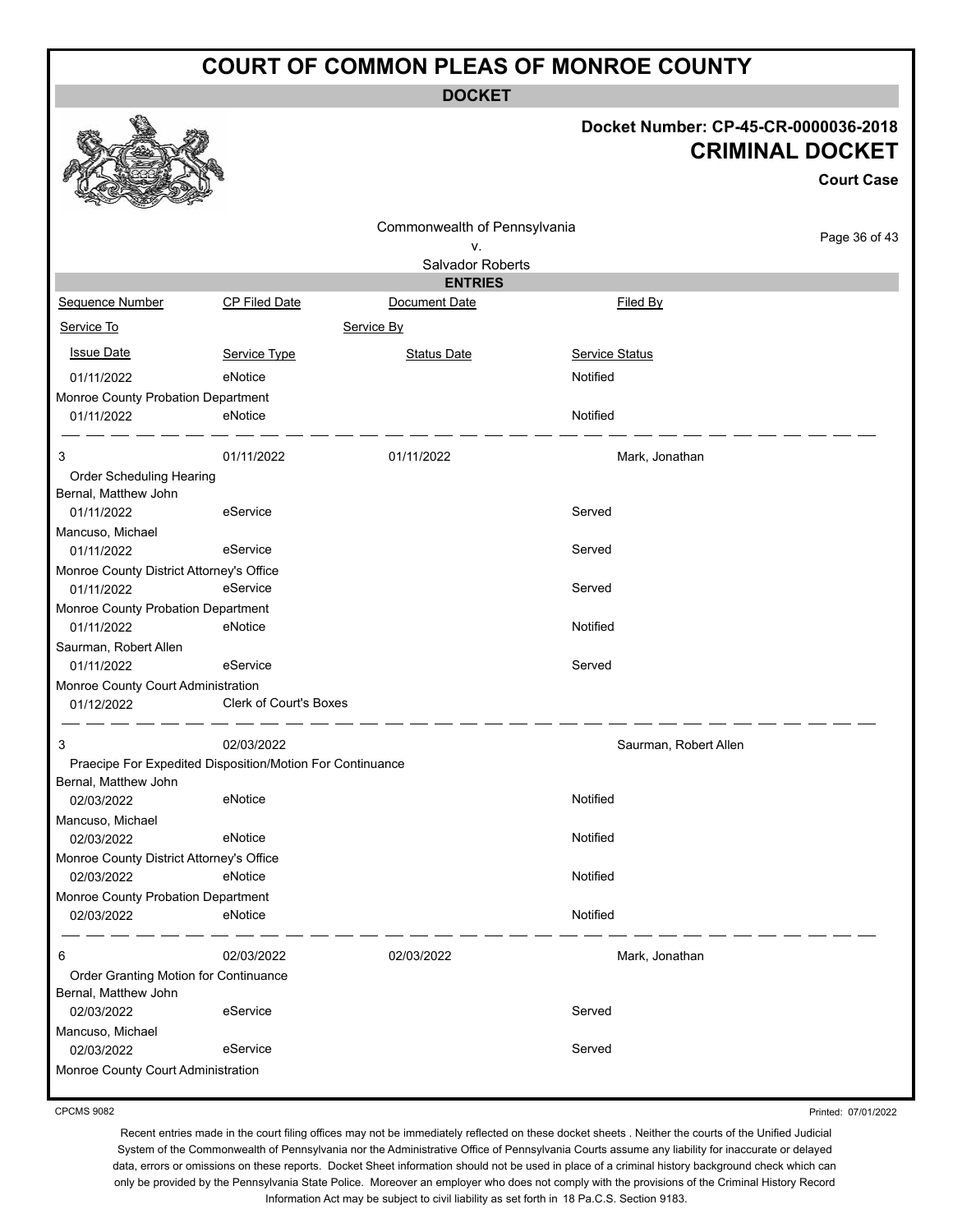**DOCKET**

### 8-2018 **CRET**

|                                                  |                                                         |                              | Docket Number: CP-45-CR-0000036-2018 |                        |  |
|--------------------------------------------------|---------------------------------------------------------|------------------------------|--------------------------------------|------------------------|--|
|                                                  |                                                         |                              |                                      | <b>CRIMINAL DOCKET</b> |  |
|                                                  |                                                         |                              |                                      | <b>Court Case</b>      |  |
|                                                  |                                                         | Commonwealth of Pennsylvania |                                      |                        |  |
|                                                  |                                                         | ٧.                           |                                      | Page 37 of 43          |  |
|                                                  |                                                         | Salvador Roberts             |                                      |                        |  |
|                                                  |                                                         | <b>ENTRIES</b>               |                                      |                        |  |
| Sequence Number                                  | CP Filed Date                                           | Document Date                | Filed By                             |                        |  |
| Service To                                       |                                                         | Service By                   |                                      |                        |  |
| <b>Issue Date</b>                                | Service Type                                            | <b>Status Date</b>           | Service Status                       |                        |  |
| 02/03/2022                                       | Clerk of Court's Boxes                                  |                              |                                      |                        |  |
| Monroe County District Attorney's Office         |                                                         |                              |                                      |                        |  |
| 02/03/2022                                       | eService                                                |                              | Served                               |                        |  |
| Monroe County Probation Department               |                                                         |                              |                                      |                        |  |
| 02/03/2022                                       | eNotice                                                 |                              | Notified                             |                        |  |
| Saurman, Robert Allen                            |                                                         |                              |                                      |                        |  |
| 02/03/2022                                       | eService                                                |                              | Served                               |                        |  |
| 1                                                | 02/14/2022                                              |                              | Monroe County Court Reporters        |                        |  |
|                                                  | Form A: Notice of Completion of Transcript              |                              |                                      |                        |  |
| Bernal, Matthew John                             |                                                         |                              |                                      |                        |  |
| 02/15/2022                                       | eService                                                |                              | Served                               |                        |  |
| Mancuso, Michael                                 |                                                         |                              |                                      |                        |  |
| 02/15/2022                                       | eService                                                |                              | Served                               |                        |  |
| Monroe County District Attorney's Office         |                                                         |                              |                                      |                        |  |
| 02/15/2022                                       | eService                                                |                              | Served                               |                        |  |
| Monroe County Probation Department               |                                                         |                              |                                      |                        |  |
| 02/15/2022                                       | eNotice                                                 |                              | Notified                             |                        |  |
| Saurman, Robert Allen                            |                                                         |                              |                                      |                        |  |
| 02/15/2022                                       | eService                                                |                              | Served                               |                        |  |
| 2                                                | 02/14/2022                                              |                              | Monroe County Court Reporters        |                        |  |
|                                                  | Form A: Notice of Completion of Transcript Copy Request |                              |                                      |                        |  |
| Bernal, Matthew John                             |                                                         |                              |                                      |                        |  |
| 02/15/2022                                       | eService                                                |                              | Served                               |                        |  |
| Mancuso, Michael                                 |                                                         |                              |                                      |                        |  |
| 02/15/2022                                       | eService                                                |                              | Served                               |                        |  |
| Monroe County District Attorney's Office         |                                                         |                              |                                      |                        |  |
| 02/15/2022                                       | eService                                                |                              | Served                               |                        |  |
| Monroe County Probation Department<br>02/15/2022 | eNotice                                                 |                              | Notified                             |                        |  |
|                                                  |                                                         |                              |                                      |                        |  |
| Saurman, Robert Allen<br>02/15/2022              | eService                                                |                              | Served                               |                        |  |
|                                                  |                                                         |                              |                                      |                        |  |
| 3                                                | 02/14/2022                                              | 12/20/2021                   | Monroe County Court Reporters        |                        |  |
| Bernal, Matthew John                             | Transcript of Proceedings Filed - Sentencing            |                              |                                      |                        |  |

Printed: 07/01/2022

Recent entries made in the court filing offices may not be immediately reflected on these docket sheets . Neither the courts of the Unified Judicial System of the Commonwealth of Pennsylvania nor the Administrative Office of Pennsylvania Courts assume any liability for inaccurate or delayed data, errors or omissions on these reports. Docket Sheet information should not be used in place of a criminal history background check which can only be provided by the Pennsylvania State Police. Moreover an employer who does not comply with the provisions of the Criminal History Record Information Act may be subject to civil liability as set forth in 18 Pa.C.S. Section 9183.



#### CPCMS 9082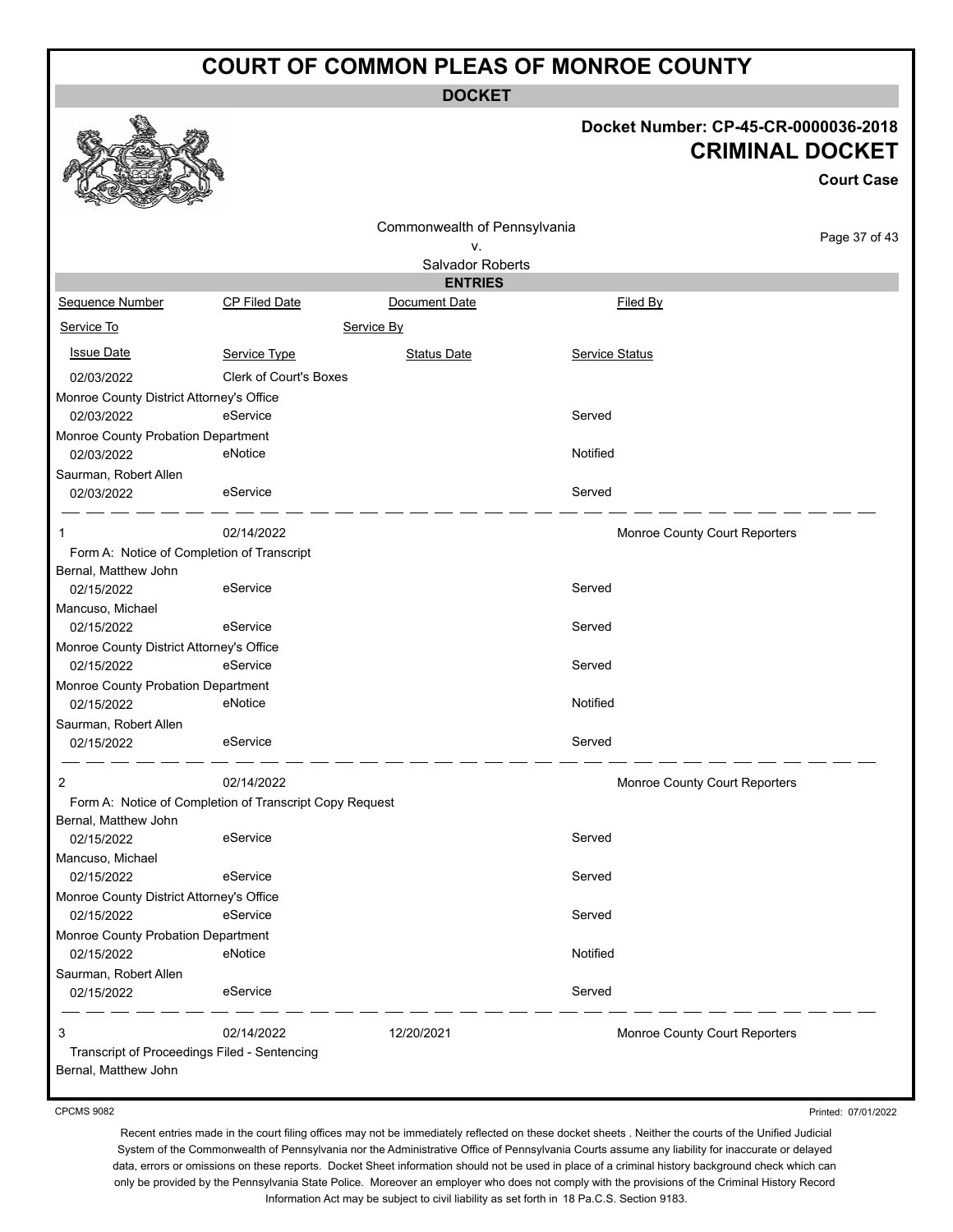**DOCKET**

#### **Docket Number: CP-45-CR-0000036-2018 CRIMINAL DOCKET**

**Court Case**

|                                                        |                               | Commonwealth of Pennsylvania |                       |               |
|--------------------------------------------------------|-------------------------------|------------------------------|-----------------------|---------------|
|                                                        |                               | ٧.                           |                       | Page 38 of 43 |
|                                                        |                               | Salvador Roberts             |                       |               |
|                                                        |                               | <b>ENTRIES</b>               |                       |               |
| Sequence Number                                        | <b>CP Filed Date</b>          | Document Date                | Filed By              |               |
| Service To                                             |                               | Service By                   |                       |               |
| <b>Issue Date</b>                                      | Service Type                  | <b>Status Date</b>           | <b>Service Status</b> |               |
| 02/15/2022                                             | eService                      |                              | Served                |               |
| Mancuso, Michael                                       |                               |                              |                       |               |
| 02/15/2022                                             | eService                      |                              | Served                |               |
| Monroe County District Attorney's Office<br>02/15/2022 | eService                      |                              | Served                |               |
| Monroe County Probation Department                     |                               |                              |                       |               |
| 02/15/2022                                             | eNotice                       |                              | Notified              |               |
| Saurman, Robert Allen                                  |                               |                              |                       |               |
| 02/15/2022                                             | eService                      |                              | Served                |               |
| 1                                                      | 02/24/2022                    | 02/24/2022                   | Mark, Jonathan        |               |
| Order Granting Motion for Continuance                  |                               |                              |                       |               |
| Bernal, Matthew John                                   |                               |                              |                       |               |
| 02/24/2022                                             | eService                      |                              | Served                |               |
| Mancuso, Michael                                       |                               |                              |                       |               |
| 02/24/2022                                             | eService                      |                              | Served                |               |
| Monroe County Court Administration                     |                               |                              |                       |               |
| 02/24/2022                                             | <b>Clerk of Court's Boxes</b> |                              |                       |               |
| Monroe County District Attorney's Office               |                               |                              |                       |               |
| 02/24/2022                                             | eService                      |                              | Served                |               |
| Monroe County Probation Department                     |                               |                              |                       |               |
| 02/24/2022                                             | eNotice                       |                              | Notified              |               |
| Saurman, Robert Allen                                  |                               |                              |                       |               |
| 02/24/2022                                             | eService                      |                              | Served                |               |
| 3                                                      | 04/11/2022                    |                              | Mark, Jonathan        |               |
| Order PSI Report to be filed and Sealed                |                               |                              |                       |               |
| Bernal, Matthew John                                   |                               |                              |                       |               |
| 04/13/2022                                             | eService                      |                              | Served                |               |
| Mancuso, Michael                                       |                               |                              |                       |               |
| 04/13/2022                                             | eService                      |                              | Served                |               |
| Monroe County District Attorney's Office               |                               |                              |                       |               |
| 04/13/2022                                             | eService                      |                              | Served                |               |
| Monroe County Probation Department                     |                               |                              |                       |               |
| 04/13/2022                                             | eNotice                       |                              | Notified              |               |
| Saurman, Robert Allen                                  |                               |                              |                       |               |
| 04/13/2022                                             | eService                      |                              | Served                |               |
|                                                        |                               |                              |                       |               |

CPCMS 9082

Printed: 07/01/2022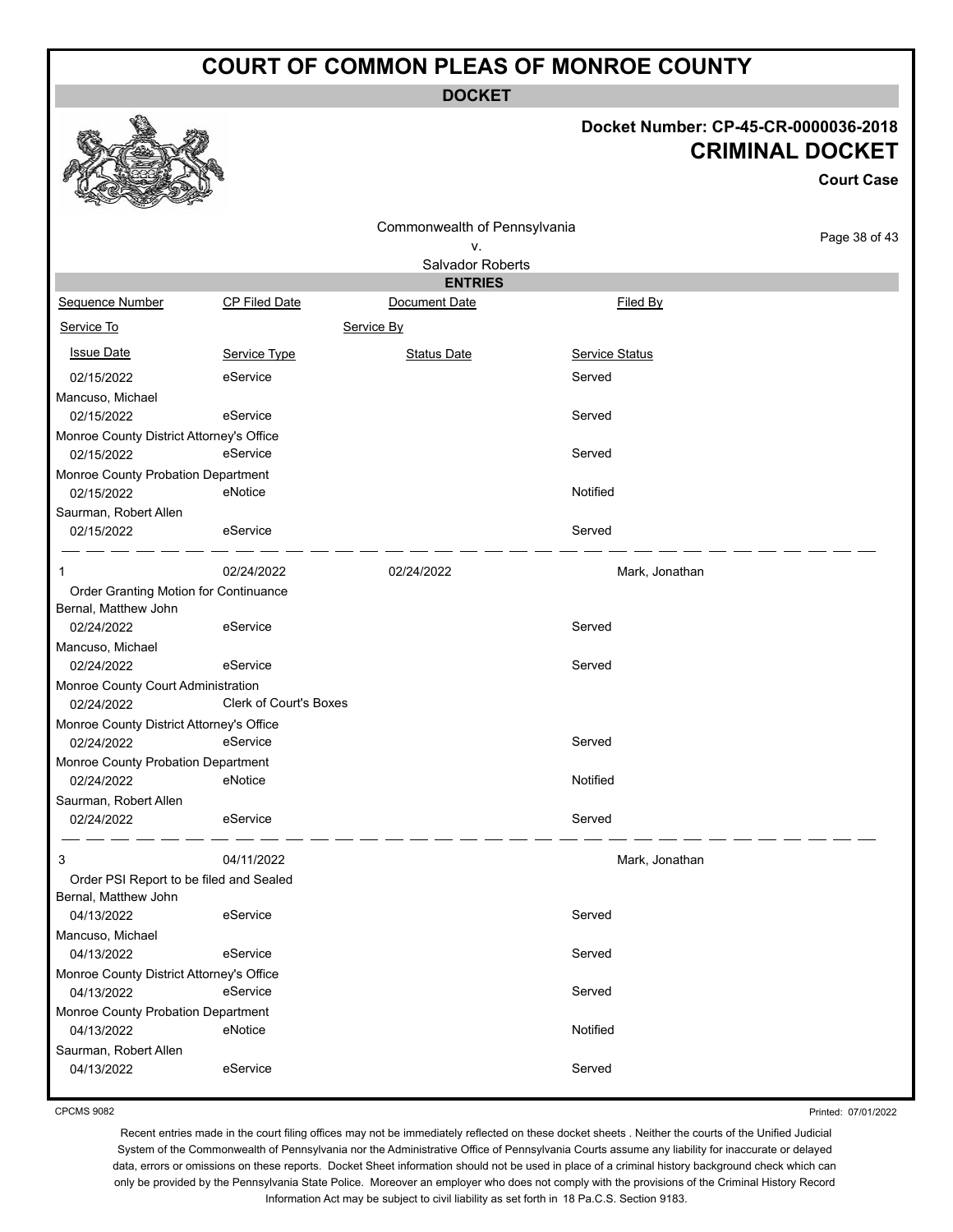**DOCKET**

|                                                        |                       |                                                                                |                | Docket Number: CP-45-CR-0000036-2018<br><b>CRIMINAL DOCKET</b><br><b>Court Case</b> |
|--------------------------------------------------------|-----------------------|--------------------------------------------------------------------------------|----------------|-------------------------------------------------------------------------------------|
|                                                        |                       | Commonwealth of Pennsylvania                                                   |                | Page 39 of 43                                                                       |
|                                                        |                       | ۷.<br>Salvador Roberts                                                         |                |                                                                                     |
|                                                        |                       | <b>ENTRIES</b>                                                                 |                |                                                                                     |
| Sequence Number                                        | CP Filed Date         | Document Date                                                                  |                | Filed By                                                                            |
| Service To                                             |                       | Service By                                                                     |                |                                                                                     |
| <b>Issue Date</b>                                      | Service Type          | <b>Status Date</b>                                                             | Service Status |                                                                                     |
|                                                        | 04/13/2022            | 04/11/2022                                                                     |                | Mark, Jonathan                                                                      |
| Bernal, Matthew John                                   |                       | Order Denying Post-Sentence Motion; Hold Return of Property Motion in Abeyance |                |                                                                                     |
| 04/14/2022                                             | eService              |                                                                                | Served         |                                                                                     |
| Mancuso, Michael                                       |                       |                                                                                |                |                                                                                     |
| 04/14/2022                                             | eService              |                                                                                | Served         |                                                                                     |
| Monroe County District Attorney's Office               |                       |                                                                                |                |                                                                                     |
| 04/14/2022                                             | eService              |                                                                                | Served         |                                                                                     |
| Monroe County Probation Department<br>04/14/2022       | eNotice               |                                                                                | Notified       |                                                                                     |
| Saurman, Robert Allen                                  |                       |                                                                                |                |                                                                                     |
| 04/14/2022                                             | eService              |                                                                                | Served         |                                                                                     |
| 1                                                      | 04/18/2022            |                                                                                |                | Monroe County Probation Department                                                  |
| Sealed Entry                                           |                       |                                                                                |                |                                                                                     |
| Bernal, Matthew John                                   |                       |                                                                                |                |                                                                                     |
| 04/20/2022                                             | eService              |                                                                                | Served         |                                                                                     |
| Mancuso, Michael                                       |                       |                                                                                |                |                                                                                     |
| 04/20/2022                                             | eService              |                                                                                | Served         |                                                                                     |
| Monroe County District Attorney's Office<br>04/20/2022 | eService              |                                                                                | Served         |                                                                                     |
| Saurman, Robert Allen                                  |                       |                                                                                |                |                                                                                     |
| 04/20/2022                                             | eService              |                                                                                | Served         |                                                                                     |
|                                                        | 05/11/2022            |                                                                                |                | Saurman, Robert Allen                                                               |
| Notice of Appeal to the Superior Court                 |                       |                                                                                |                |                                                                                     |
| Bernal, Matthew John                                   |                       |                                                                                |                |                                                                                     |
| 05/11/2022                                             | eNotice               |                                                                                | Notified       |                                                                                     |
| Mancuso, Michael<br>05/11/2022                         | eNotice               |                                                                                | Notified       |                                                                                     |
| Monroe County District Attorney's Office               |                       |                                                                                |                |                                                                                     |
| 05/11/2022                                             | eNotice               |                                                                                | Notified       |                                                                                     |
| Monroe County Probation Department                     |                       |                                                                                |                |                                                                                     |
| 05/11/2022                                             | eNotice               |                                                                                | Notified       |                                                                                     |
| Superior Court of Pennsylvania -                       |                       |                                                                                |                |                                                                                     |
| Eastern District<br>05/11/2022                         | First Class/Certified |                                                                                |                |                                                                                     |

CPCMS 9082

Recent entries made in the court filing offices may not be immediately reflected on these docket sheets . Neither the courts of the Unified Judicial System of the Commonwealth of Pennsylvania nor the Administrative Office of Pennsylvania Courts assume any liability for inaccurate or delayed data, errors or omissions on these reports. Docket Sheet information should not be used in place of a criminal history background check which can only be provided by the Pennsylvania State Police. Moreover an employer who does not comply with the provisions of the Criminal History Record Information Act may be subject to civil liability as set forth in 18 Pa.C.S. Section 9183.

Printed: 07/01/2022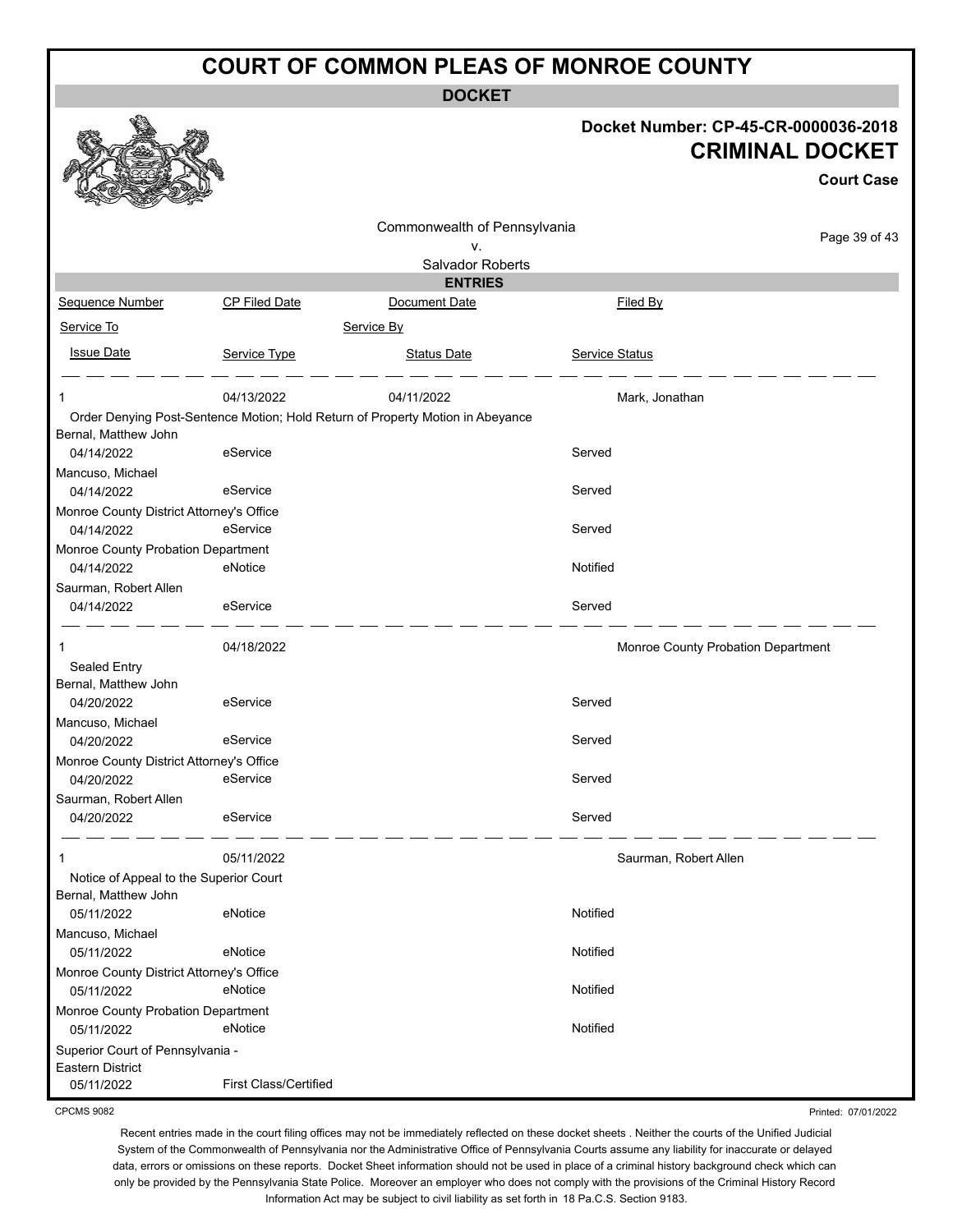**DOCKET**

#### **Docket Number: CP-45-CR-0000036-2018 CRIMINAL DOCKET**

**Court Case**

Printed: 07/01/2022

|                                                        |                        | Commonwealth of Pennsylvania                                                 |                                                      |               |
|--------------------------------------------------------|------------------------|------------------------------------------------------------------------------|------------------------------------------------------|---------------|
|                                                        |                        | ۷.                                                                           |                                                      | Page 40 of 43 |
|                                                        |                        | <b>Salvador Roberts</b>                                                      |                                                      |               |
|                                                        |                        | <b>ENTRIES</b>                                                               |                                                      |               |
| Sequence Number                                        | <b>CP Filed Date</b>   | Document Date                                                                | Filed By                                             |               |
| Service To                                             |                        | Service By                                                                   |                                                      |               |
| <b>Issue Date</b>                                      | Service Type           | <b>Status Date</b>                                                           | Service Status                                       |               |
| 2                                                      | 05/11/2022             | 05/11/2022                                                                   | Mark, Jonathan                                       |               |
| <b>Concise Statement Order</b><br>Bernal, Matthew John |                        |                                                                              |                                                      |               |
| 05/11/2022                                             | eService               |                                                                              | Served                                               |               |
| Mancuso, Michael<br>05/11/2022                         | eService               |                                                                              | Served                                               |               |
| Monroe County Court Administration                     |                        |                                                                              |                                                      |               |
| 05/11/2022                                             | Clerk of Court's Boxes |                                                                              |                                                      |               |
| Monroe County District Attorney's Office<br>05/11/2022 | eService               |                                                                              | Served                                               |               |
| Monroe County Probation Department<br>05/11/2022       | eNotice                |                                                                              | Notified                                             |               |
| Saurman, Robert Allen<br>05/11/2022                    | eService               |                                                                              | Served                                               |               |
| 1                                                      | 05/27/2022             |                                                                              | Superior Court of Pennsylvania -<br>Eastern District |               |
| Bernal, Matthew John                                   |                        | Appeal Docket Sheet from Superior Court of PA - 1284 EDA 2022 due 07/11/2022 |                                                      |               |
| 06/10/2022                                             | eService               |                                                                              | Served                                               |               |
| Mancuso, Michael                                       |                        |                                                                              |                                                      |               |
| 06/10/2022                                             | eService               |                                                                              | Served                                               |               |
| Monroe County District Attorney's Office<br>06/10/2022 | eService               |                                                                              | Served                                               |               |
| Monroe County Probation Department<br>06/10/2022       | eNotice                |                                                                              | Notified                                             |               |
| Saurman, Robert Allen<br>06/10/2022                    | eService               |                                                                              | Served                                               |               |
| 1                                                      | 06/02/2022             |                                                                              | Saurman, Robert Allen                                |               |
| Concise Statement of the Matters Complained on Appeal  |                        |                                                                              |                                                      |               |
| Bernal, Matthew John<br>06/03/2022                     | eNotice                |                                                                              | Notified                                             |               |
| Mancuso, Michael                                       |                        |                                                                              |                                                      |               |
| 06/03/2022                                             | eNotice                |                                                                              | Notified                                             |               |
| Monroe County District Attorney's Office               |                        |                                                                              |                                                      |               |
| 06/03/2022                                             | eNotice                |                                                                              | Notified                                             |               |

CPCMS 9082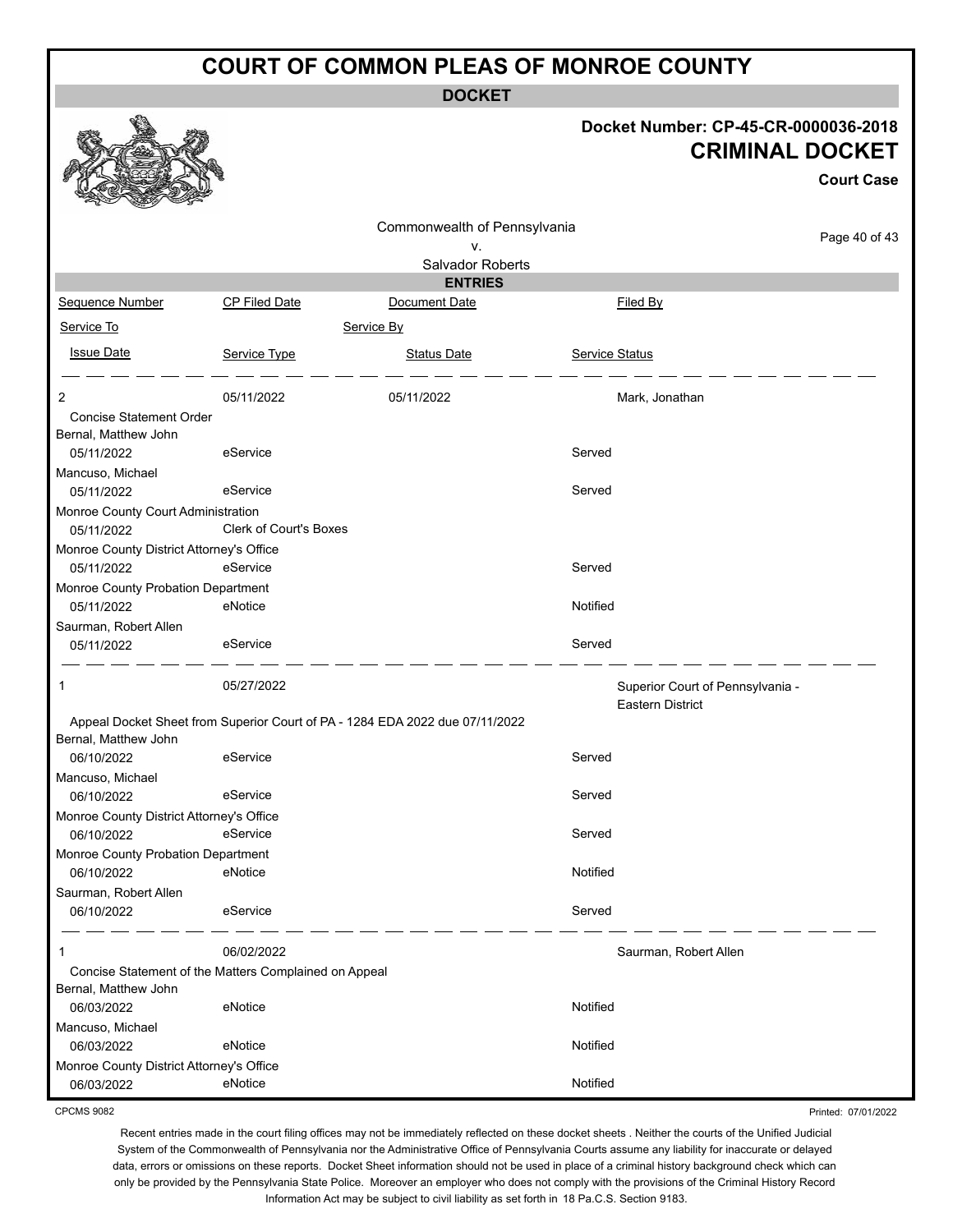**DOCKET**

#### **Docket Number: CP-45-CR-0000036-2018 CRIMINAL DOCKET**

**Court Case**

|                                            |                               |                              |                               | UUUI LUQSU |  |  |  |  |  |  |
|--------------------------------------------|-------------------------------|------------------------------|-------------------------------|------------|--|--|--|--|--|--|
|                                            |                               | Commonwealth of Pennsylvania |                               |            |  |  |  |  |  |  |
|                                            | Page 41 of 43                 |                              |                               |            |  |  |  |  |  |  |
|                                            |                               | ٧.<br>Salvador Roberts       |                               |            |  |  |  |  |  |  |
| <b>ENTRIES</b>                             |                               |                              |                               |            |  |  |  |  |  |  |
| Sequence Number                            | <b>CP Filed Date</b>          | Document Date                | Filed By                      |            |  |  |  |  |  |  |
| Service To                                 |                               | Service By                   |                               |            |  |  |  |  |  |  |
| <b>Issue Date</b>                          | Service Type                  | <b>Status Date</b>           | <b>Service Status</b>         |            |  |  |  |  |  |  |
| Monroe County Probation Department         |                               |                              |                               |            |  |  |  |  |  |  |
| 06/03/2022                                 | eNotice                       |                              | Notified                      |            |  |  |  |  |  |  |
|                                            | 06/14/2022                    | 06/14/2022                   | Mark, Jonathan                |            |  |  |  |  |  |  |
| Order to Transcribe Notes of Testimony     |                               |                              |                               |            |  |  |  |  |  |  |
| Bernal, Matthew John                       |                               |                              |                               |            |  |  |  |  |  |  |
| 06/14/2022                                 | eService                      |                              | Served                        |            |  |  |  |  |  |  |
| Mancuso, Michael                           |                               |                              |                               |            |  |  |  |  |  |  |
| 06/14/2022                                 | eService                      |                              | Served                        |            |  |  |  |  |  |  |
| Monroe County Court Administration         |                               |                              |                               |            |  |  |  |  |  |  |
| 06/14/2022                                 | <b>Clerk of Court's Boxes</b> |                              |                               |            |  |  |  |  |  |  |
| Monroe County District Attorney's Office   |                               |                              |                               |            |  |  |  |  |  |  |
| 06/14/2022                                 | eService                      |                              | Served                        |            |  |  |  |  |  |  |
| Monroe County Probation Department         |                               |                              |                               |            |  |  |  |  |  |  |
| 06/14/2022                                 | eNotice                       |                              | Notified                      |            |  |  |  |  |  |  |
| Saurman, Robert Allen                      |                               |                              |                               |            |  |  |  |  |  |  |
| 06/14/2022                                 | eService                      |                              | Served                        |            |  |  |  |  |  |  |
| 2                                          | 06/14/2022                    |                              | Mark, Jonathan                |            |  |  |  |  |  |  |
| <b>Request for Transcript</b>              |                               |                              |                               |            |  |  |  |  |  |  |
| Bernal, Matthew John                       |                               |                              |                               |            |  |  |  |  |  |  |
| 06/14/2022                                 | eService                      |                              | Served                        |            |  |  |  |  |  |  |
| Mancuso, Michael                           |                               |                              |                               |            |  |  |  |  |  |  |
| 06/14/2022                                 | eService                      |                              | Served                        |            |  |  |  |  |  |  |
| Monroe County District Attorney's Office   |                               |                              |                               |            |  |  |  |  |  |  |
| 06/14/2022                                 | eService                      |                              | Served                        |            |  |  |  |  |  |  |
| Monroe County Probation Department         |                               |                              |                               |            |  |  |  |  |  |  |
| 06/14/2022                                 | eNotice                       |                              | Notified                      |            |  |  |  |  |  |  |
| Saurman, Robert Allen<br>06/14/2022        | eService                      |                              | Served                        |            |  |  |  |  |  |  |
|                                            |                               |                              |                               |            |  |  |  |  |  |  |
| 1                                          | 06/15/2022                    |                              | Monroe County Court Reporters |            |  |  |  |  |  |  |
| Transcript of Proceedings- 4/11/2022 Filed |                               |                              |                               |            |  |  |  |  |  |  |
| Bernal, Matthew John                       |                               |                              |                               |            |  |  |  |  |  |  |
| 06/15/2022                                 | eService                      |                              | Served                        |            |  |  |  |  |  |  |
| Mancuso, Michael                           |                               |                              |                               |            |  |  |  |  |  |  |
| 06/15/2022                                 | eService                      |                              | Served                        |            |  |  |  |  |  |  |
|                                            |                               |                              |                               |            |  |  |  |  |  |  |

CPCMS 9082

Printed: 07/01/2022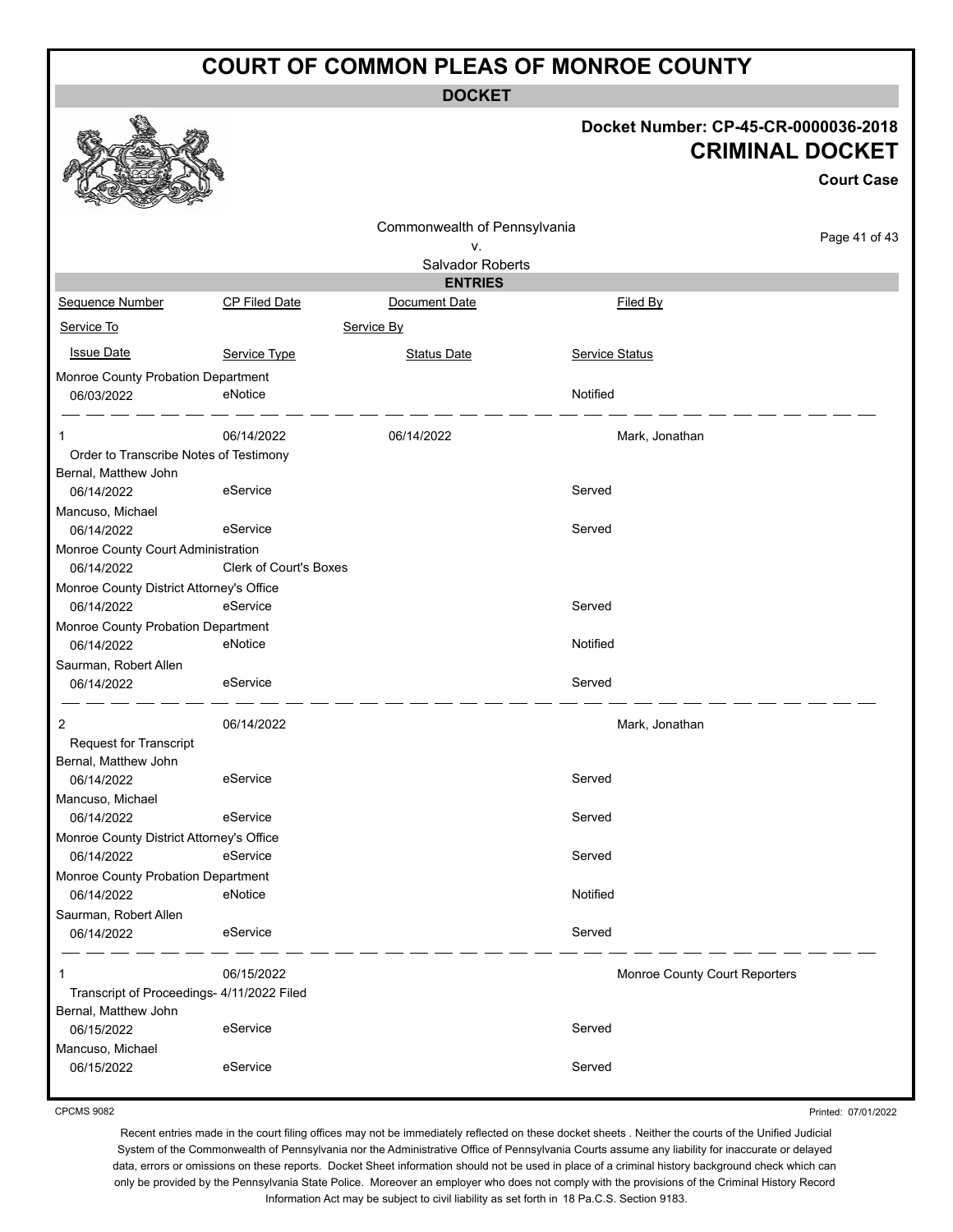**DOCKET**

#### **Docket Number: CP-45-CR-0000036-2018 CRIMINAL DOCKET**

**Court Case**

#### Page 42 of 43 Commonwealth of Pennsylvania v. Salvador Roberts **ENTRIES** Sequence Number CP Filed Date Document Date CP Filed By Service To Service By **Issue Date Service Type** Service Type Status Date Service Status Date Service Status Service Status **Service Status** Monroe County District Attorney's Office 06/15/2022 eService entertainment of the Served Monroe County Probation Department 06/15/2022 eNotice Notified Saurman, Robert Allen 06/15/2022 eService exercises and the Served 2 06/15/2022 Monroe County Court Reporters Notice of Completion of Transcript Bernal, Matthew John 06/15/2022 eService exercise and the Served Mancuso, Michael 06/15/2022 eService exercises and the Served Monroe County District Attorney's Office 06/15/2022 eService entertainment of the Served Monroe County Probation Department 06/15/2022 eNotice Notified Saurman, Robert Allen 06/15/2022 eService exercise and the Served

CPCMS 9082

Printed: 07/01/2022